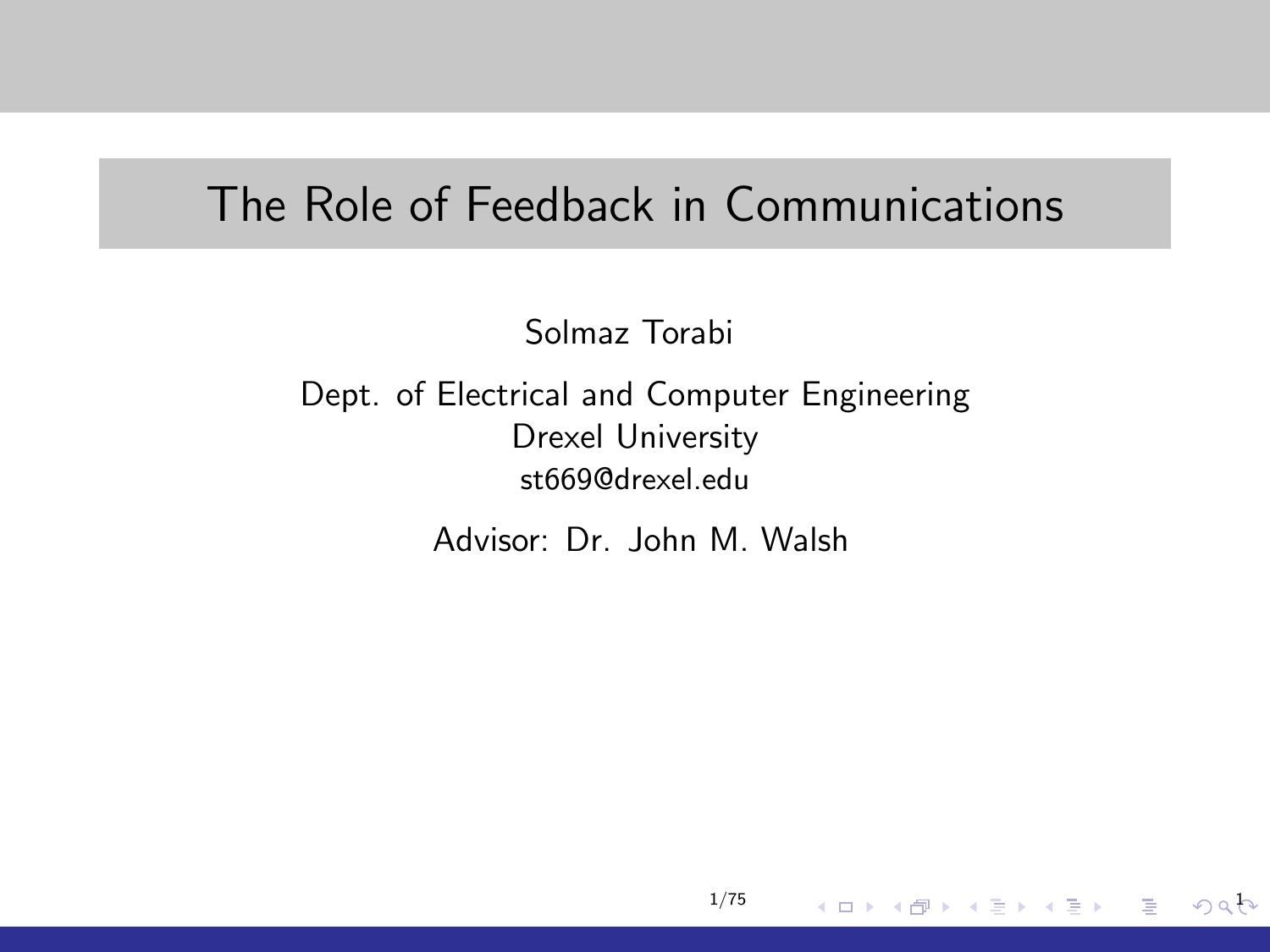## References I

- 暈 M. Horstein, "Sequential transmission using noiseless feedback," Information Theory, IEEE Transactions on, vol. 9, no. 3, pp. 136–143, 1963.
- **J.** Schalkwijk and T. Kailath, "A coding scheme for additive noise channels with feedback–i: No bandwidth constraint," Information Theory, IEEE Transactions on, vol. 12, no. 2, pp. 172–182, 1966.
- O. Shayevitz and M. Feder, "Optimal feedback communication via posterior matching," Information Theory, IEEE Transactions on, vol. 57, no. 3, pp. 1186–1222, 2011.
- In N. Gaarder and J. K. Wolf, "The capacity region of a multiple-access discrete memoryless channel can increase with feedback (corresp.)," Information Theory, IEEE Transactions on, vol. 21, no. 1, pp. 100–102, 1975.

[2/75](#page-0-0)

イロメ イ団メ イモメ イモメー

 $\eta$ an

G. Kramer, "Directed information for channels with feedback," Ph.D. dissertation, University of Manitoba, Canada, 1998.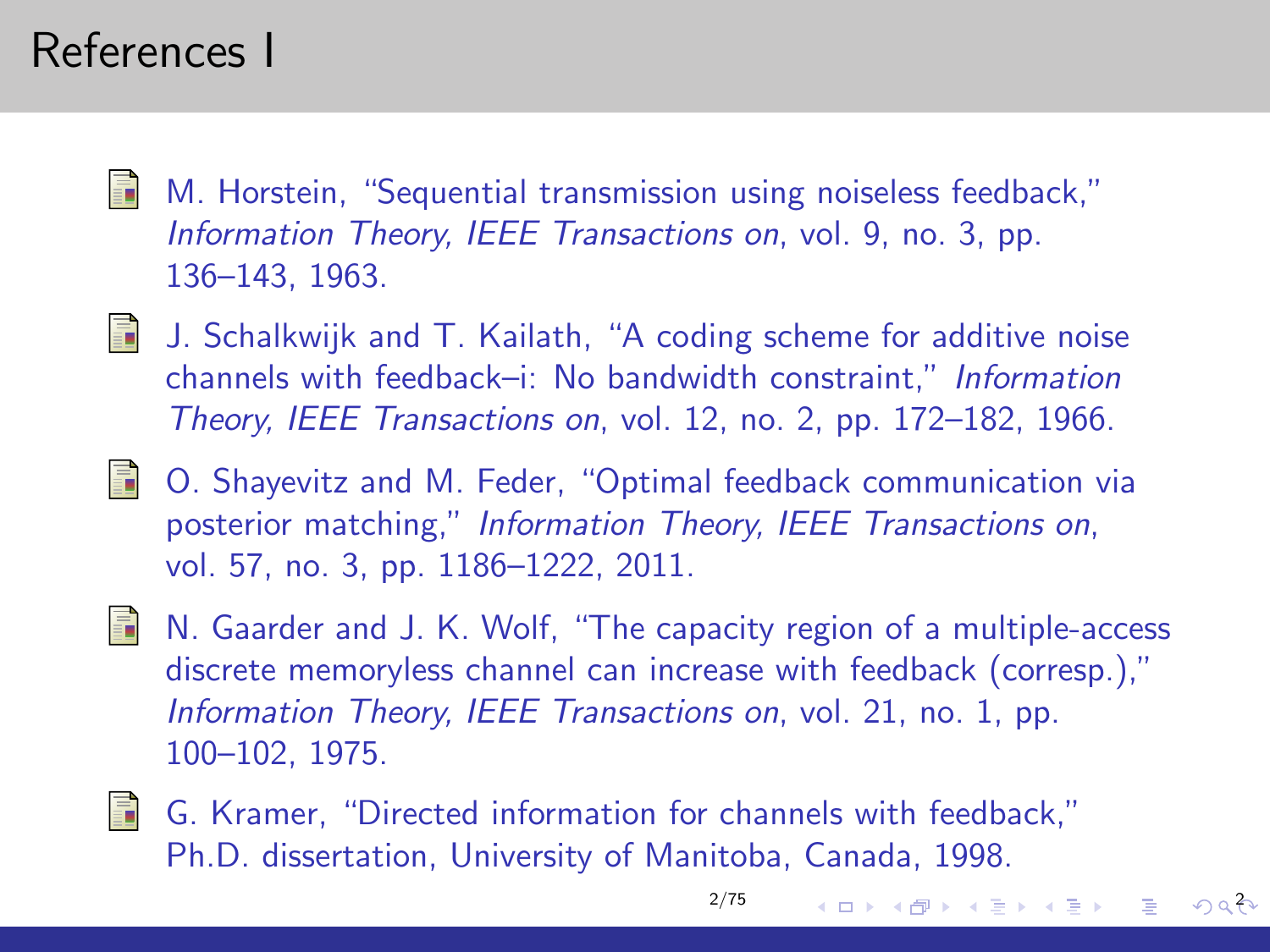- S.
- A. El Gamal and Y.-H. Kim, Network information theory. Cambridge University Press, 2011.
- E. R. Venkataramanan and S. S. Pradhan, "Source coding with feed-forward: Rate-distortion theorems and error exponents for a general source," Information Theory, IEEE Transactions on, vol. 53, no. 6, pp. 2154–2179, 2007.

[3/75](#page-0-0)

イロメ イ母メ イヨメ イヨメー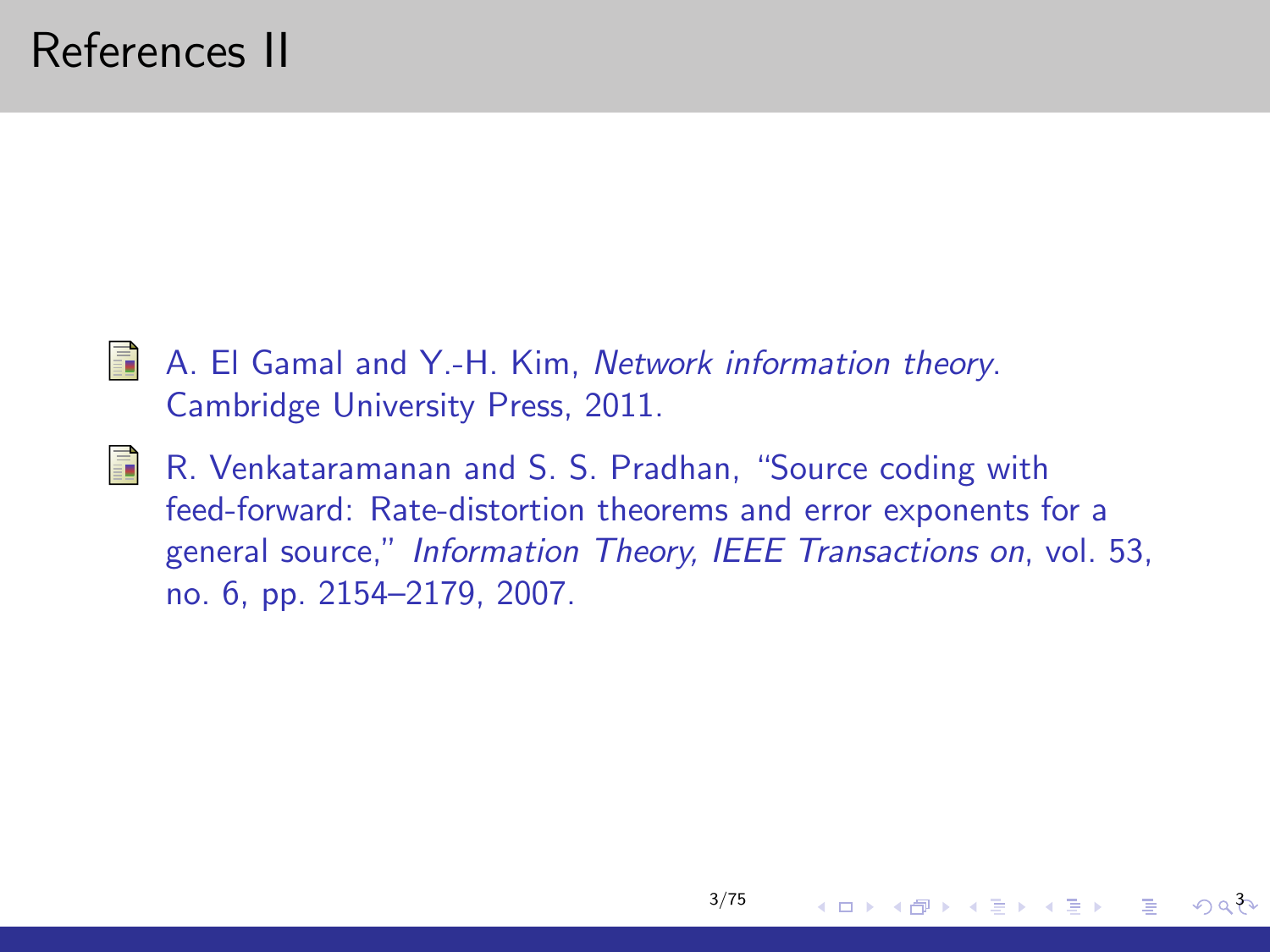# Outline

 $\blacktriangleright$  Introduction

- $\blacktriangleright$  Point to point communication
	- $\blacktriangleright$  Horstein coding Scheme
	- ▶ Block Feedback Coding Scheme for BSC

[4/75](#page-0-0)

メロメ メ御 メメ きょくきょう

 $49a$ 

э

- $\triangleright$  Schalkwijk-Kailath Coding scheme
- $\blacktriangleright$  Posterior matching scheme
- $\blacktriangleright$  Multiuser Channel
	- $\blacktriangleright$  Multiple access channel
	- $\blacktriangleright$  Two way channel
- $\triangleright$  Source coding with feedforward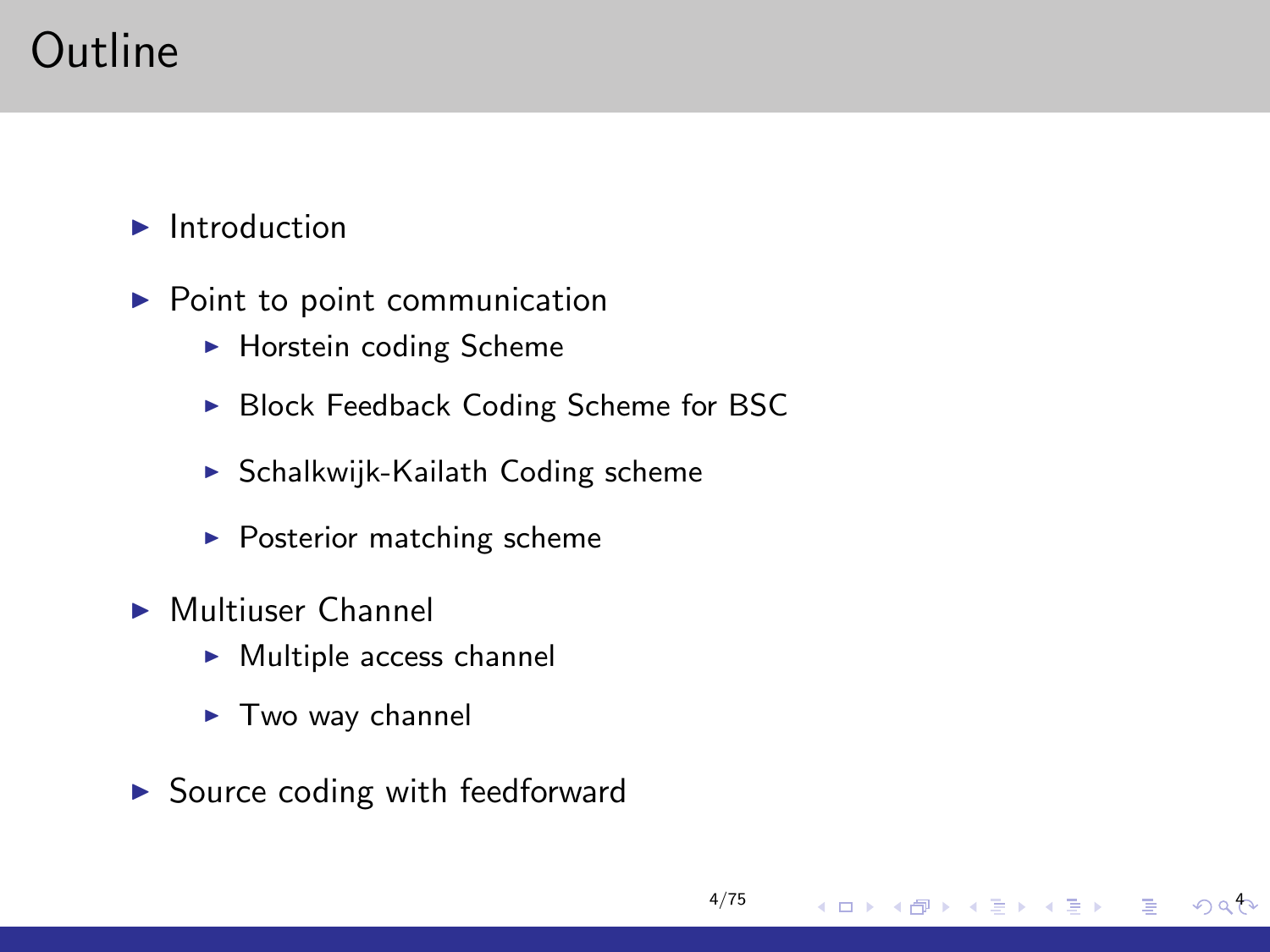# DMC with feedback



- ► Memoryless channel:  $P_{Y_n|X^n, Y^{n-1}}(.|x^n, y^{n-1}) = P(.|x_n)$
- $\blacktriangleright$  Messages: M
- $\blacktriangleright$  Encoding function

$$
g_i:\mathcal{M}\times\mathcal{Y}^{i-1}\to\mathcal{X}
$$

 $\triangleright$  X<sub>n</sub> is a function of  $(M, Y_1, Y_2, ..., Y_{n-1})$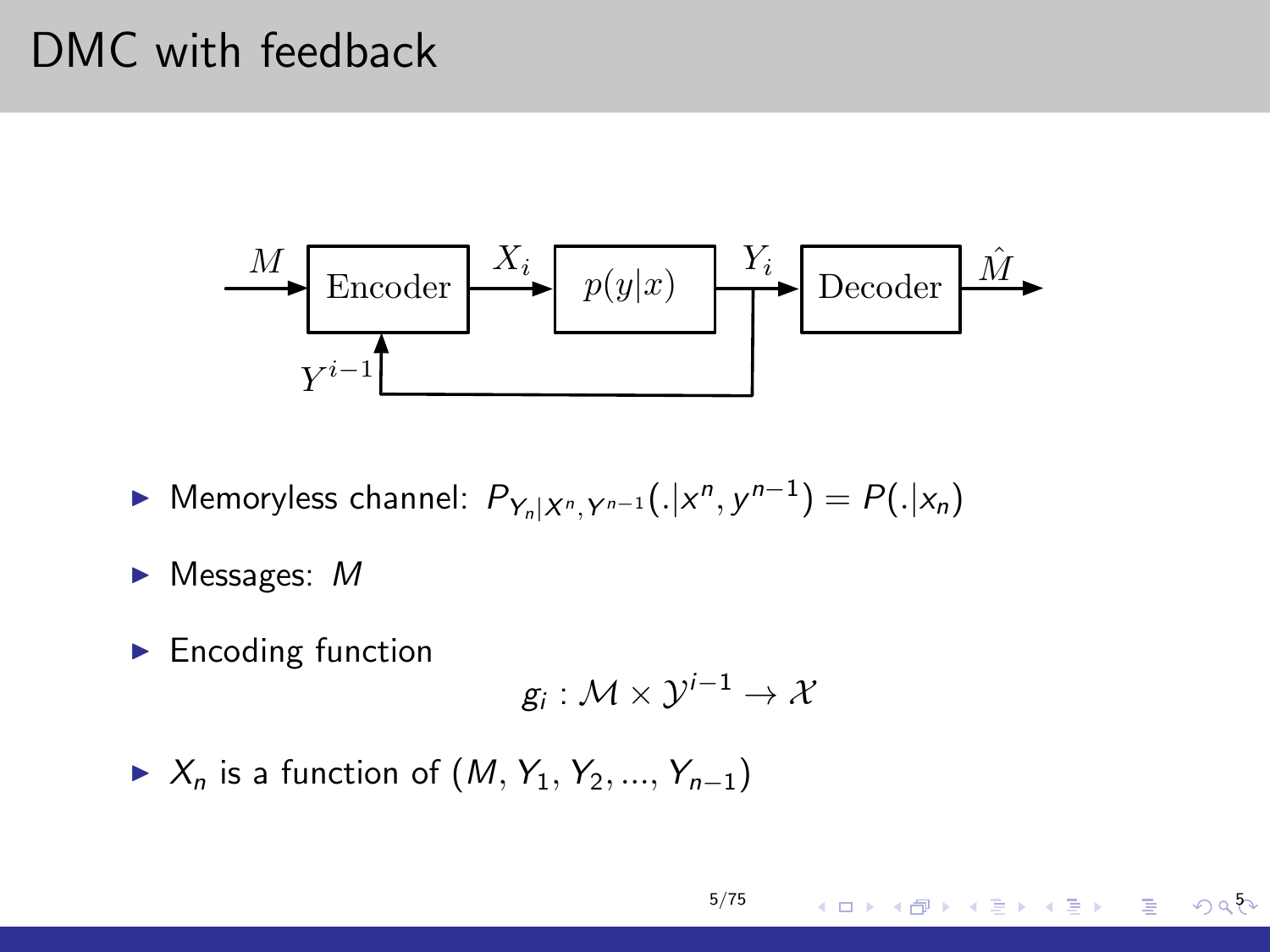#### Point to point feedback communication system

 Encoder p(y|x) Decoder X<sup>i</sup> Y<sup>i</sup> Y <sup>i</sup><sup>1</sup> M Mˆ

channel is memoryless if  $P(y_n|x^n, y^{n-1}) = P(y_n|x_n)$ 

channel is used without feedback  $P(x_n|x^{n-1}, y^{n-1}) = P(x_n|x^{n-1})$ 

DMC without feedback 
$$
P(y^N|x^N) = \prod_{n=1}^N P(y_n|x_n)
$$

[6/75](#page-0-0)

K ロ K K B K X B X X B X X B X X O Q Q Q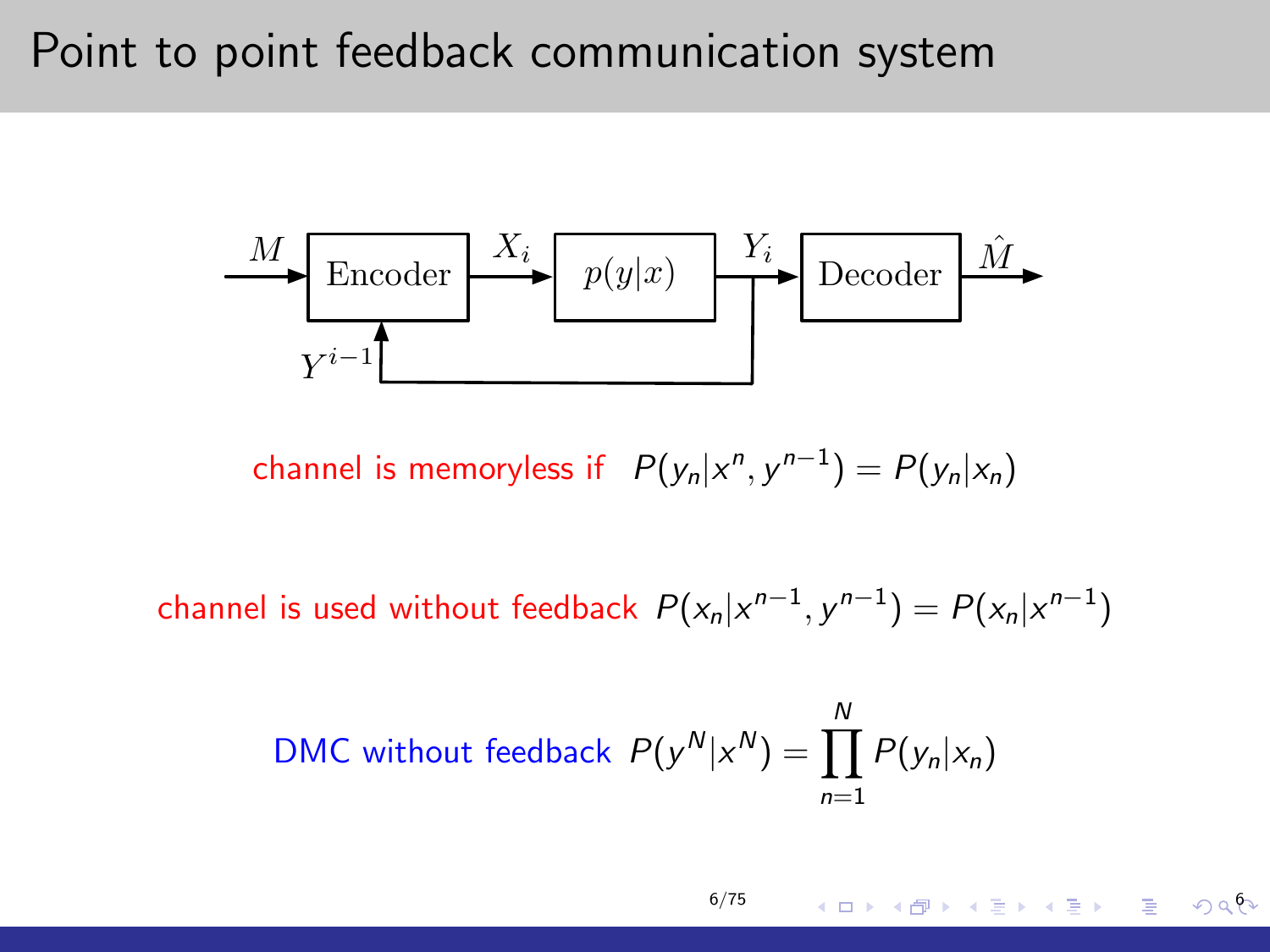### Point to point feedback communication system



 $\triangleright$  If the channel is memory less, there is no information you get from the feedback that can help you increase your rate

$$
C_{FB} = \max_{p(x)} I(X;Y) = C
$$

[7/75](#page-0-0)

イロメ イ何 メ イヨメ イヨメー

 $\circ$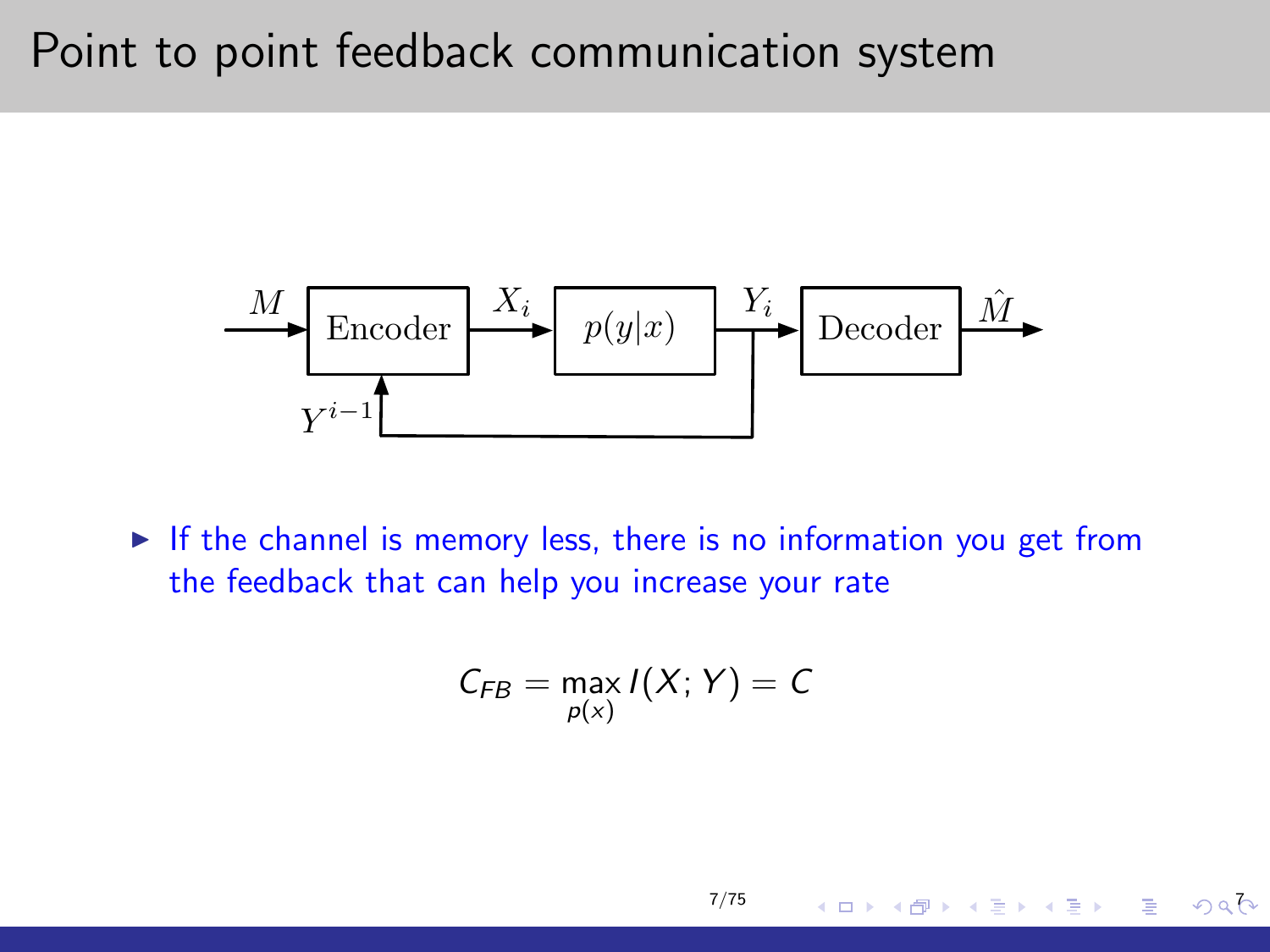## Capacity of Memoryless Feedback Channel

- $\triangleright$  Shannon 56: Feedback does not increase capacity of memoryless channel
- $\triangleright$  Simplifiying schemes for attaining it:
- $\triangleright$  Horstein 63: Developed a recursive coding strategy for the BSC with noiseless feedback(sequential coding acheme, varying block length)
- $\triangleright$  Schalkwijk-Kailath 66: AWGN channel
- $\triangleright$  Shayevtitz 2008: Extends the SK and Horstein schemes to general memoryless channels
- $\triangleright$  Gaarder-Wolf 75: Feedback enlarge the capacity region of multiuser channels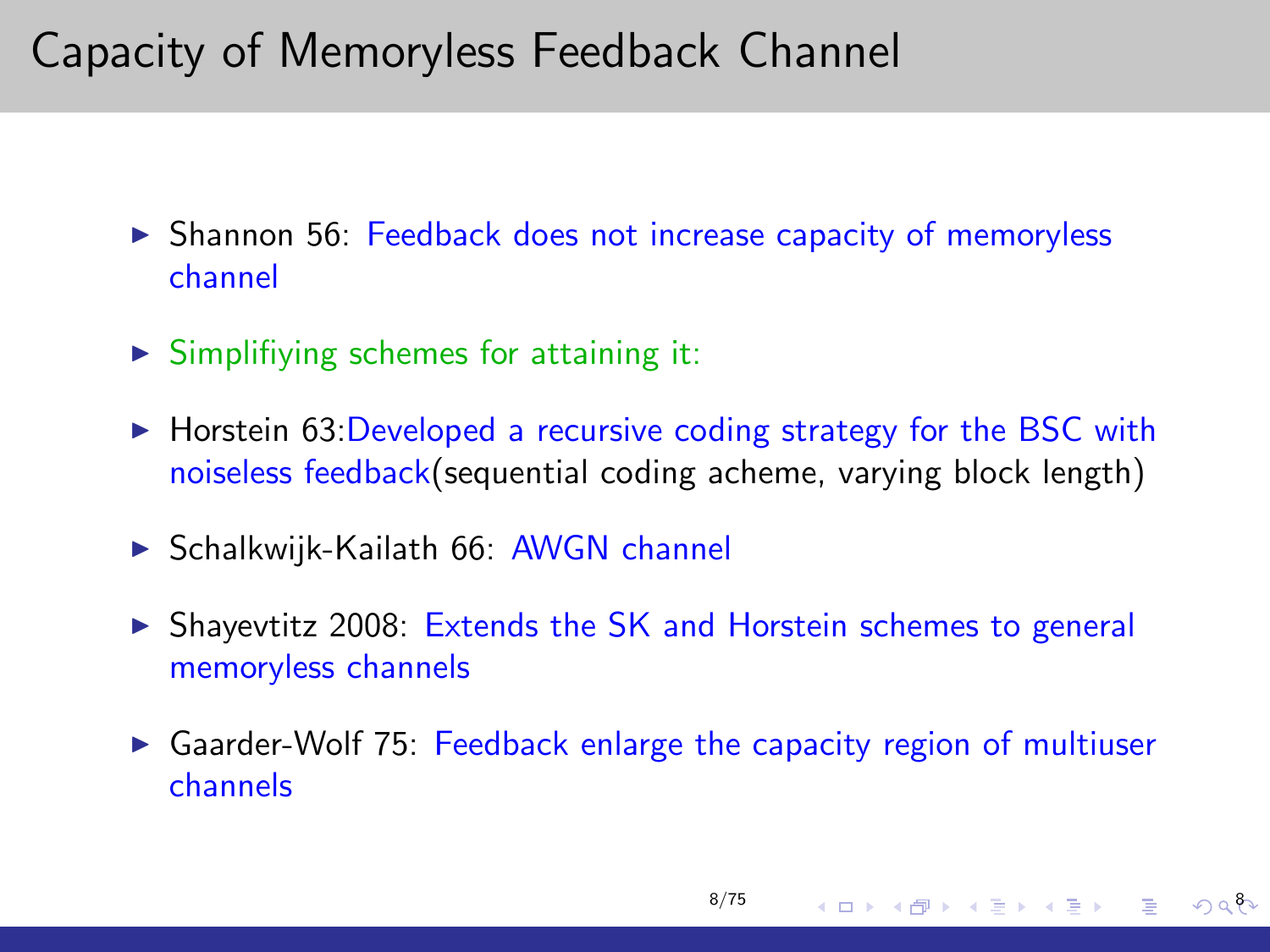# Point to point feedback communication system

Feedback can:

- $\blacktriangleright$  Simplify coding scheme
- $\blacktriangleright$  Improve reliability (decreases error prob. much faster)
- $\blacktriangleright$  Increase capacity channels with memory
- $\blacktriangleright$  Enlarge capacity region of multiuser channels (Gaarder-Wolf 1975)

[9/75](#page-0-0)

 $928$ 

 $\equiv$ 

イロメ イ部メ イ君メ イ君メー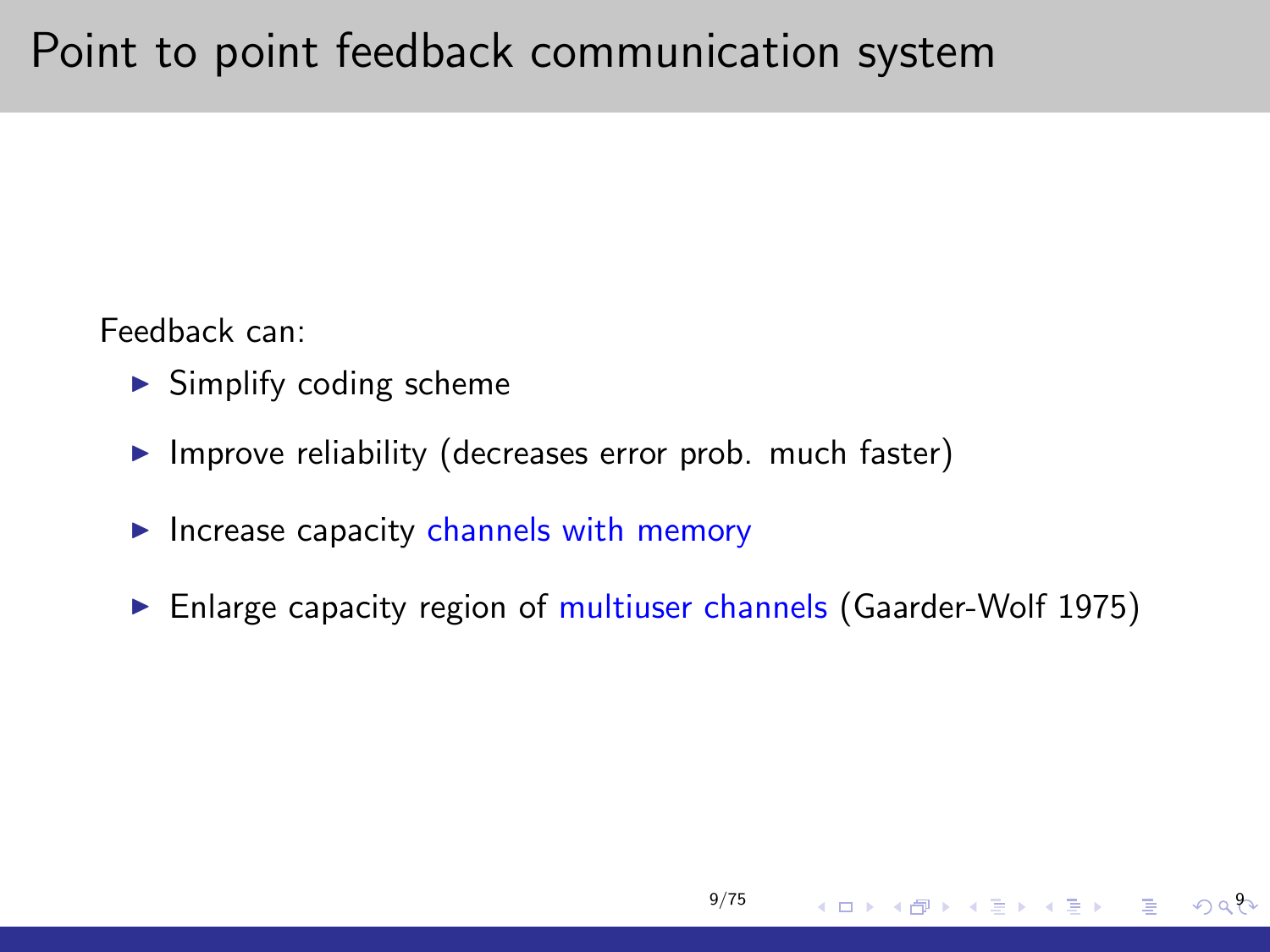## Iterative refinement for BEC

- $\triangleright$  First send a message at a rate higher than the channel capacity (without coding)
- $\triangleright$  Then iteratively refine the receiver's knowledge about the message





suffices to transmit  $n$  bits reliably

イロト イ部 トメ きょ メ きょう き

10

 $\triangleright$  We can achieve the capacity  $C = 1 - p$  by simply retransmitting each bit after it is erased.

[10/75](#page-0-0)

 $\triangleright$  There is no need for sophisticated error correcting codes.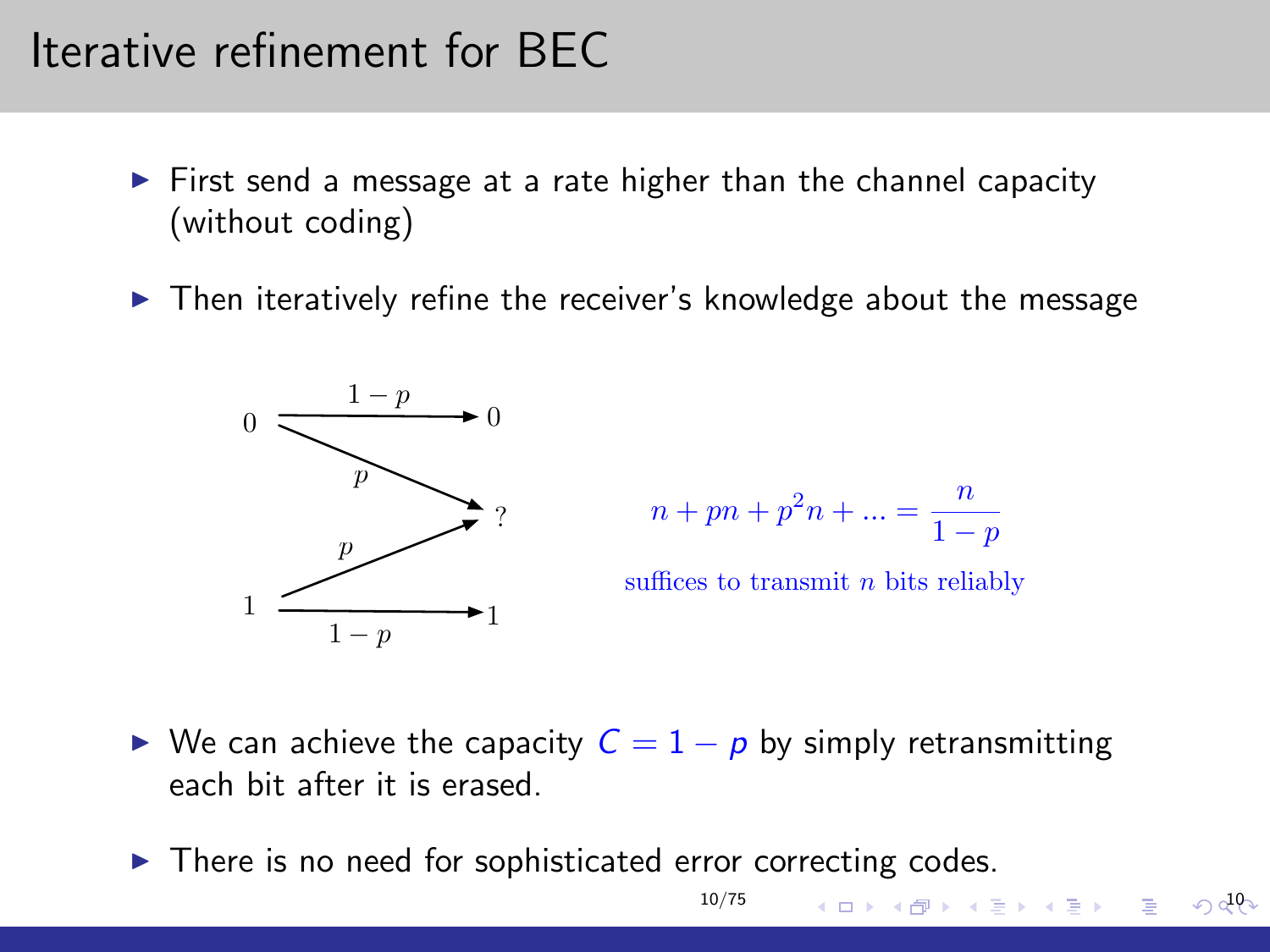### noiseless binary forward channel

binary search algorithm would provide an effective procedure for transmitting the information involved in the source's choice.

- $\triangleright$  Receiver starts out with a uniform prior distribution for the message point selected
- $\blacktriangleright$  The a priori median of the receiver distribution is  $m_0 = 1/2$
- $\triangleright$  Suppose 1 was sent. Hence, the new receiver distribution is uniform over the interval  $(1/2, 1)$ .



[11/75](#page-0-0)

イロメ イ何 メ イヨメ イヨメー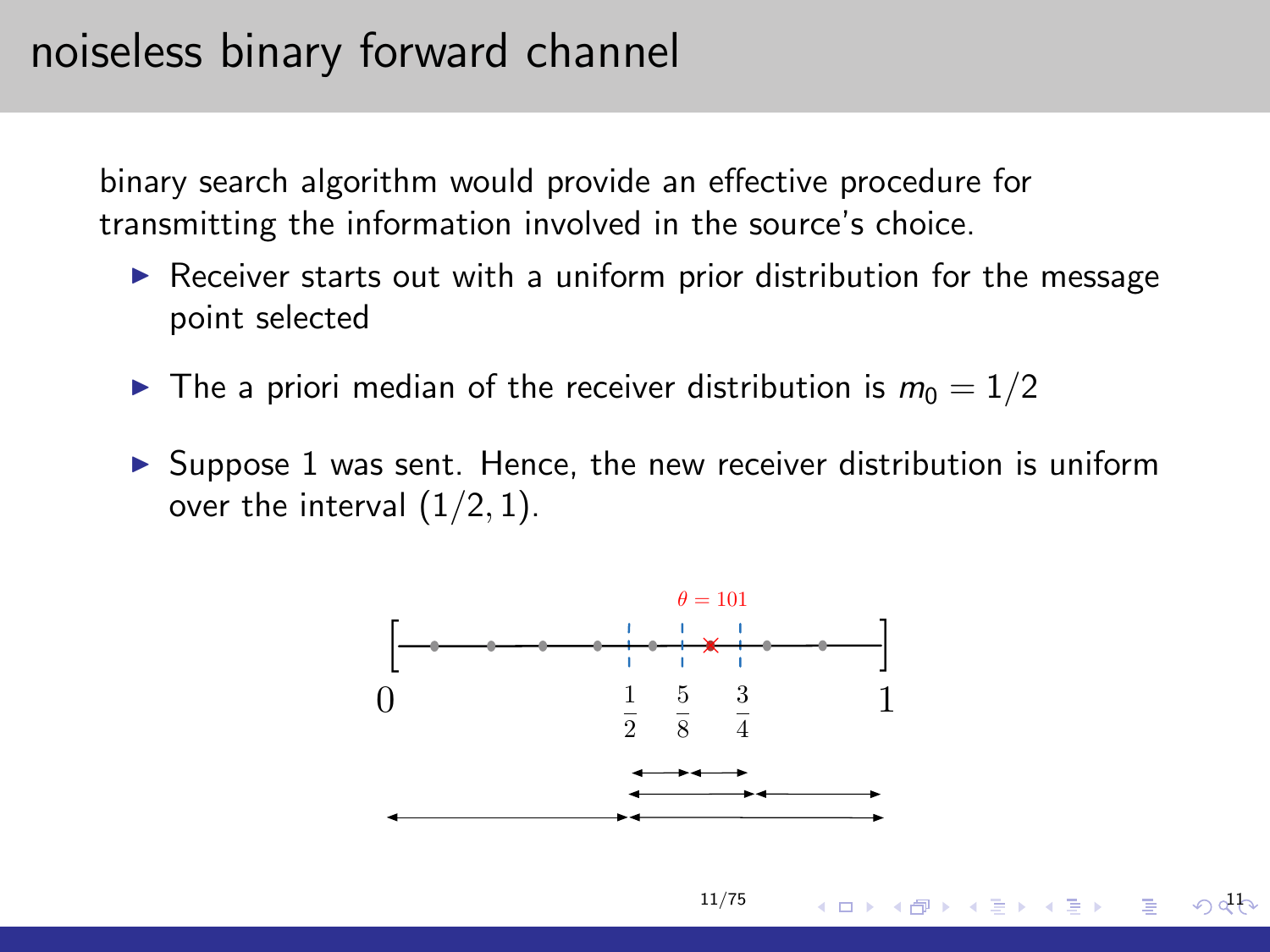# Outline

 $\blacktriangleright$  Introduction

- $\blacktriangleright$  Point to point communication
	- $\blacktriangleright$  Horstein coding Scheme
	- ▶ Block Feedback Coding Scheme for BSC

[12/75](#page-0-0)

メロメ メ御き メミメメミド

 $\sqrt{2}$ 

- $\triangleright$  Schalkwijk-Kailath Coding scheme
- $\blacktriangleright$  Posterior matching scheme
- $\blacktriangleright$  Multiuser Channel
	- $\blacktriangleright$  Multiple access channel
	- $\blacktriangleright$  Two way channel
- $\triangleright$  Source coding with feedforward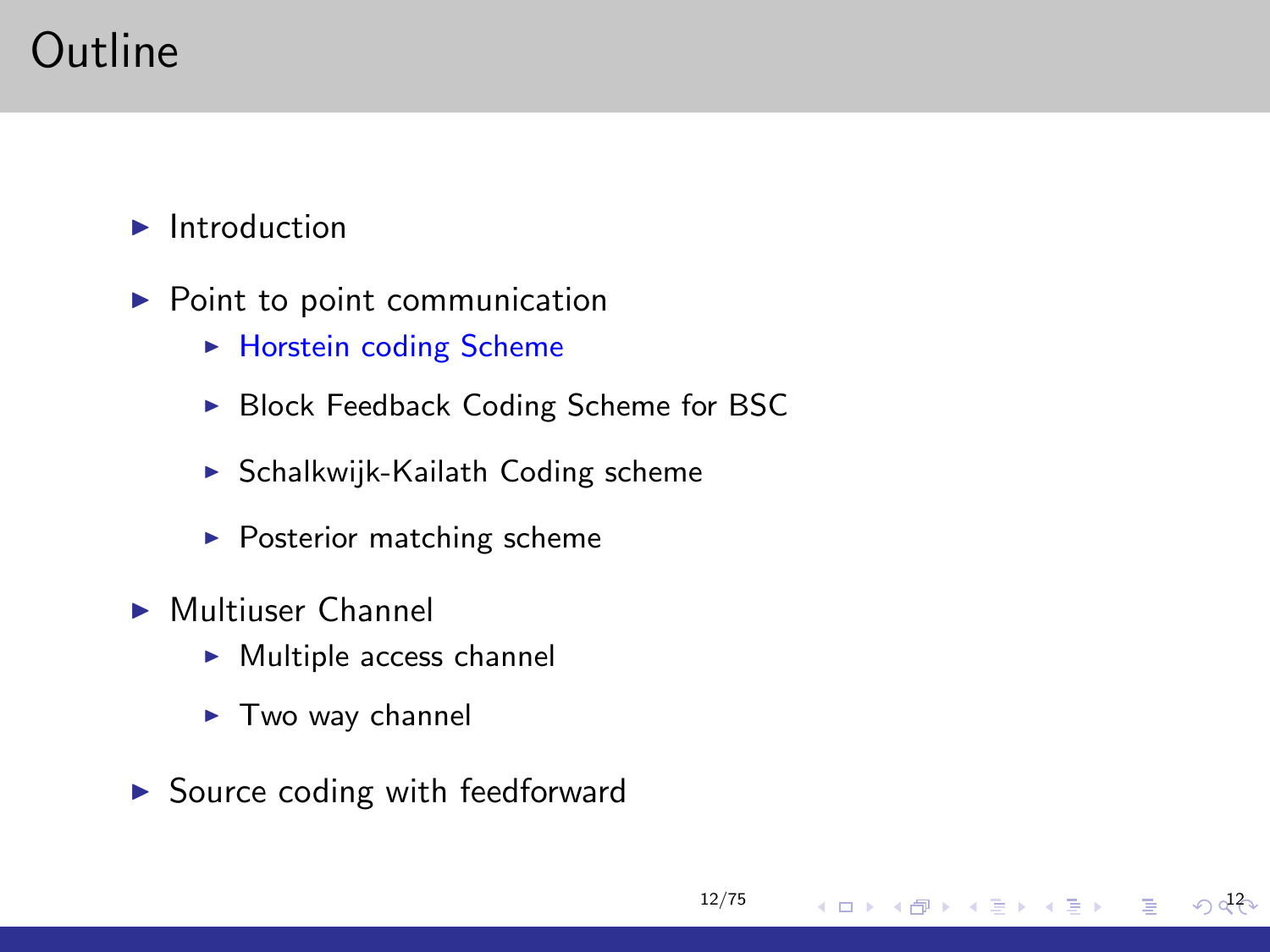- $\triangleright$  Horstein developed a recursive coding strategy for the BSC with noiseless feedback
- $\triangleright$  We could call Horstein's feedback scheme to binary search algorithm with lies.
- $\blacktriangleright$  The transmitter transmits a 0 on the  $(i + 1)$ st transmission when the true message point  $\theta$  is to the left of the current median  $m_i$ , a  $1$ otherwise.
- $\blacktriangleright$  However, since crossovers can occur in the channel, the transmitter does not know what the receiver's current median  $m_i$  is.
- $\triangleright$  A noiseless feedback channel is used to provide the transmitter with this information.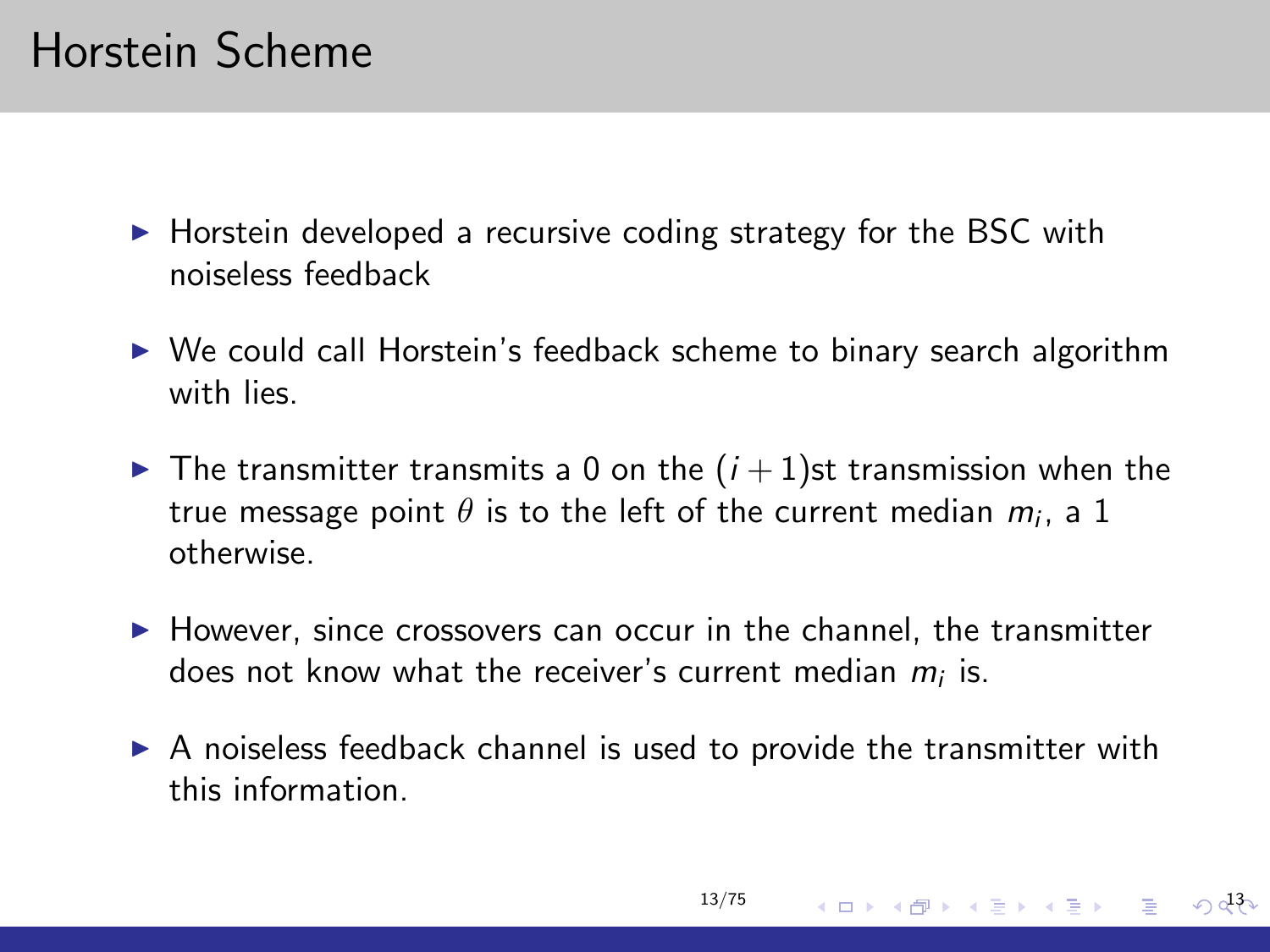- Divide the interval [0, 1] into  $2^{nR}$  equidistance subinterval.
- $\triangleright$  Represent each message by the midpoint of each interval.
- **F** receiver has no prior knowledge of the location of  $\theta$  receiver density os initially uniform.  $f_0(\theta) = 1$  for  $\theta \in [0, 1]$

$$
x_1 = g(\theta_0) = \left\{ \begin{array}{ll} 1 & \text{if } \theta_0 \text{ is greater than } 1/2 \\ 0 & \text{o.w} \end{array} \right.
$$



メロメ メ御き メミメメミド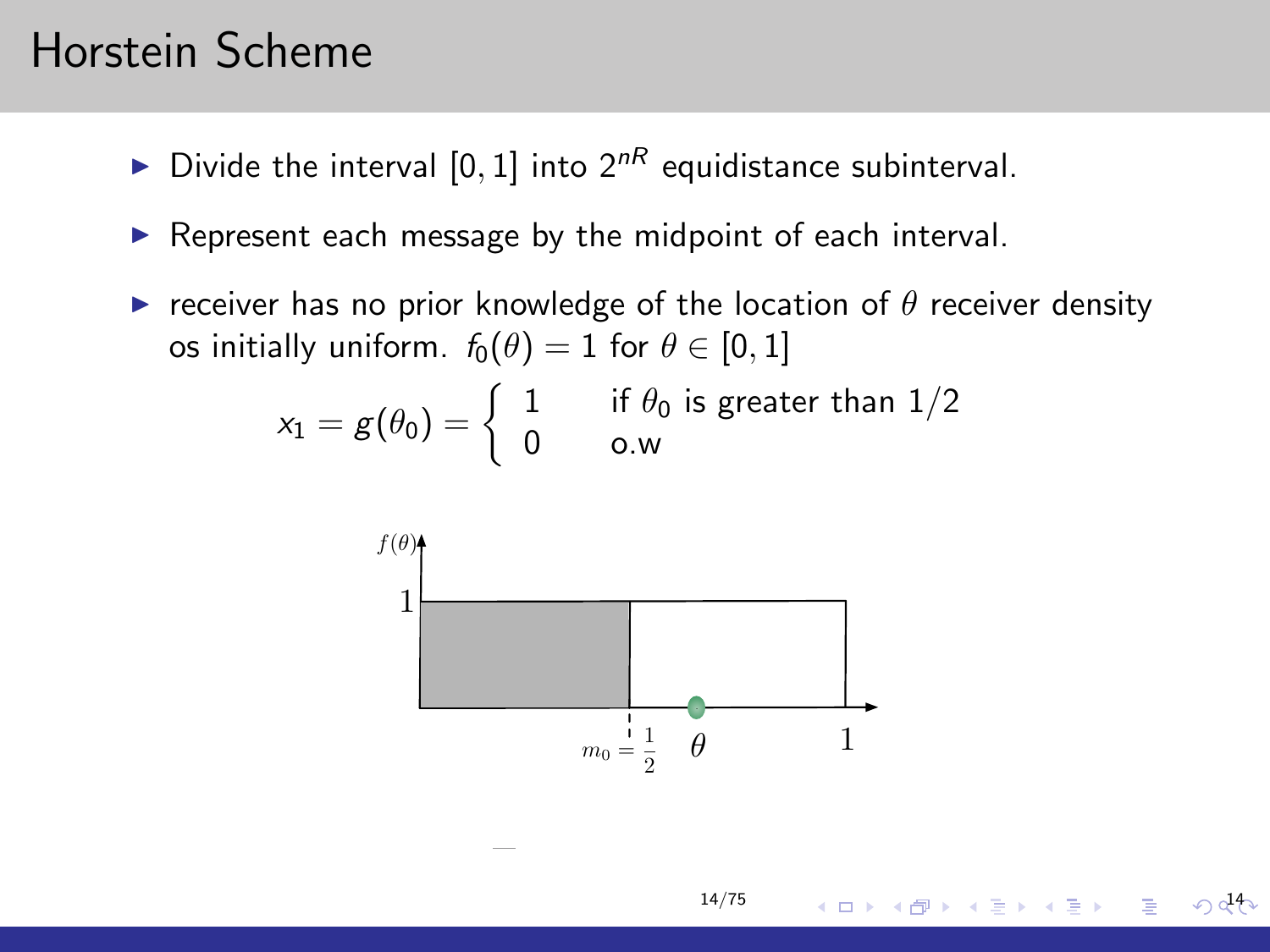- Assume  $x_1 = 1$  is sent through the channel. It gets corrupted with probability p.
- $\triangleright$  After the channel output is observed, the receiver distribution and median is updated.
- $\blacktriangleright$  Through the noiseless feedback, the encoder learns the distribution.

$$
f(\theta|y_1)=\frac{f(\theta)p(y_1|\theta)}{\int_0^1 f(\theta)p(y_1|\theta)d\theta}
$$

Assume  $y_1 = 1$  is received.

- For  $0 \leq \theta \leq 1/2$ , then  $f(\theta | y_1 = 1) = 2p$
- For  $1/2 \leq \theta \leq 1$ , then  $f(\theta|y_1=1)=2\bar{p}$

$$
15/75 \longrightarrow \Box \rightarrow \Box \rightarrow \Box \Box \rightarrow \Box \equiv \bot \rightarrow \Box \equiv \Box \rightarrow \Box \Box \Box \Box
$$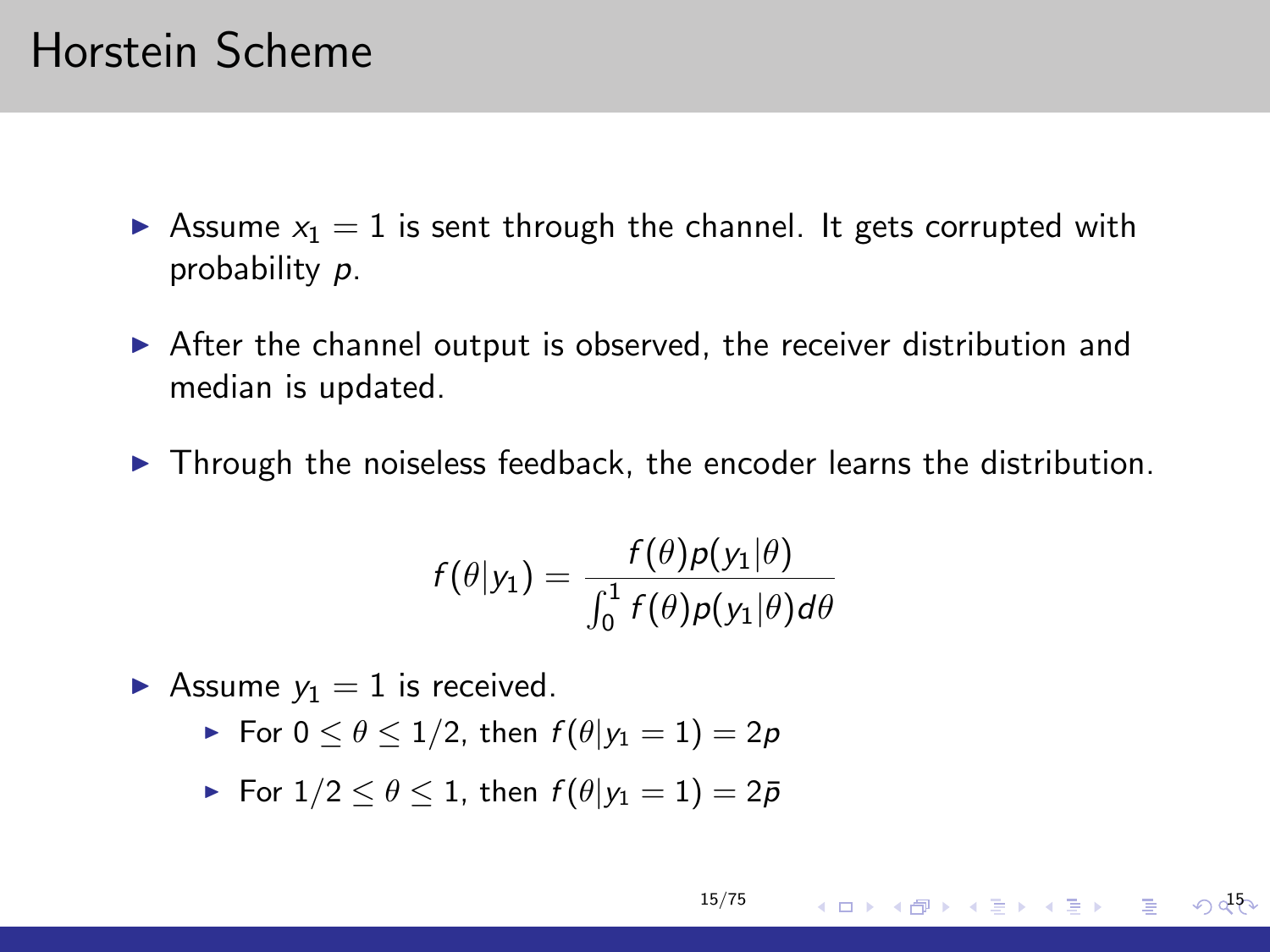**IF The encoder transmits 1, if**  $\theta >$  **median of**  $f(\theta|y_1)$ **, and 0 otherwise.** 



 $\triangleright$  Terminates when most of the probability mass is concentrated in the neighborhood of one of he possible message points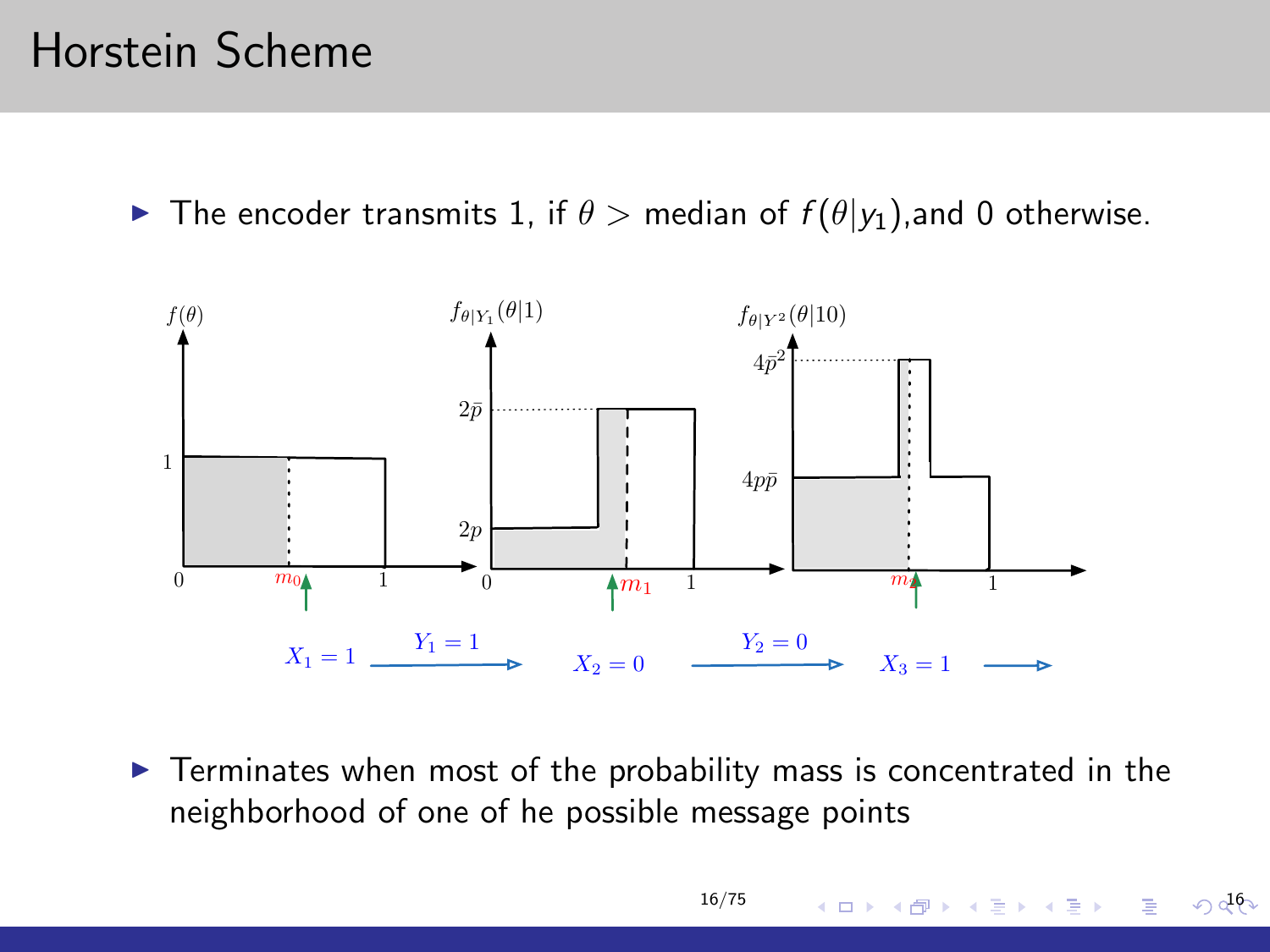The schemes can admit a simple recursive structure

$$
f(\theta|y^{i-1}) = \begin{cases} 2pf(\theta|y^{i-2}) & \text{if } y_{i-1} \text{ is greater than median of } f(\theta|y^{i-1})\\ 2\bar{p}f(\theta|y^{i-2}) & \text{o.w} \end{cases}
$$

Terminates when the receiver distribution is sufficiently steep.

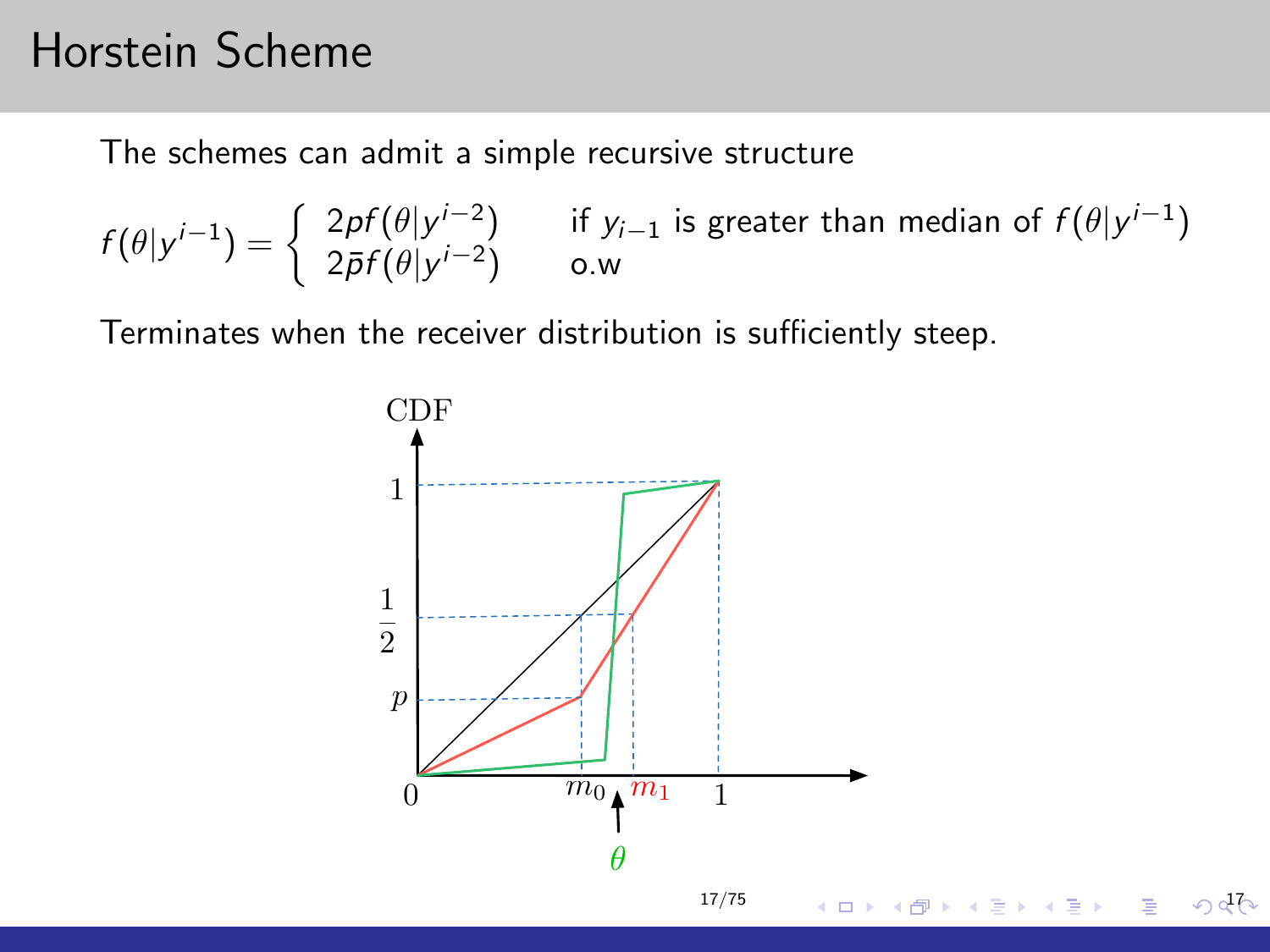- $\blacktriangleright$  The decoder uses maximal posterior decoding
- It finds the interval of length  $2^{-nR}$  that maximizes

$$
\int_{\beta}^{\beta+2^{-nR}}f(\theta|y^n)\,d\theta
$$

[18/75](#page-0-0)

 $\sqrt{28}$ 

イロメ イ団 メイモメ イモメー 毛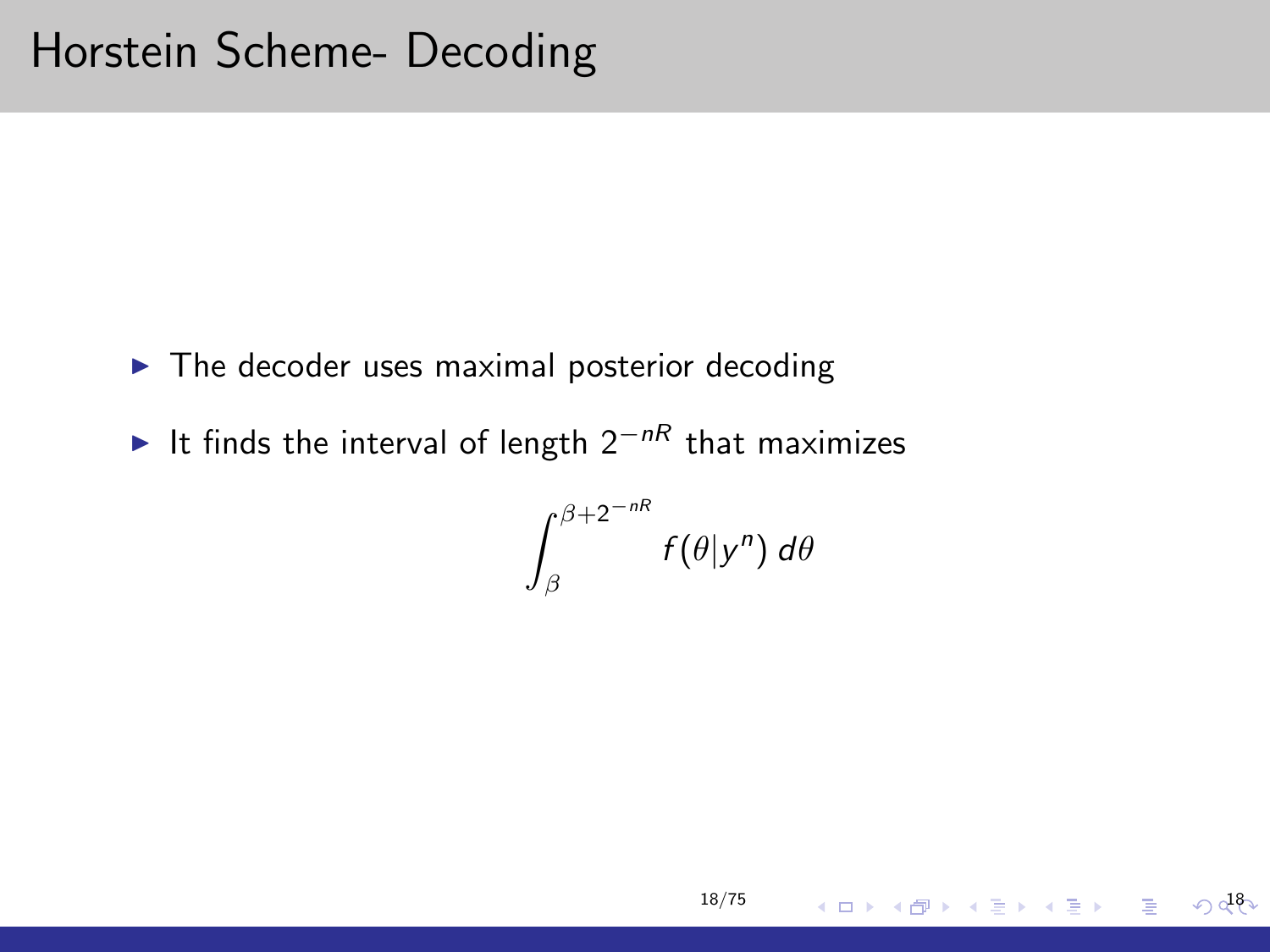► By analysis of the evolution of  $f(\Theta|Y^i)$ ,  $i \in [1:n]$ , based on the iterated function system, it can be shown that

$$
p(\theta \notin [\beta, \beta + 2^{-nR}]) \to 0
$$
 as  $n \to \infty$  if  $R < C$ 

 $\triangleright$  With high probability,  $\theta(M)$  is the unique message point within the  $[\beta, \beta + 2^{-nR}]$ 

イロン イ団ン イミン イモンジ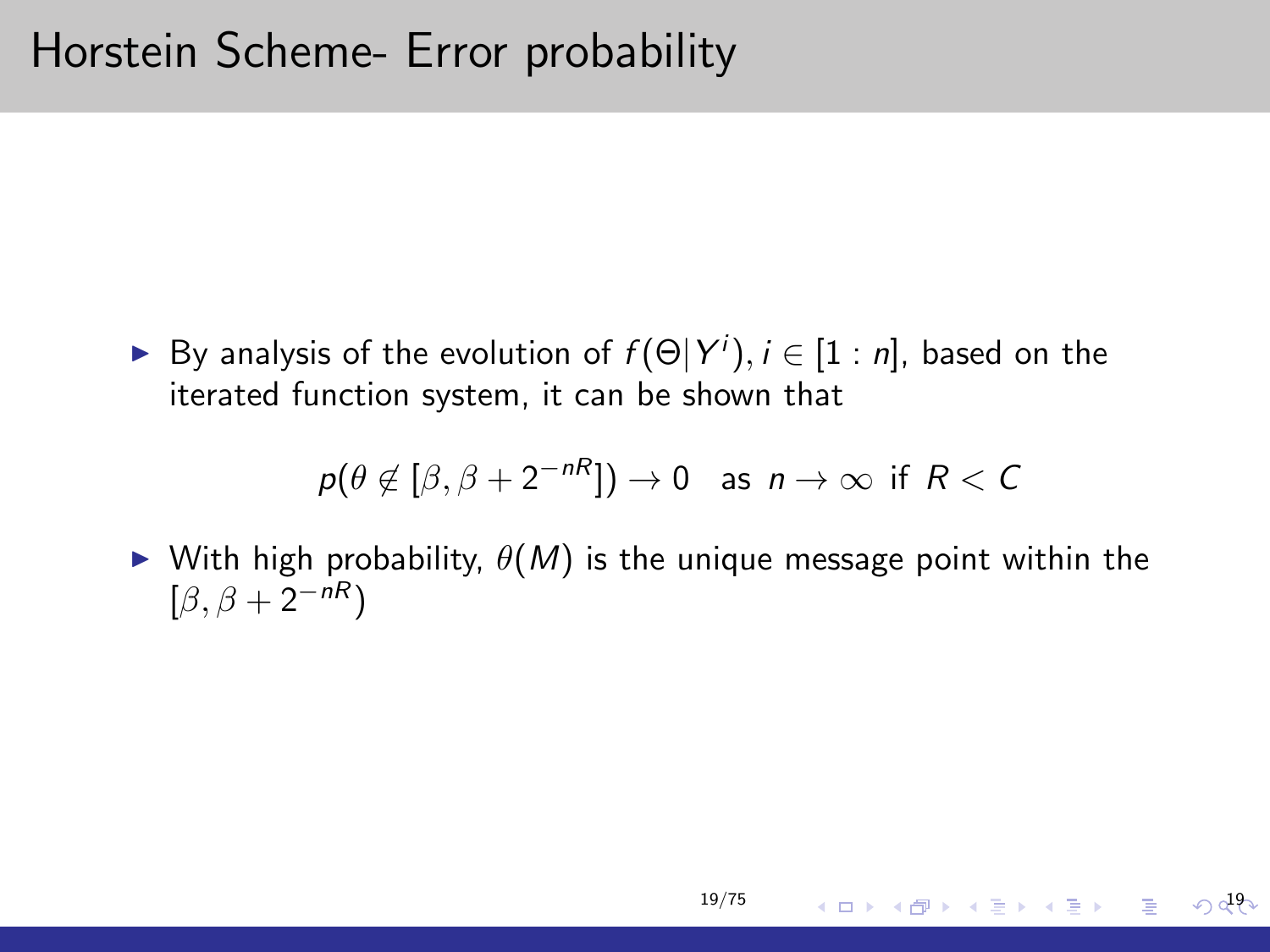# Outline

 $\blacktriangleright$  Introduction

- $\blacktriangleright$  Point to point communication
	- $\blacktriangleright$  Horstein coding Scheme
	- ▶ Block Feedback Coding Scheme for BSC

[20/75](#page-0-0)

イロン イ部ン イ君ン イ君ン

 $\sqrt{20}$ 

- $\triangleright$  Schalkwijk-Kailath Coding scheme
- $\blacktriangleright$  Posterior matching scheme
- $\blacktriangleright$  Multiuser Channel
	- $\blacktriangleright$  Multiple access channel
	- $\blacktriangleright$  Two way channel
- $\triangleright$  Source coding with feedforward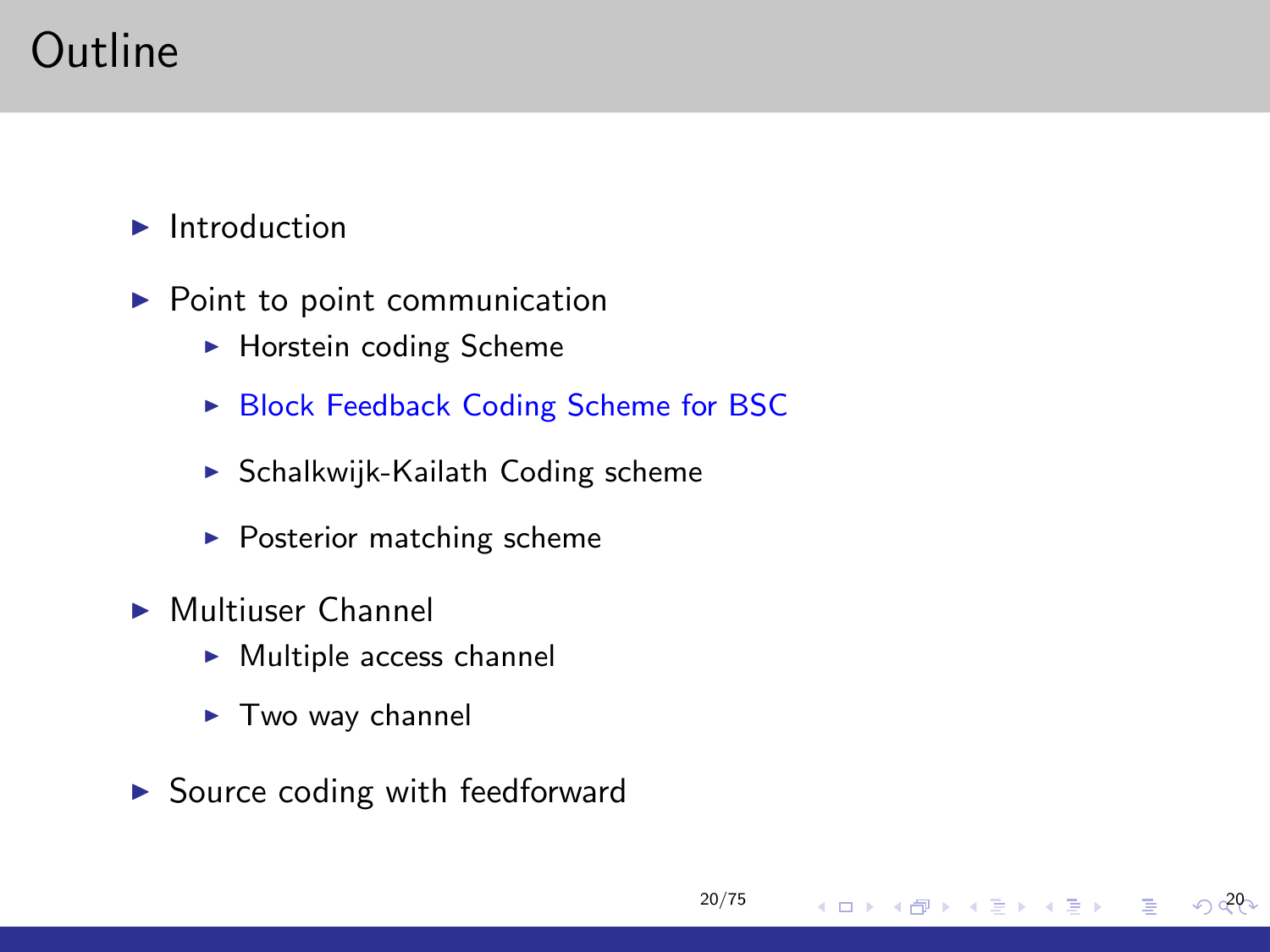Ahlswede 1973:

- $\blacktriangleright$  Implement the iterative refinment at the block level
- $\triangleright$  The encoder initially transmits an uncoded block of information
- It then refines the receiver's knowledge about it in subsequent blocks

[21/75](#page-0-0)

 $\left\{ \begin{array}{ccc} \square & \times & \overline{\square} & \times \end{array} \right.$   $\left\{ \begin{array}{ccc} \square & \times & \times & \overline{\square} & \times \end{array} \right.$ 

21

 $\equiv$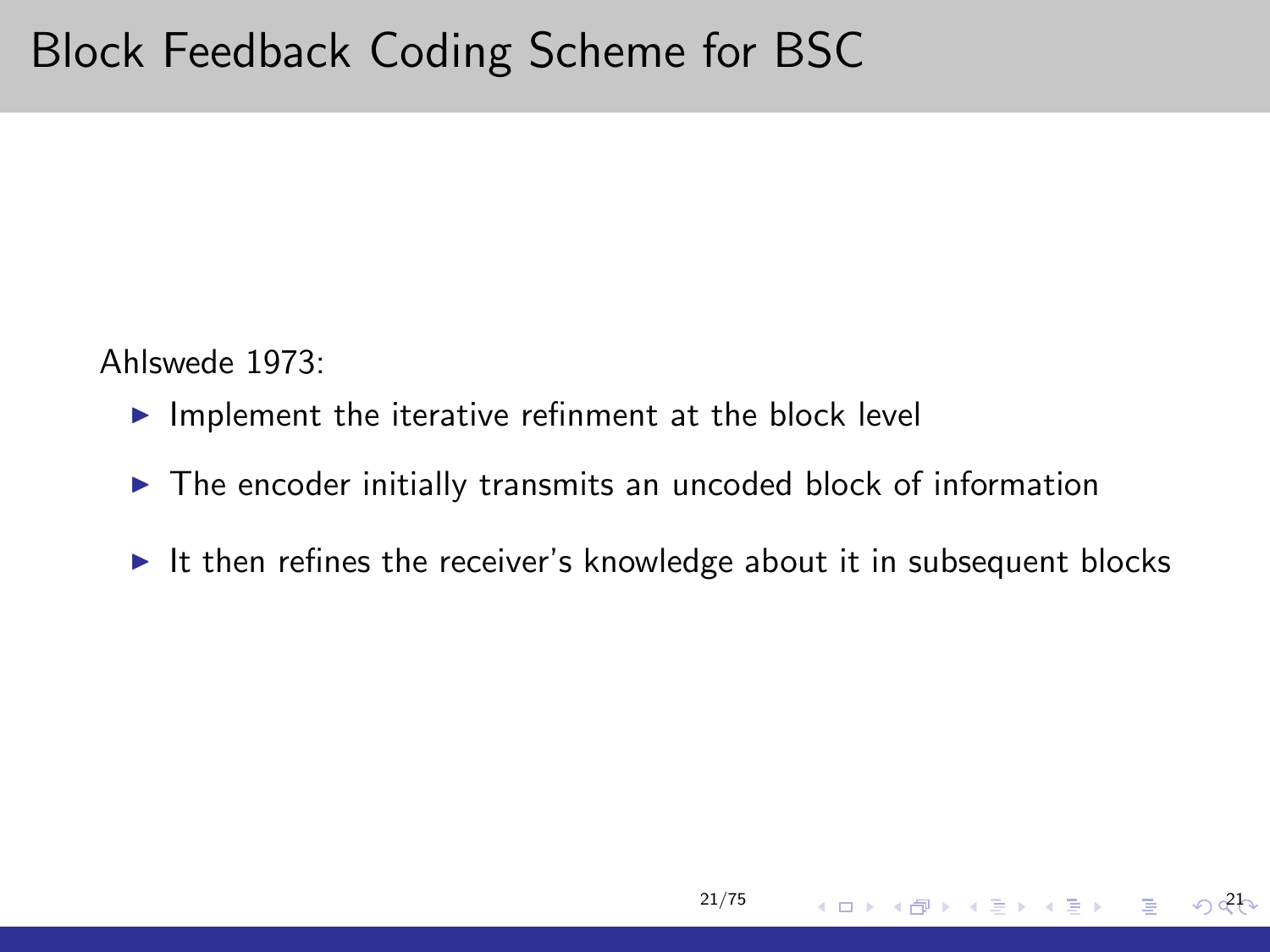### Block Feedback Coding Scheme for BSC

- $\blacktriangleright$  Tx. 1: Sends N uncoded data bits over channel.
- Ch. 1: Adds (modulo-2) N samples of Bern(p) noise
- $\triangleright$  Rx. 1: Feeds its N noisy observations back to Tx.
- $\blacktriangleright$  Tx.2:
	- $\triangleright$  (a) Finds N samples of noise added by channel.
	- $\triangleright$  (b) Compresses noise into  $NH(p)$  new data bits.
	- $\triangleright$  (c) Sends these data bits uncoded over the channel
- Ch.2: Adds (modulo-2)  $NH(p)$  samples of Bern(p) noise.
- Rx.2: Feeds its  $NH(p)$  noisy observations back to  $T_x$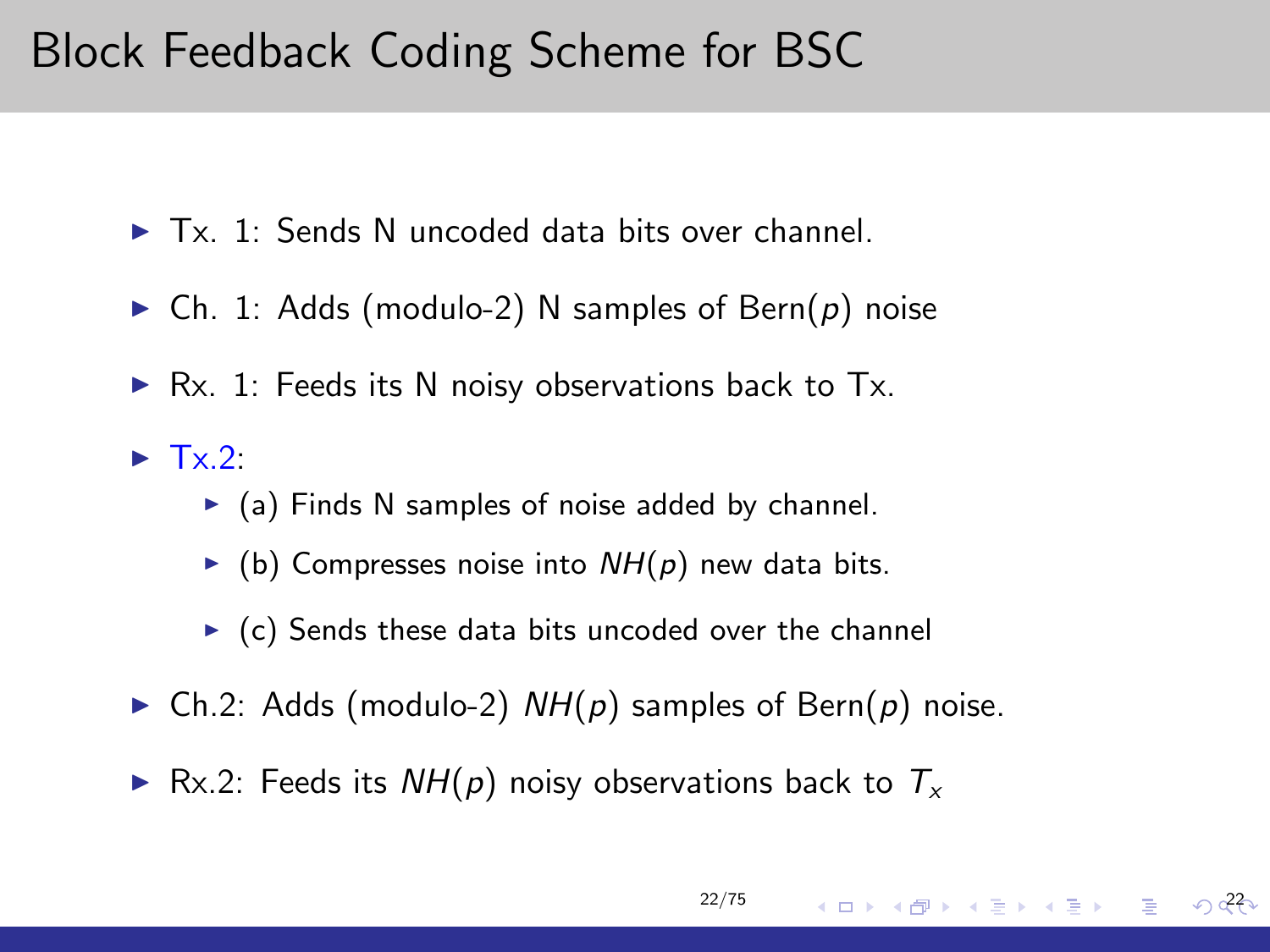the number of channel inputs used to send the N bits would be

$$
N + NH(p) + NH(p)^{2} + ... = \frac{N}{1 - H(p)}
$$

[23/75](#page-0-0)

23

メロメ メタメ メミメ メミメン 毛

which corresponds to a rate of  $1 - H(p)$ , the capacity of BSC(p)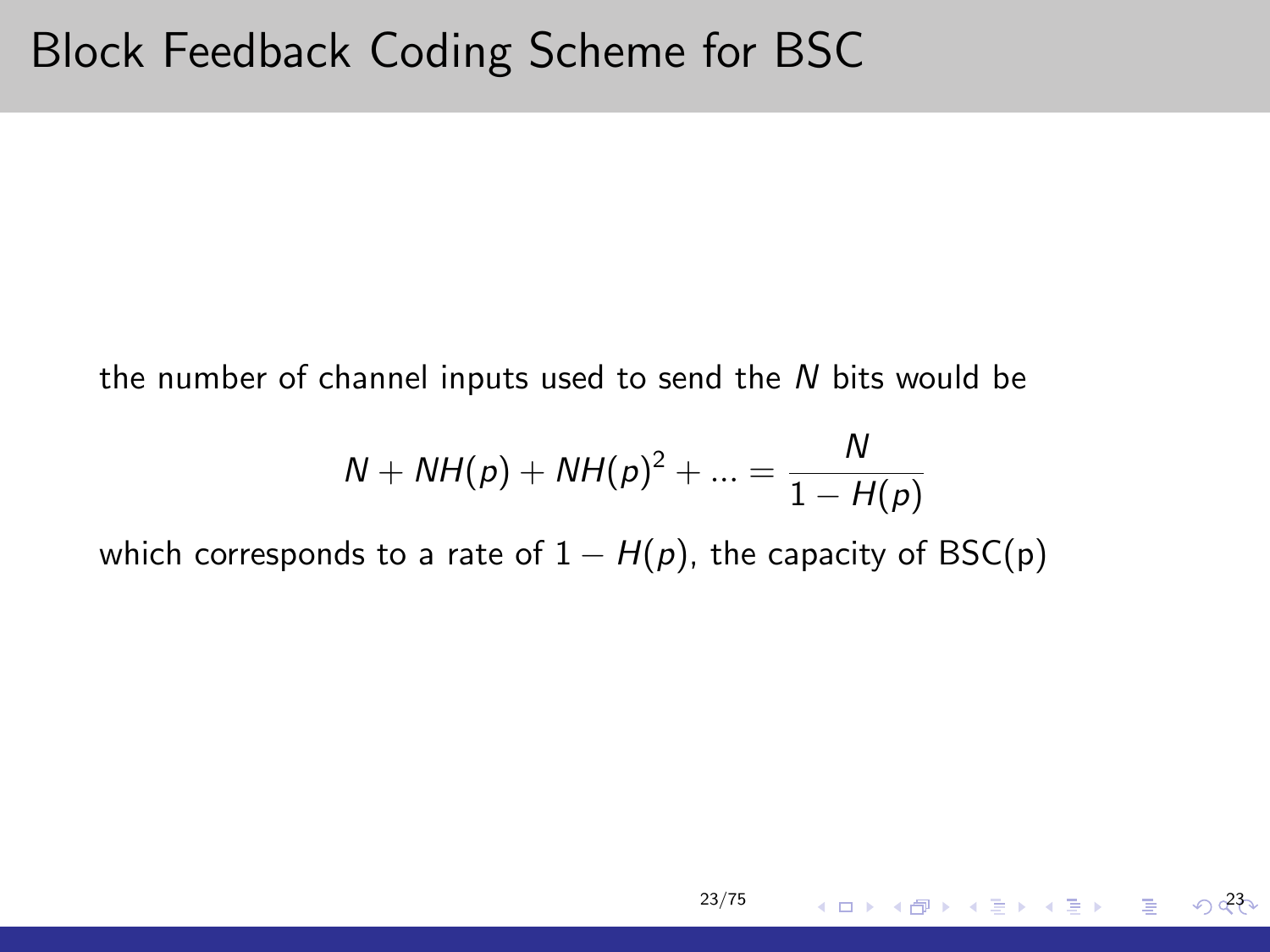# Outline

 $\blacktriangleright$  Introduction

- $\blacktriangleright$  Point to point communication
	- $\blacktriangleright$  Horstein coding Scheme
	- ▶ Block Feedback Coding Scheme for BSC

[24/75](#page-0-0)

メロメ メ御き メミメメミド

 $\sqrt{24}$ 

- $\triangleright$  Schalkwijk-Kailath Coding scheme
- $\blacktriangleright$  Posterior matching scheme
- $\blacktriangleright$  Multiuser Channel
	- $\blacktriangleright$  Multiple access channel
	- $\blacktriangleright$  Two way channel
- $\triangleright$  Source coding with feedforward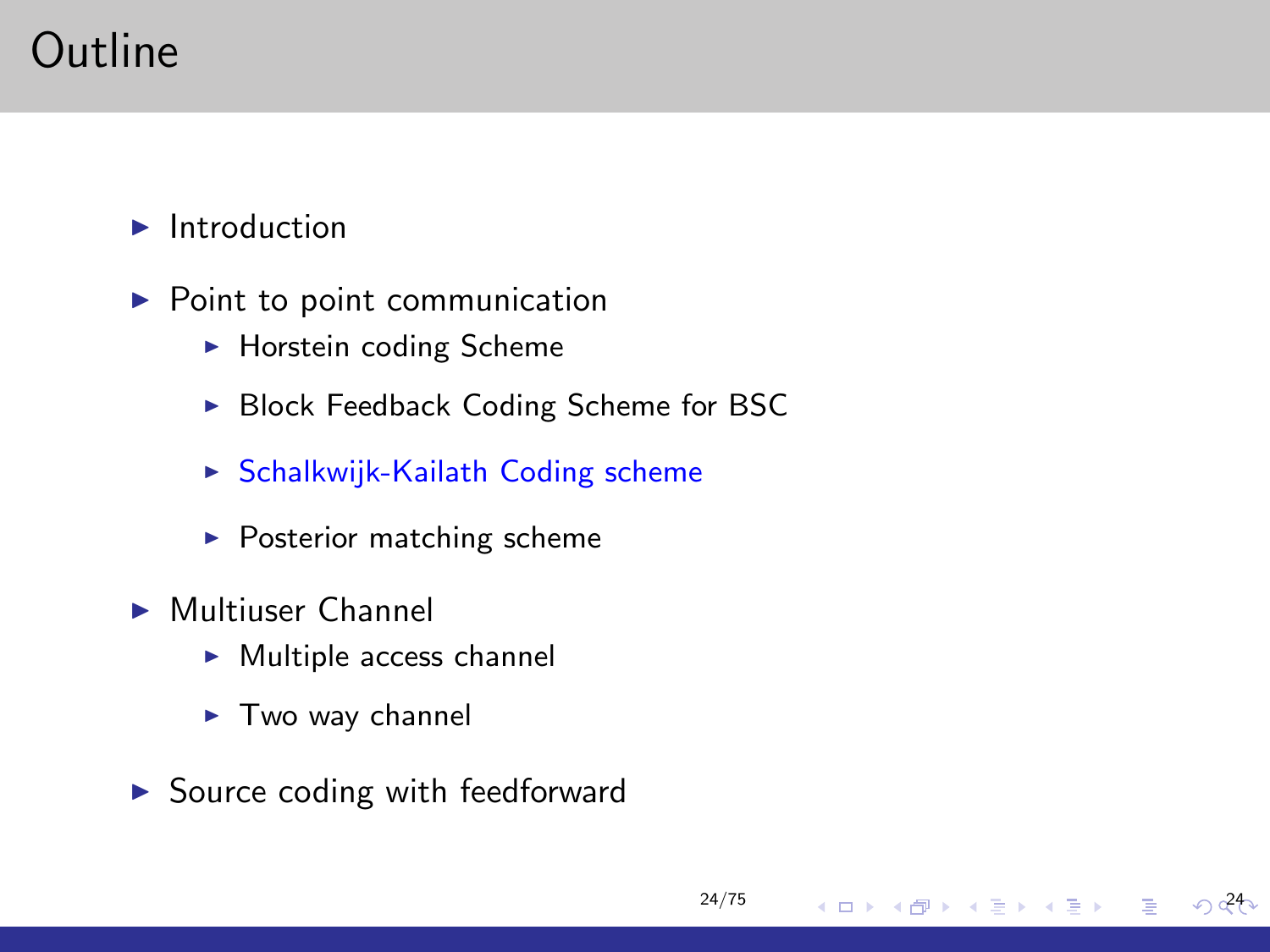How to determine  $\theta$ , a zero of a function  $g(x)$ , without knowing the shape of the function?

[25/75](#page-0-0)

メロメ メタメ メミメ メミメー

25

 $\equiv$ 

- $\blacktriangleright$  The observations are noisy
- instead of  $g(x)$ , one obtains  $Y(x) = g(x) + Z$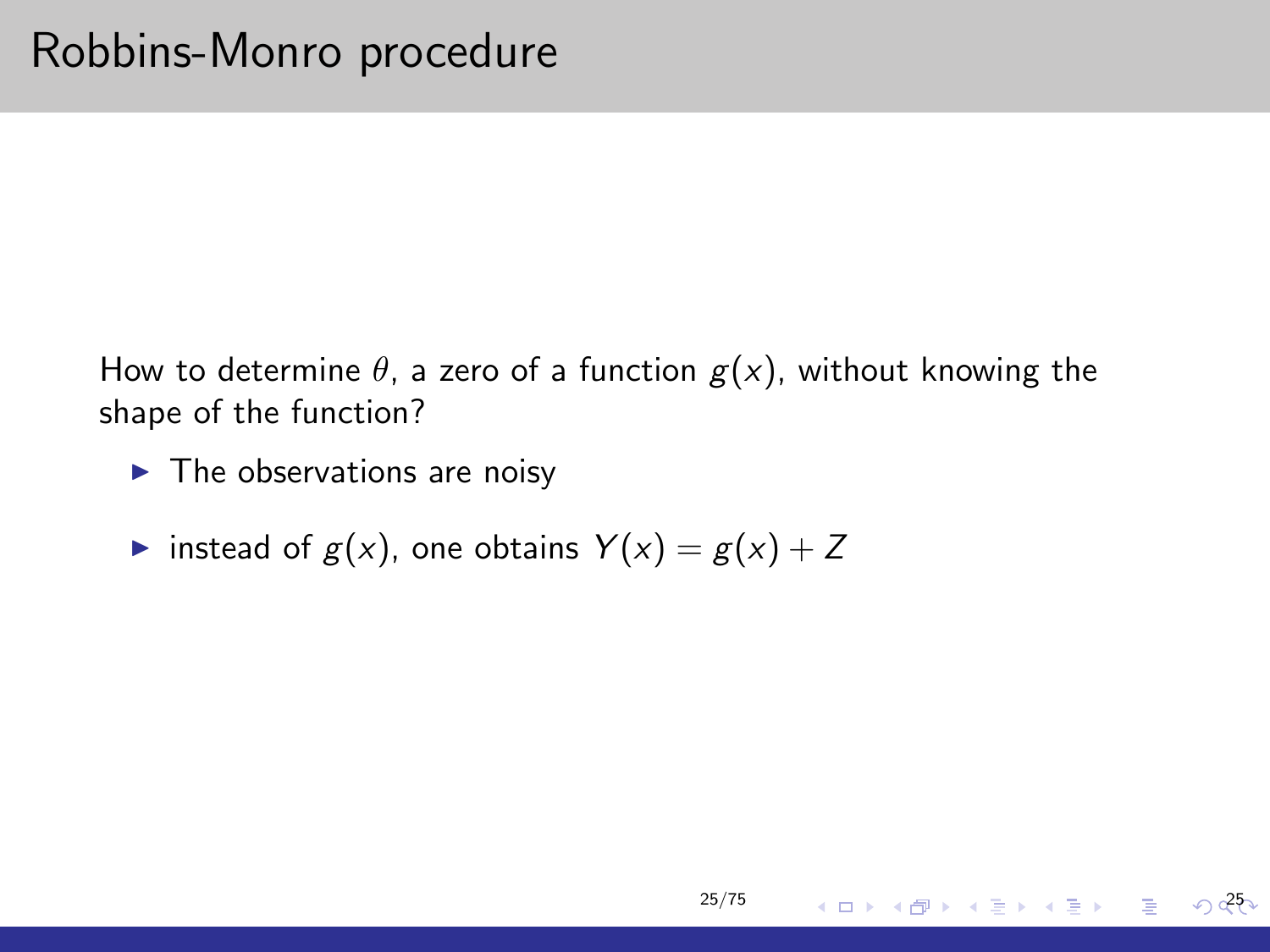#### Robbins-Monro procedure

$$
X_{n+1} = X_n - a_n Y_n(X_n), \quad n = 1, 2, ...
$$

► where  $\sum a_n = \infty$ , and  $\sum a_n^2 < \infty \Rightarrow X_n \to \theta$  Almost surely



[26/75](#page-0-0)

メロメメ 御き メ 君 メメ 君 メー

 $\sqrt{26}$ 

Þ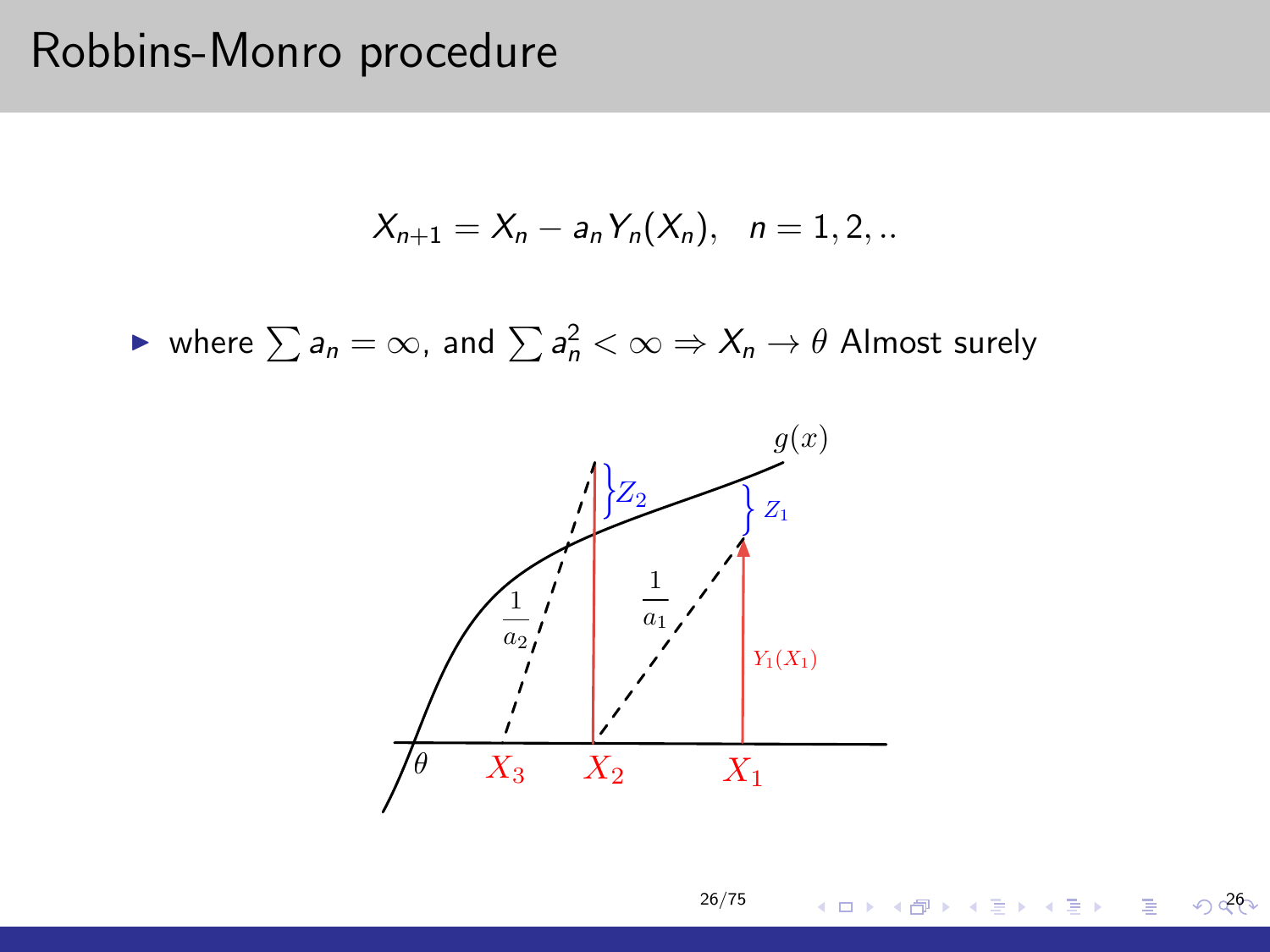### Schalkwijk-Kailath scheme

put straight line  $g(x) = x - \theta$ 

- ► Start with  $X_1 = \frac{1}{2}$ , send the receiver the number  $g(X_1) = (X_1 \theta)$
- ► The receiver obtains the number  $Y_1(X_1) = (X_1 \theta) + Z_1$ , where  $Z_1 \sim N(0, 1)$



 $O$ <sub>27</sub>

イロメ イ団 メイモメ イモメー 毛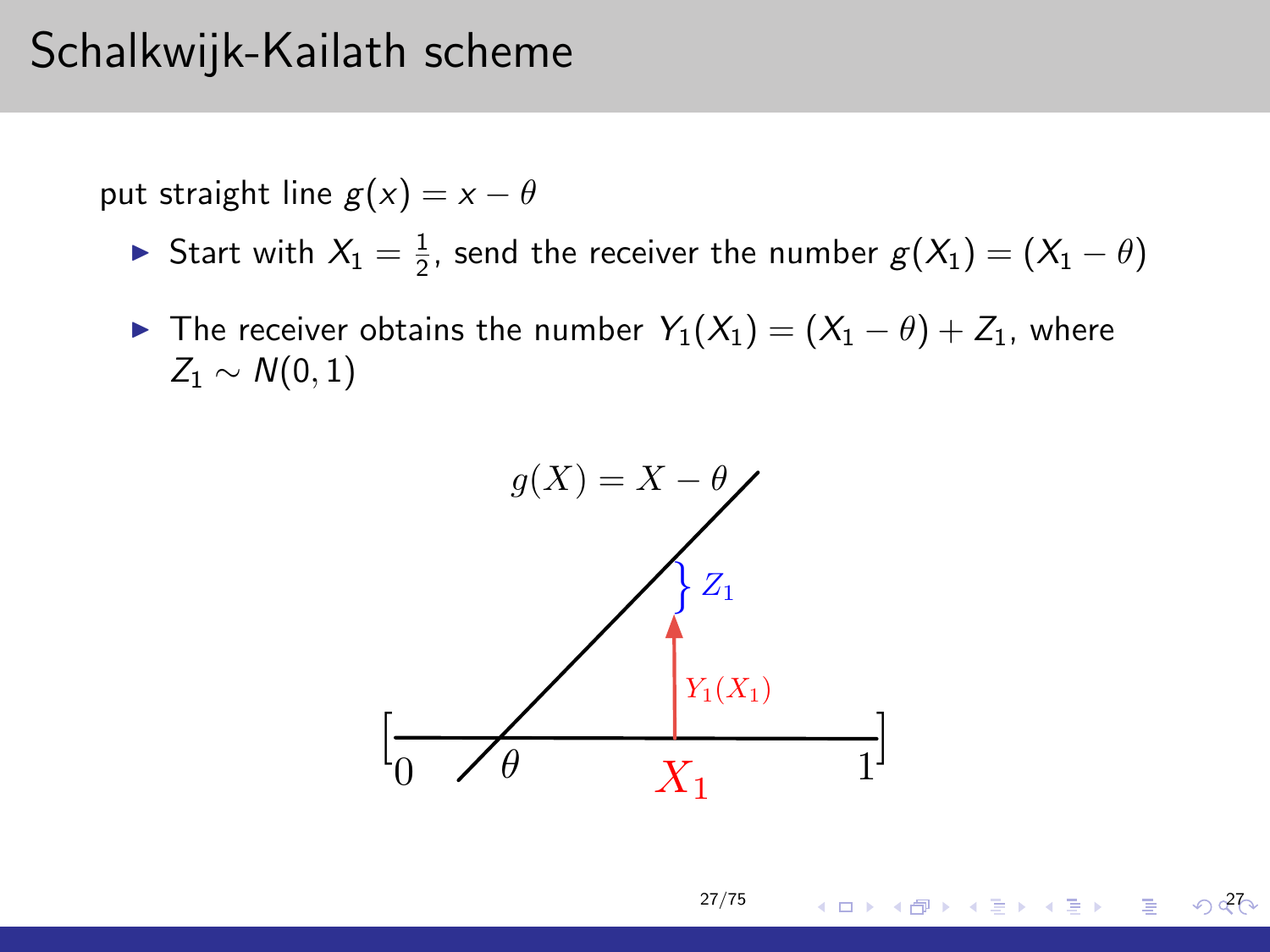#### Schalkwijk-Kailath scheme

The recursion is easily solved to yield

$$
X_{n+1} = \theta - \frac{1}{n} \sum_{1}^{n} Z_i \sim N(\theta, 1/n)
$$



 $\sqrt{28}$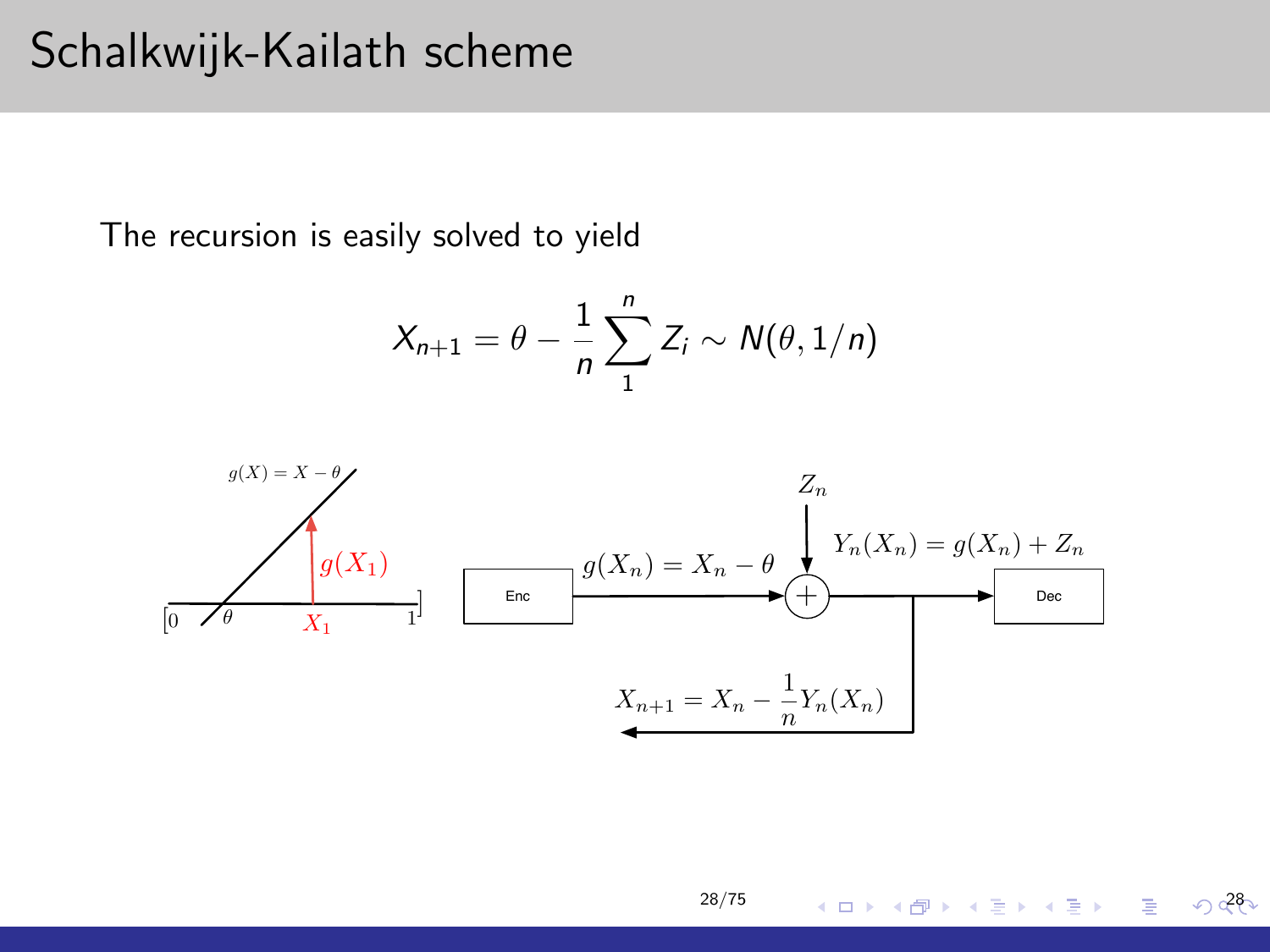## Schalkwijk-Kailath scheme



 $029$ 

重

メロメ メ団 メメ ミメ メ ミメー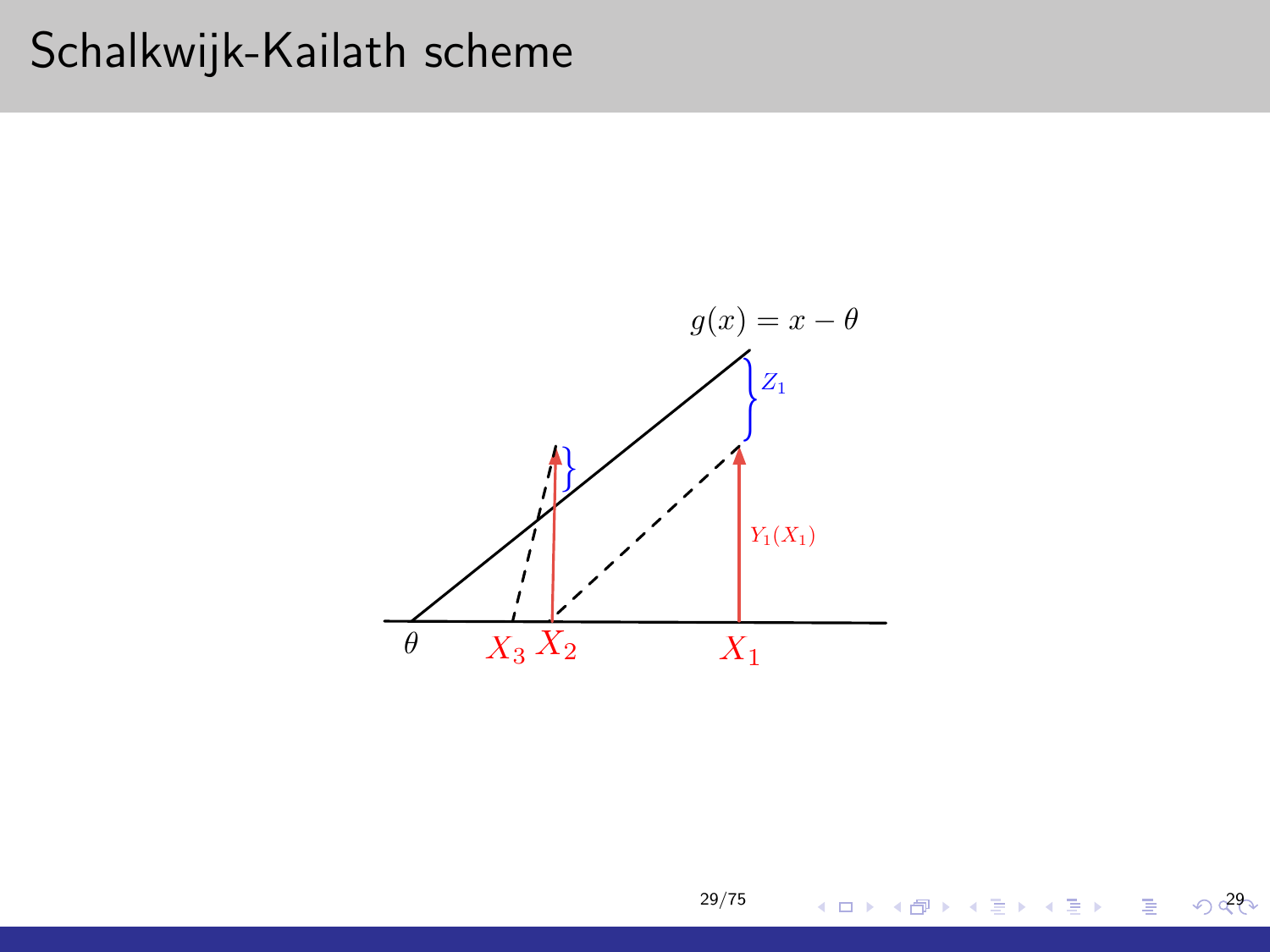Another interpretation of SK scheme, with expected average transmitted power constraint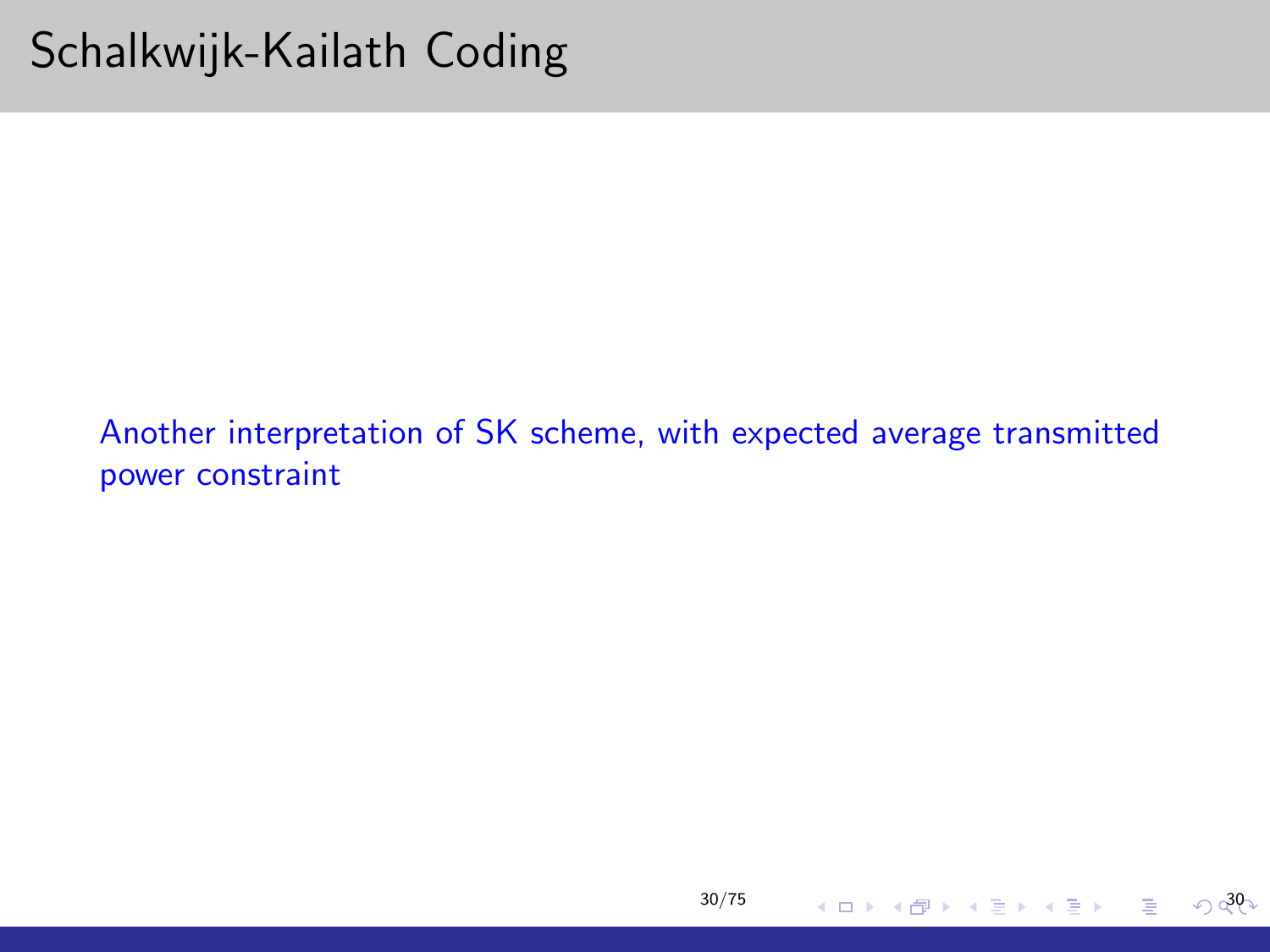### Schalkwijk-Kailath Coding

$$
Y=X+Z, \quad Z \sim N(0,1)
$$

 $\blacktriangleright$  Expected average transmitted power constraint

$$
\sum_{i=1}^n E(g_i^2(m, Y^{i-1})) \le nP \quad m \in [1:2^{nR}]
$$

- ► Divide the interval  $[-\sqrt{\rho}, \sqrt{\rho}]$  into  $2^{nR}$  message interval
- Represent each message  $m$  by the midpoint of its interval

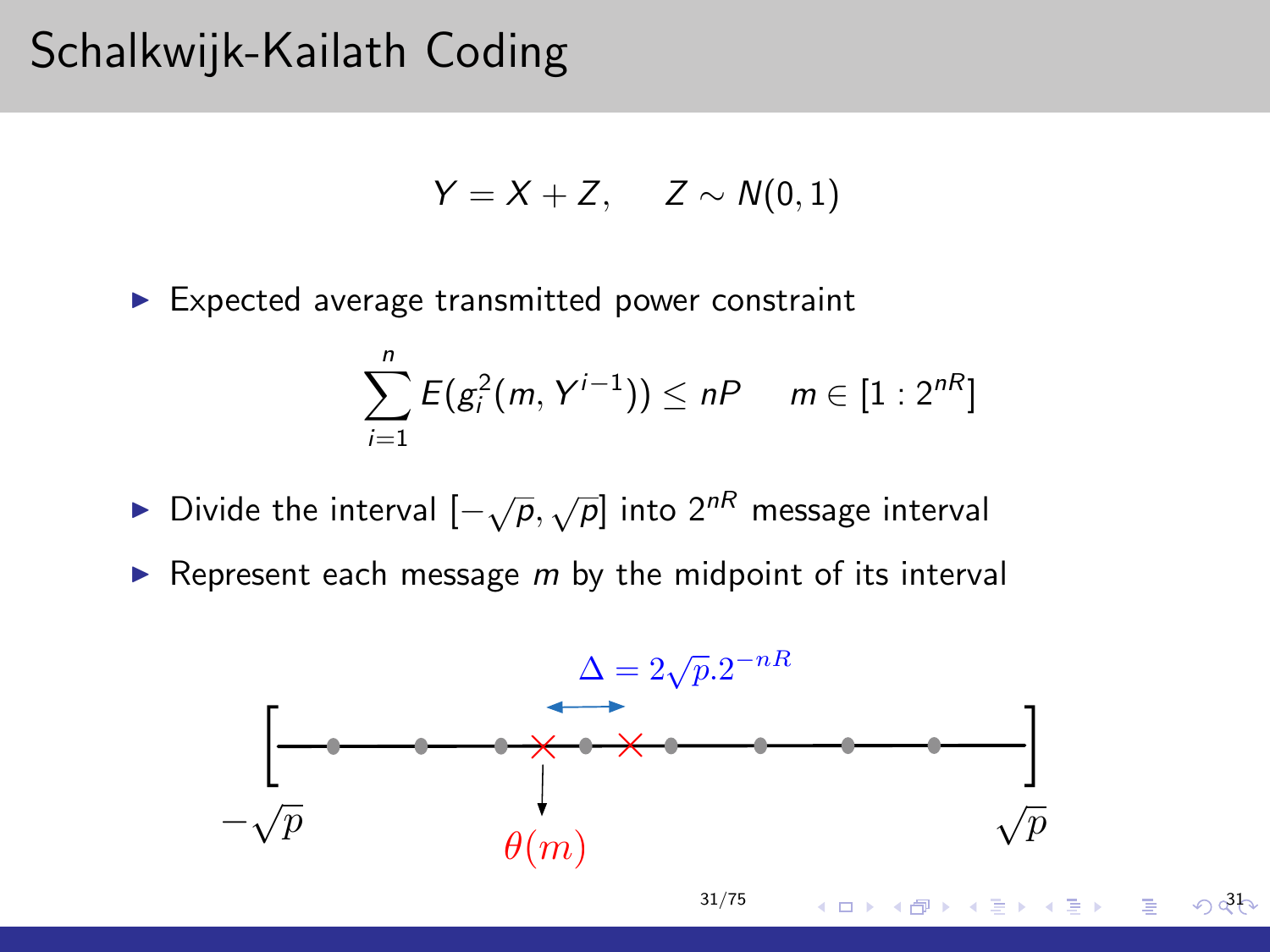$\triangleright$  The transmitter first sends the message point it self:

$$
\mathcal{X}_0 = \theta(m)
$$

It is corrupted by additive Gaussian noise, so received with some bias

$$
Y_0=\theta(m)+Z_0
$$

- $\triangleright$  The goal of the transmitter is to refine the receiver's knowledge of the bias
- $\triangleright$  It computes the MMSE estimate of the bias given the output sequence observed thus far, and sending the error term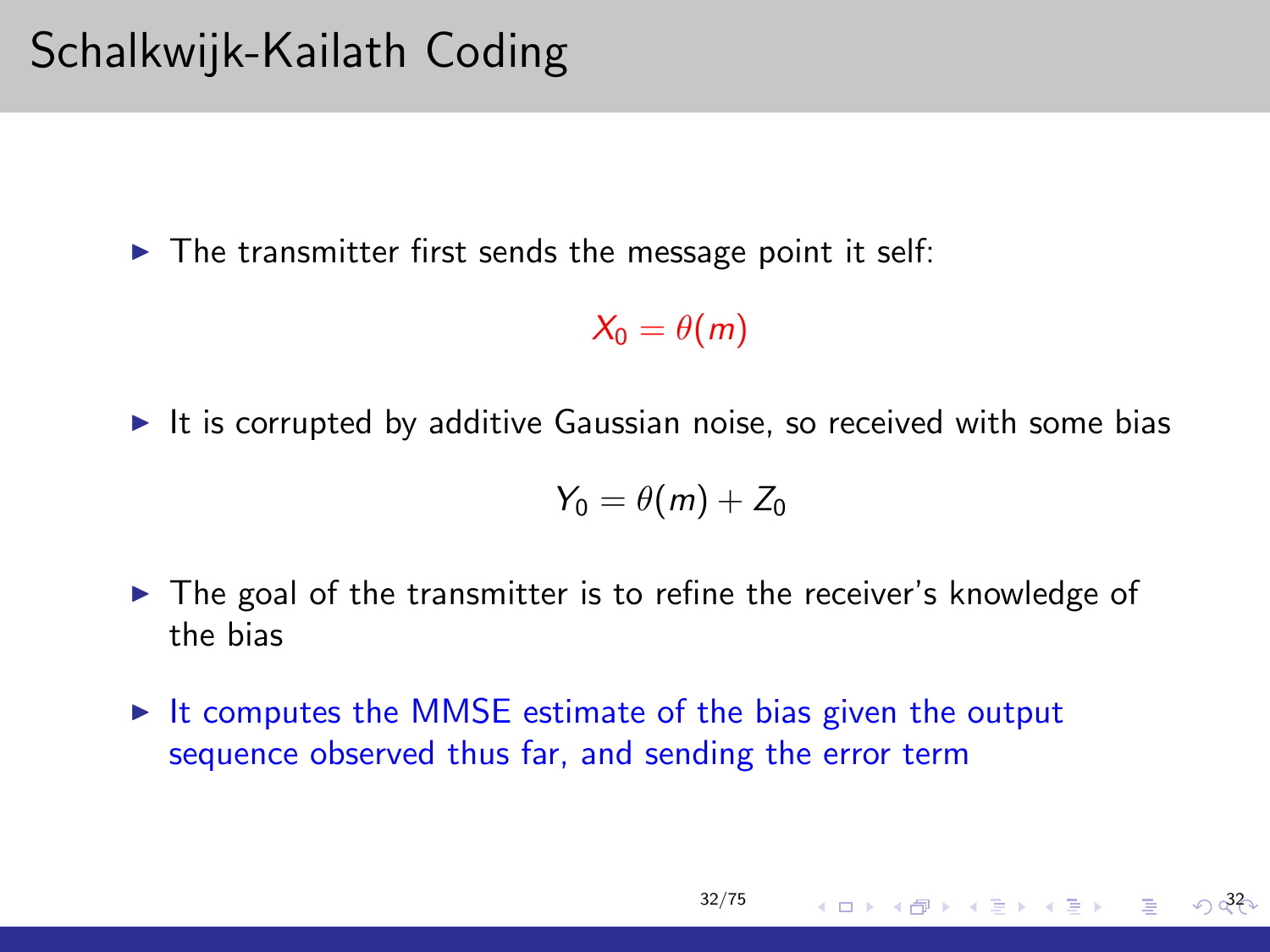## Schalkwijk-Kailath Coding

► For  $i = 1$ , encoder learns  $Z_0 = Y_0 - X_0$  and transmits

 $X_1 = \gamma_1 Z_0$ 

 $\gamma_1=\sqrt{\overline{\rho}}$  is chosen so that  $E(X_1^2)=P$ 

Sends the Gaussian random variable  $Z_0$  to the receiver, thus reducing the effect of the noise on the original transmission

$$
\blacktriangleright
$$
 For  $i \in [2:n]$ , it transmits

$$
X_i = \gamma_i (Z_0 - E(Z_0|Y^{i-1}))
$$

[33/75](#page-0-0)

33

イロメ イ団 メイヨメ イヨメ 一番

 $\gamma_i$  is chosen to meet power constraint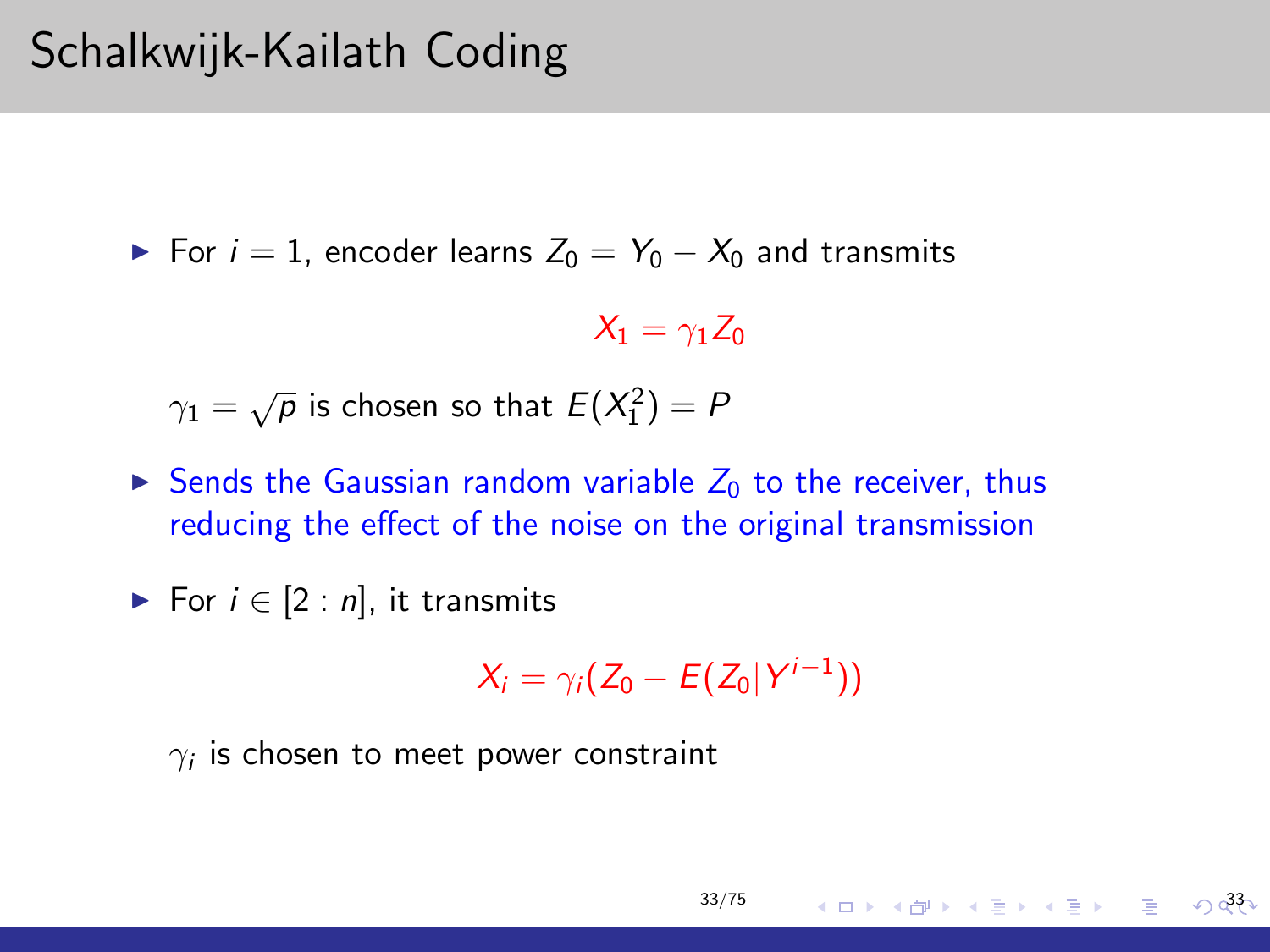## Schalkwijk-Kailath Decoding rule

- After the *n* transmissions to convey  $Z_0$ , the receiver combines its estimate of  $Z_0$  with  $Y_0$  to get an estimate of message point
- $\triangleright$  The receiver, uses a nearest neighbor decoding rule to recover the message point.

$$
\hat{\Theta}_n = Y_0 - E(Z_0|Y^n) = \theta(m) + Z_0 - E(Z_0|Y^n)
$$

メロメ メ都 メメ きょくきょう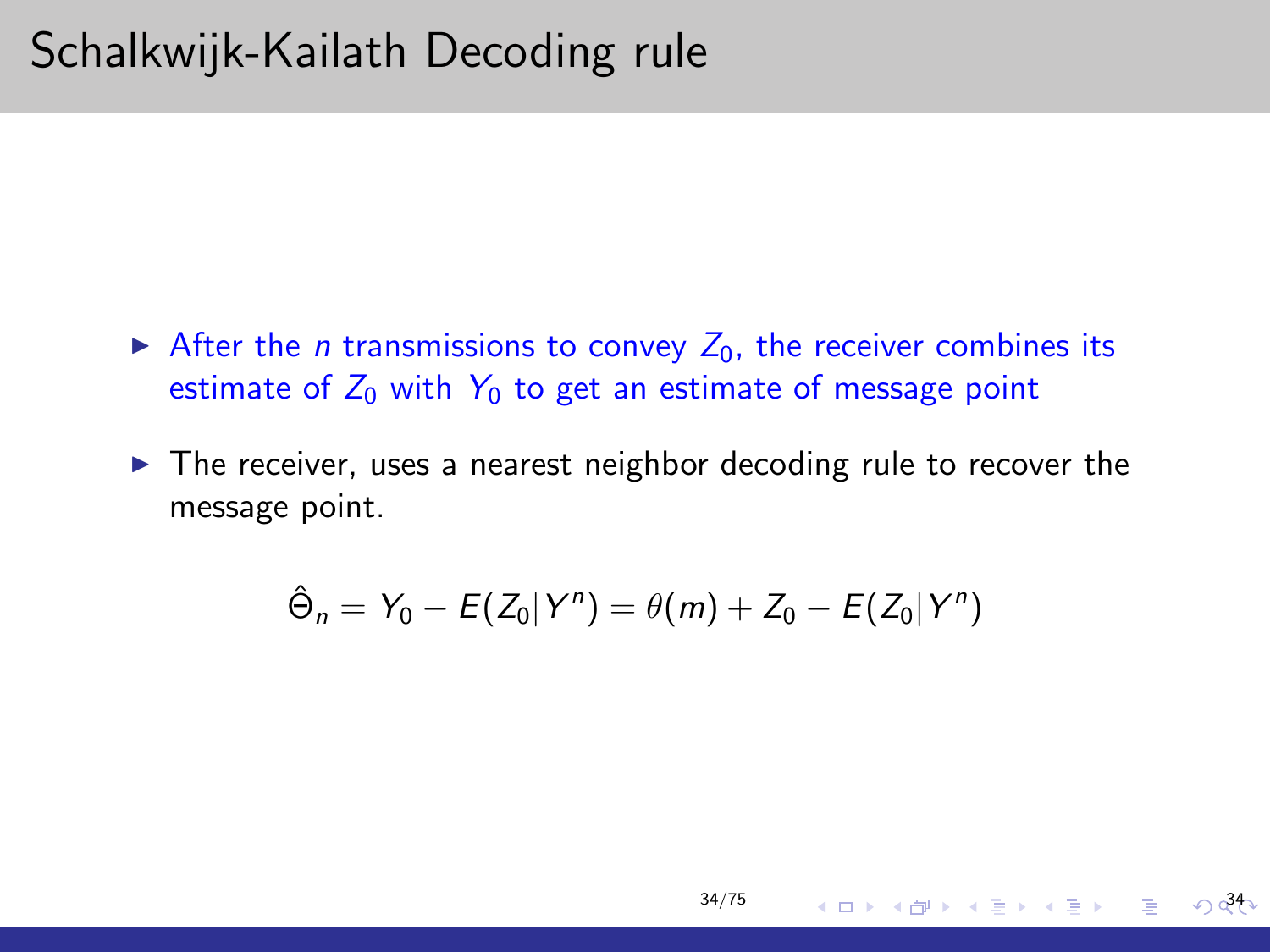# Schalkwijk-Kailath Error Analysis

Theorem

The probability of decoding error decreases as a second-order exponent in block length for rates below capacity.

► Decoder makes an error if  $\hat{\Theta}_n$  is closer to the nearest neighbors of  $\theta(m)$  than to  $\theta(m)$ 

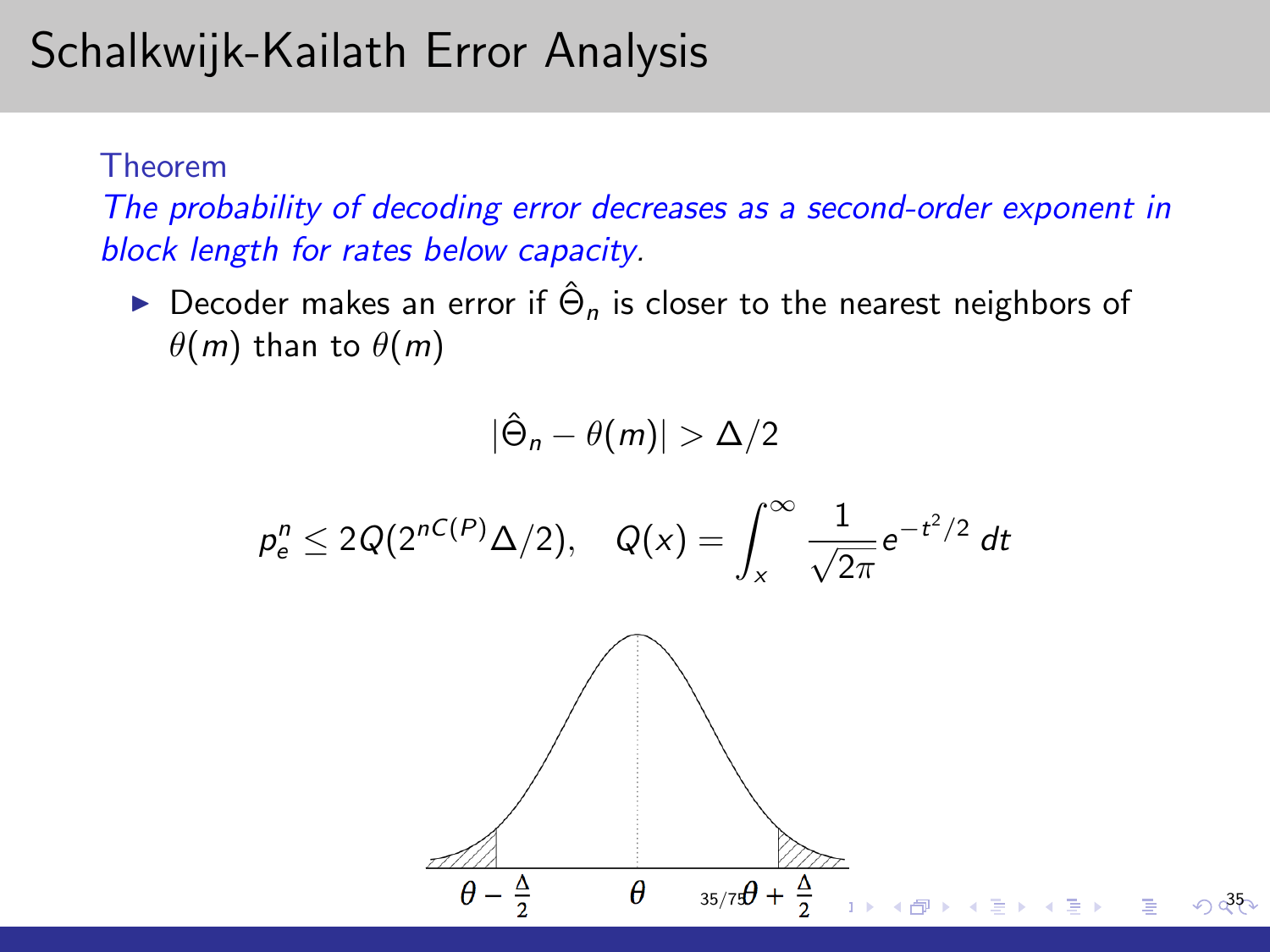Distribution of  $\hat{\Theta}_n$ : Gaussian with mean  $\theta(m)$ , and variance ?  $\hat{\Theta}_n = Y_0 - E(Z_0 | Y^n) = \theta(m) + Z_0 - E(Z_0 | Y^n)$  $I(Z_0;Y^n)=h(Z_0)-h(Z_0|Y_n)=\frac{1}{2}\log\frac{1}{Var(Z_0)}$  $Var(Z_0|Y^n)$  $\Rightarrow Var(Z_0|Y^n)=2^{-nI(Z_0;Y^n)}$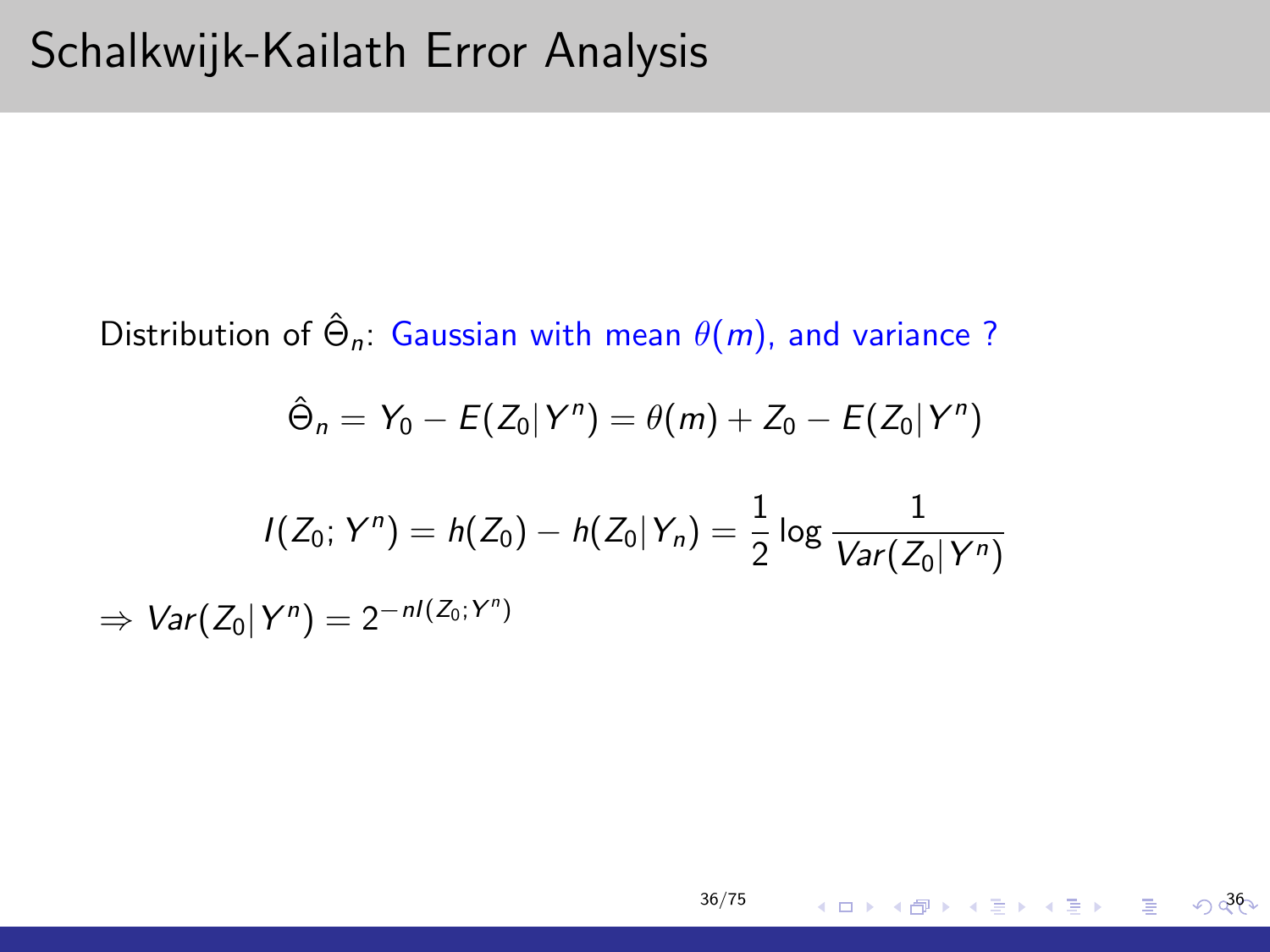## Schalkwijk-Kailath Error Analysis

$$
I(Z_0; Y^n) = \sum_{i=1}^n I(Z_0; Y_i | Y^{i-1})
$$
  
= 
$$
\sum_{i=1}^n (h(Y_i | Y^{i-1}) - h(Y_i | Z_0, Y^{i-1})
$$
  
= 
$$
\sum_{i=1}^n (h(Y_i) - h(Z_i | Z_0, Y^{i-1}))
$$
  
= 
$$
\sum_{i=1}^n (h(Y_i) - h(Z_i))
$$
  
= 
$$
\frac{n}{2} \log(1 + P)
$$
  
= 
$$
nC(P)
$$

 $027$ 

ă.

メロメ メタメ メミメ メミメー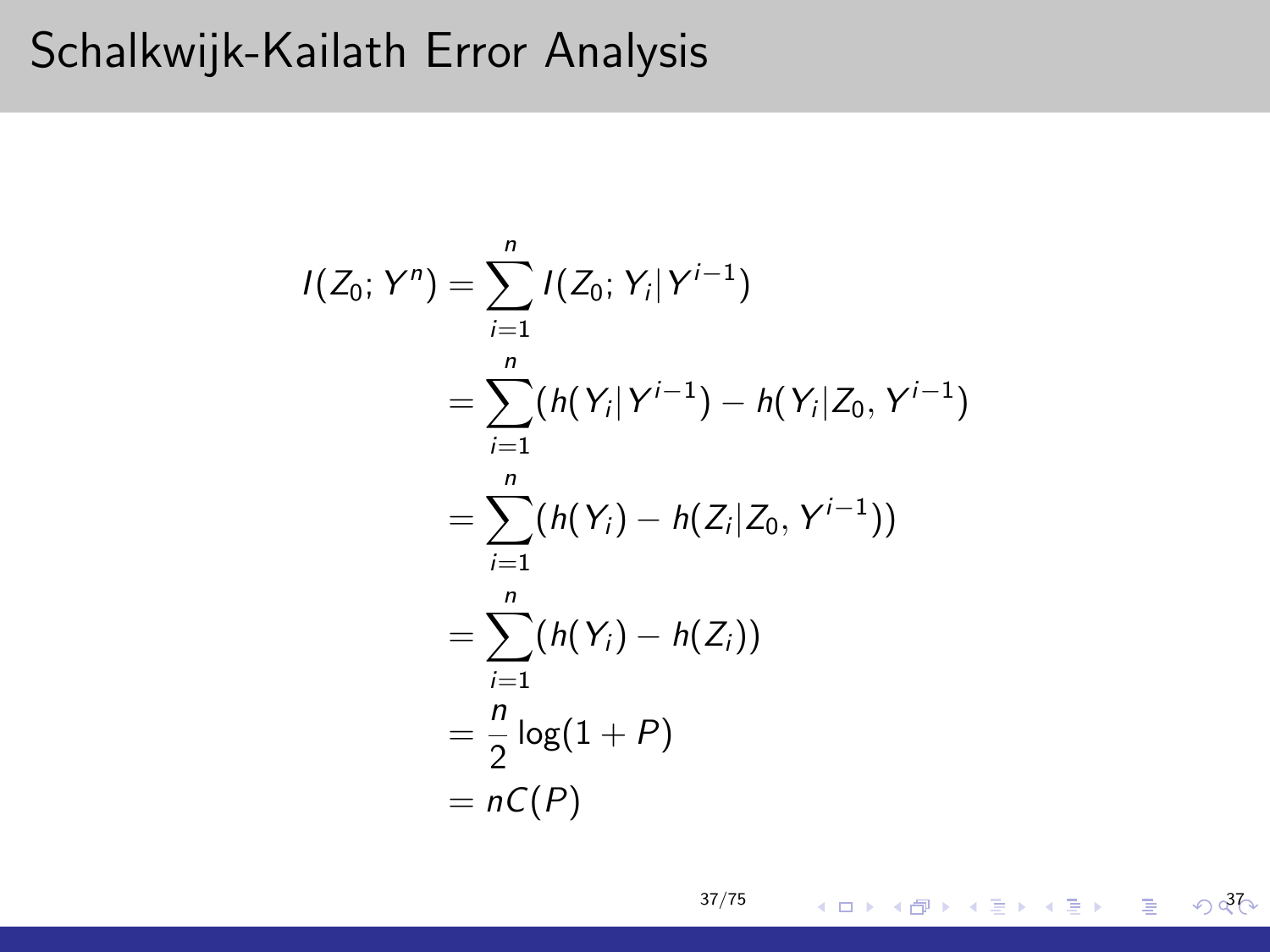# Schalkwijk-Kailath Error Analysis

#### Theorem

Channel input is independent of the previous output  $Y^{i-1}$ .

Proof.

...

 $\triangleright$   $Z_0 \perp Z_1$ , and Gaussian

$$
\blacktriangleright Y_1 = \gamma_1 Z_0 + Z_1 \Rightarrow E(Z_0|Y_1) \text{ is linear in } Y_1
$$

$$
\blacktriangleright \ X_2 = \gamma_2(Z_0 - E(Z_0|Y_1) \text{ is Gaussian } \perp Y_1
$$

►  $Z_2$  is Gaussian  $\perp Y_1$ 

$$
\blacktriangleright \ \ Y_2 = X_2 + Z_2 \text{ is Gaussian } \perp \ Y_1
$$

 $\sqrt{38}$ 

П

E

メロメ メ御 メメ きょく きょう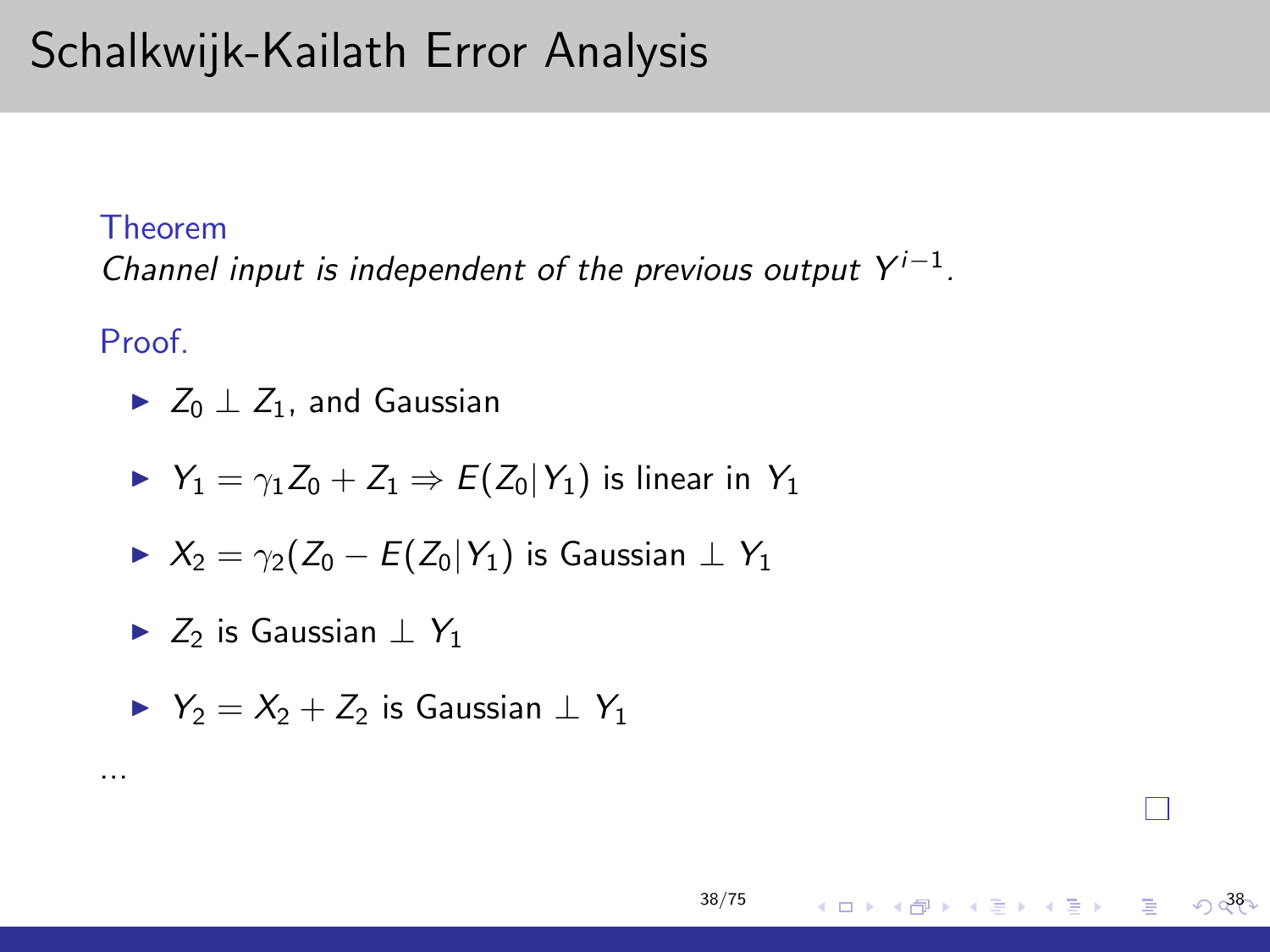## Error Exponent

$$
Var(Z_0|Y^n)=2^{-2nC(P)}
$$

$$
\hat{\Theta}_n \sim N(\theta(m), 2^{-2nC(P)})
$$

[Shannon 59]: No feedback

$$
p_e^{(n)}=e^{-O(n)}
$$

With feedback

$$
p_e^{(n)} = \exp(-\exp(O(n(C-R)))
$$



 $0.392$ 

重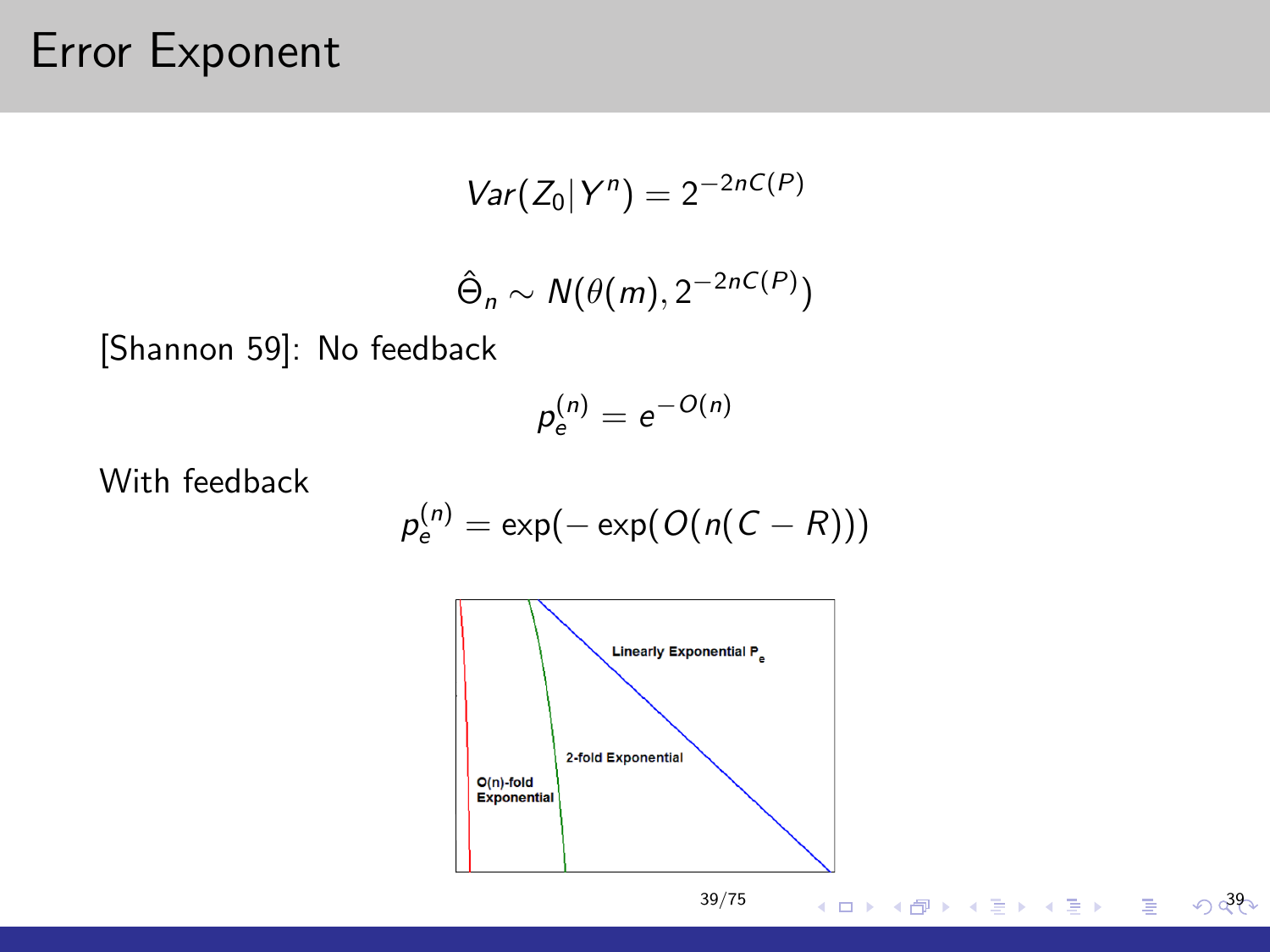## Recursion rule for SK scheme

$$
X_i = \gamma_i (Z_0 - E(Z_0|Y^{i-1}))
$$
  
=  $\gamma_i (Z_0 - E(Z_0|Y^{i-2}) + E(Z_0|Y^{i-2}) - E(Z_0|Y^{i-1}))$   
=  $\frac{\gamma_i}{\gamma_{i-1}} (X_{i-1} - E(X_{i-1}|Y^{i-1}))$   
=  $\frac{\gamma_i}{\gamma_{i-1}} (X_{i-1} - E(X_{i-1}|Y_{i-1}))$ 

$$
X_i \propto X_{i-1} - E(X_{i-1}|Y_{i-1})
$$

[40/75](#page-0-0)

 $\sqrt{40}$ 

メロトメ 御 トメ 君 トメ 君 トッ 君 し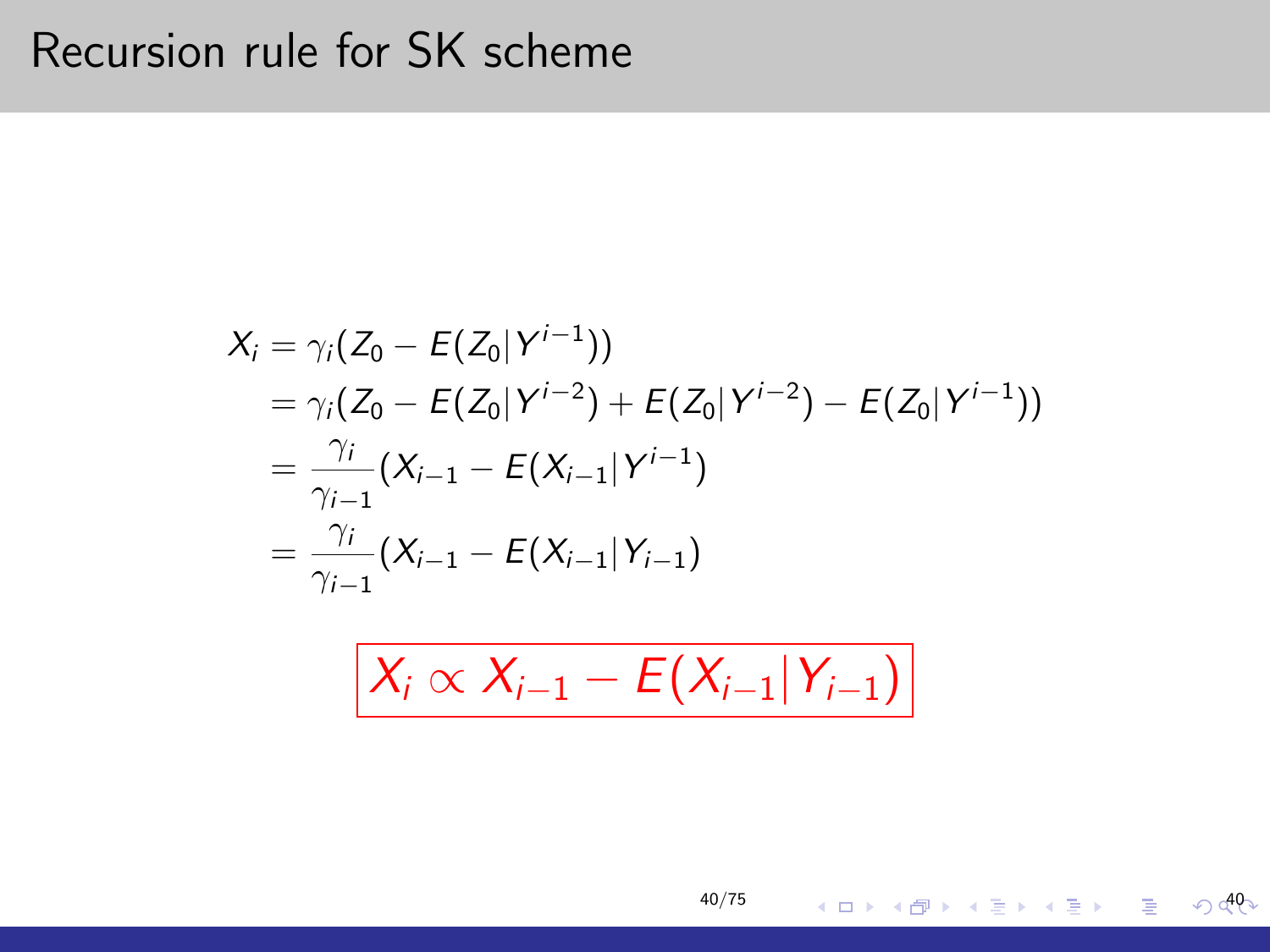## Schalkwijk-Kailath Coding

#### Important observation:

 $X_1 \propto Z_0 \sim N(0, 1)$ 

$$
X_i \propto Z_0 - E(Z_0|Y^{i-1}) \perp Y^{i-1}
$$

 $O$  dh

活

メロメ メタメ メミメ メミメー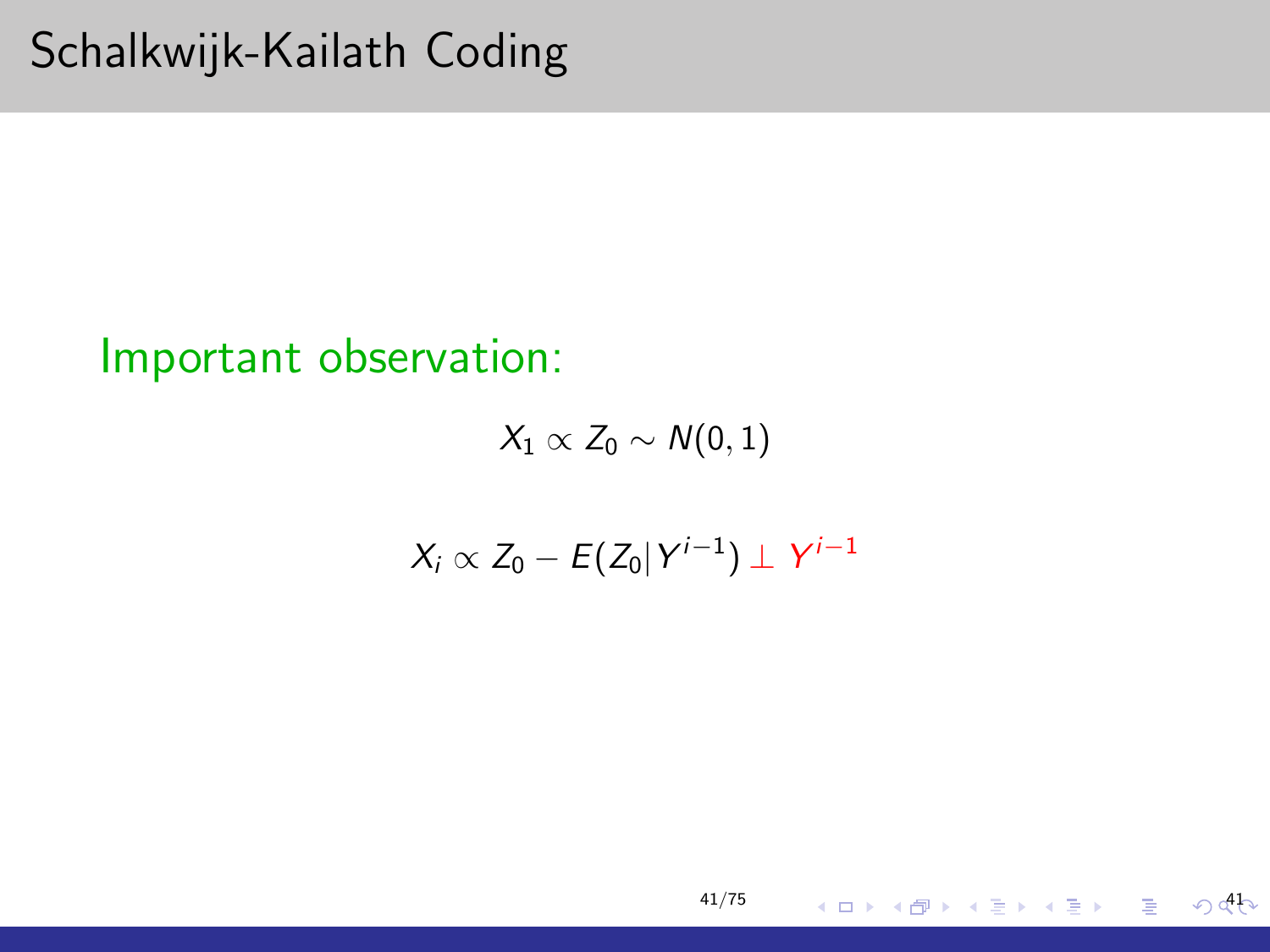# Schalkwijk-Kailath observation

#### Theorem

Channel input is independent of the previous output  $Y^{i-1}$ .

Proof.

...

 $\triangleright$   $Z_0 \perp Z_1$ , and Gaussian

$$
\blacktriangleright Y_1 = \gamma_1 Z_0 + Z_1 \Rightarrow E(Z_0|Y_1) \text{ is linear in } Y_1
$$

$$
\blacktriangleright \ X_2 = \gamma_2(Z_0 - E(Z_0|Y_1) \text{ is Gaussian } \perp Y_1
$$

►  $Z_2$  is Gaussian  $\perp Y_1$ 

$$
\blacktriangleright \ \ Y_2 = X_2 + Z_2 \text{ is Gaussian } \perp \ Y_1
$$

42

П

E

メロメ メ御 メメ きょく きょう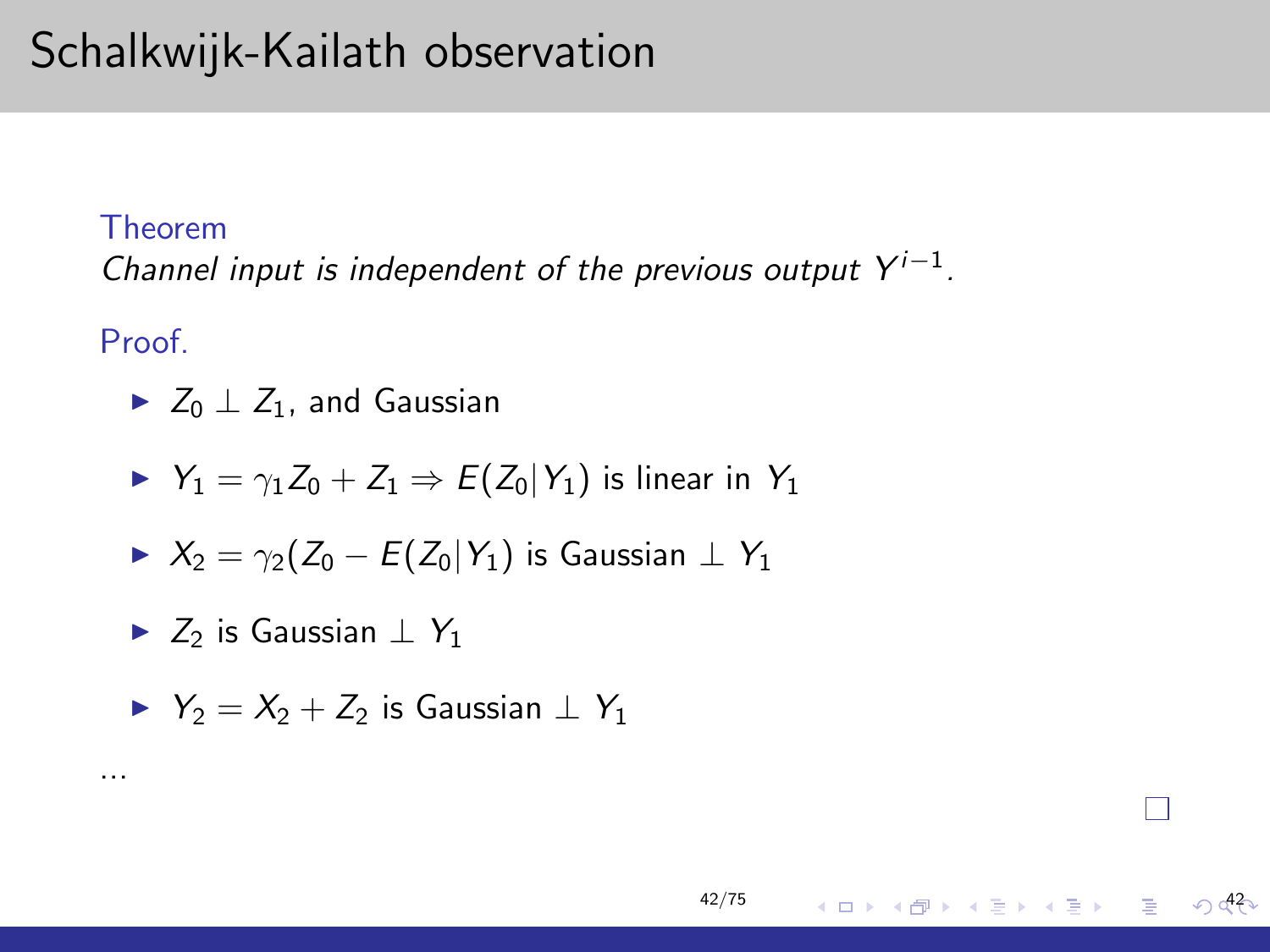# Outline

 $\blacktriangleright$  Introduction

- $\blacktriangleright$  Point to point communication
	- $\blacktriangleright$  Horstein coding Scheme
	- ▶ Block Feedback Coding Scheme for BSC

[43/75](#page-0-0)

メロメ メ御き メミメメミド

 $\sqrt{43}$ 

- $\triangleright$  Schalkwijk-Kailath Coding scheme
- $\blacktriangleright$  Posterior matching scheme
- $\blacktriangleright$  Multiuser Channel
	- $\blacktriangleright$  Multiple access channel
	- $\blacktriangleright$  Two way channel
- $\triangleright$  Source coding with feedforward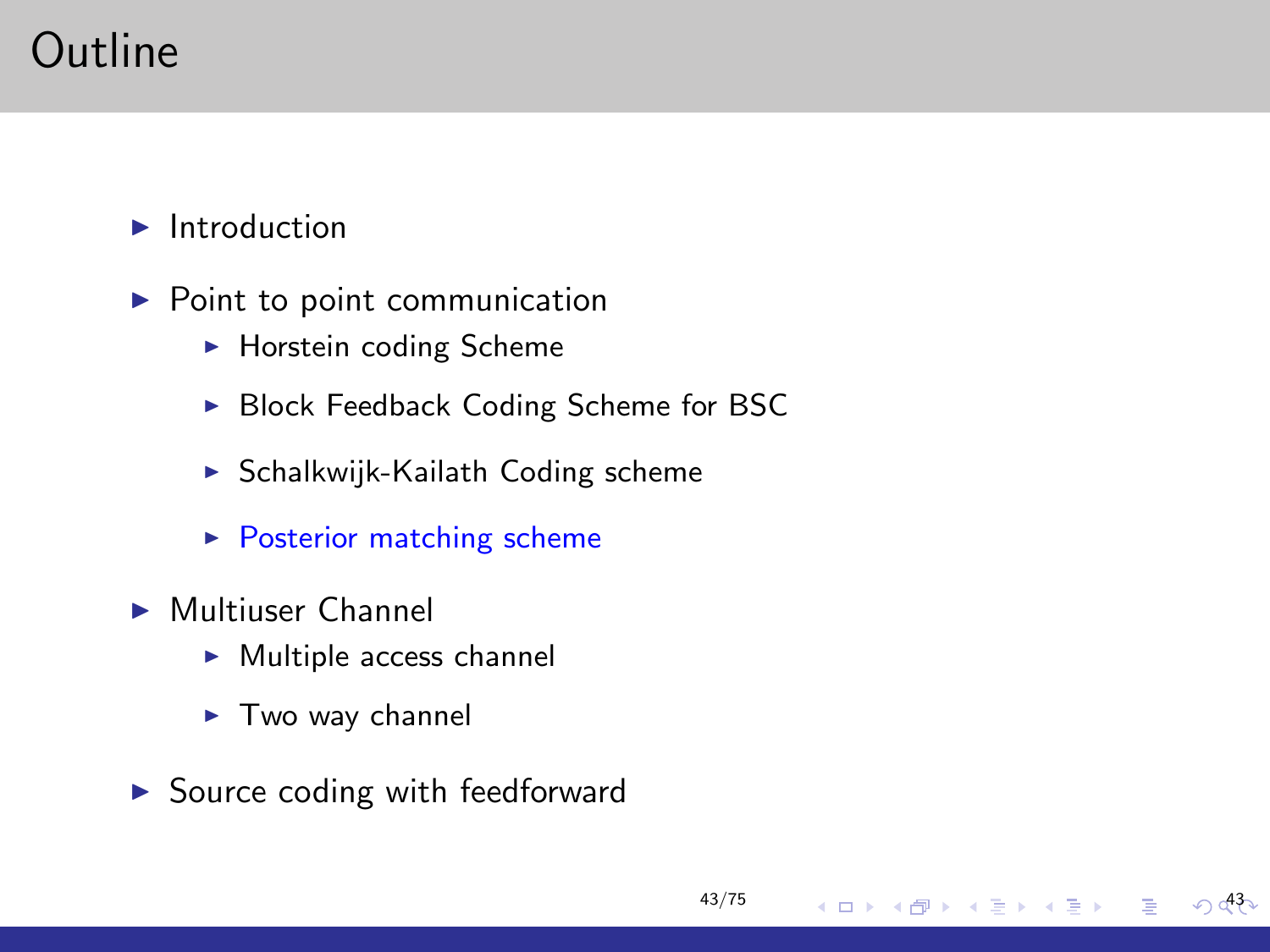$\triangleright$  At each time, the receiver calculates the a-posteriori density function of the message point.  $f_n(\theta) = f_{\theta|y^n}(\theta|y^n)$ 

[44/75](#page-0-0)

44

K ロン K 御 X K 활 X K 활 X 시 활

- **Figure Transmitter can track**  $f_n(\theta)$  **as well.**
- $\triangleright$  The goal is to select the transmission function  $g_n$ , for the fast concentration of  $f_n(\theta)$  around  $\theta_0$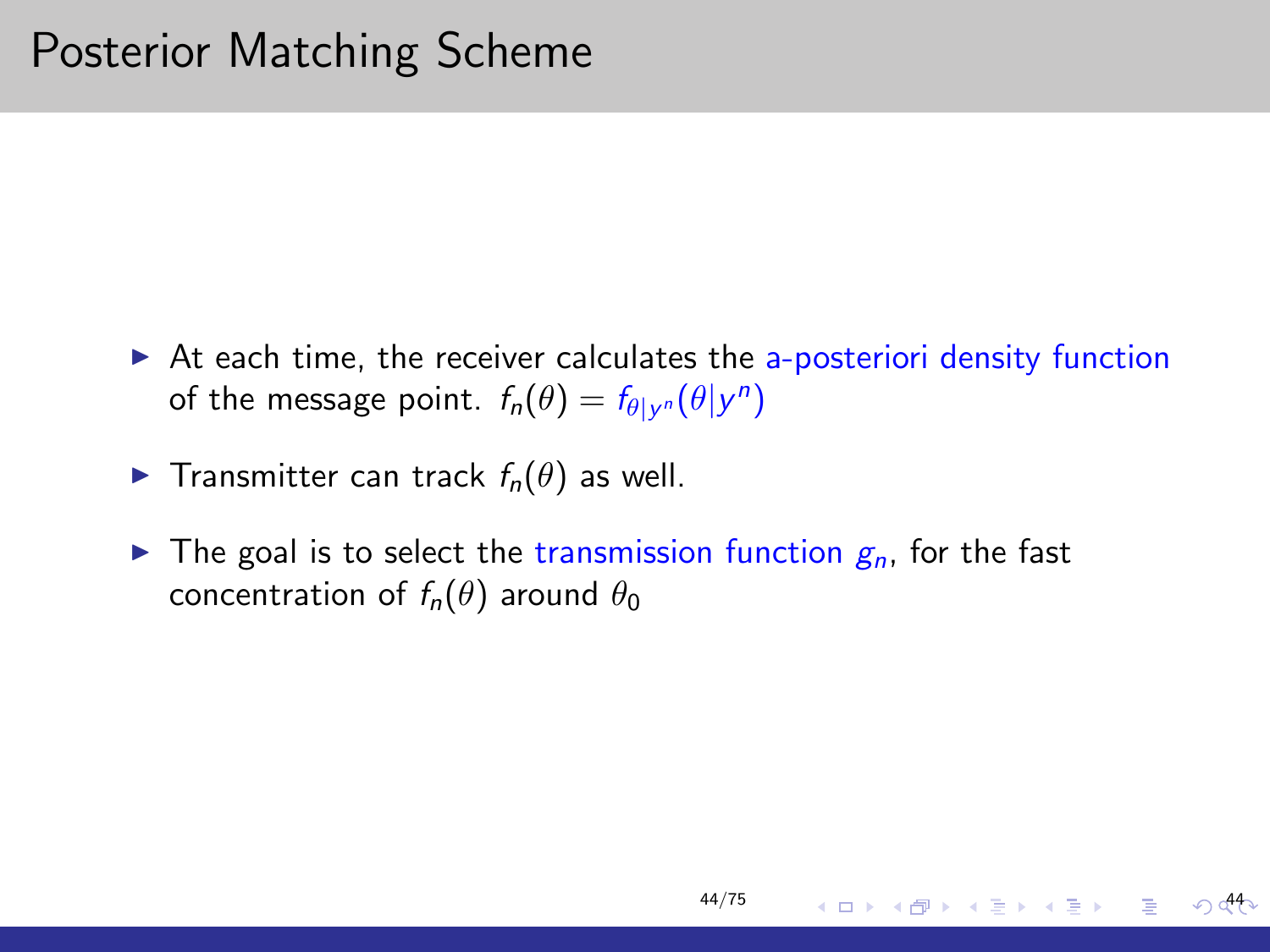## What is the best selection of the transmission functions  $g_i$ ?

$$
g_i(\theta, Y^{i-1}) = F_X^{-1} \circ F_{\Theta|Y^{i-1}}(\theta|Y^{i-1})
$$

information regarding  $\theta_0$  still missing at the receiver is extracted by

- $\blacktriangleright$  Encoder first extracts the information missing at the receiver from the a-posteriori by
	- $\triangleright$  Generating a random variable that is statistically independent of past observations,

[45/75](#page-0-0)

45

イロト イ部 トメ きょ メ きょう き

- $\triangleright$  When coupled with those observations, uniquely produces the intended message  $\theta_0$
- $\triangleright$  This information is then matched to the optimal input distribution of the channel,  $F<sub>x</sub>$ , to achieve capacity
	- $\triangleright$  Stretching the posterior into the desired input distribution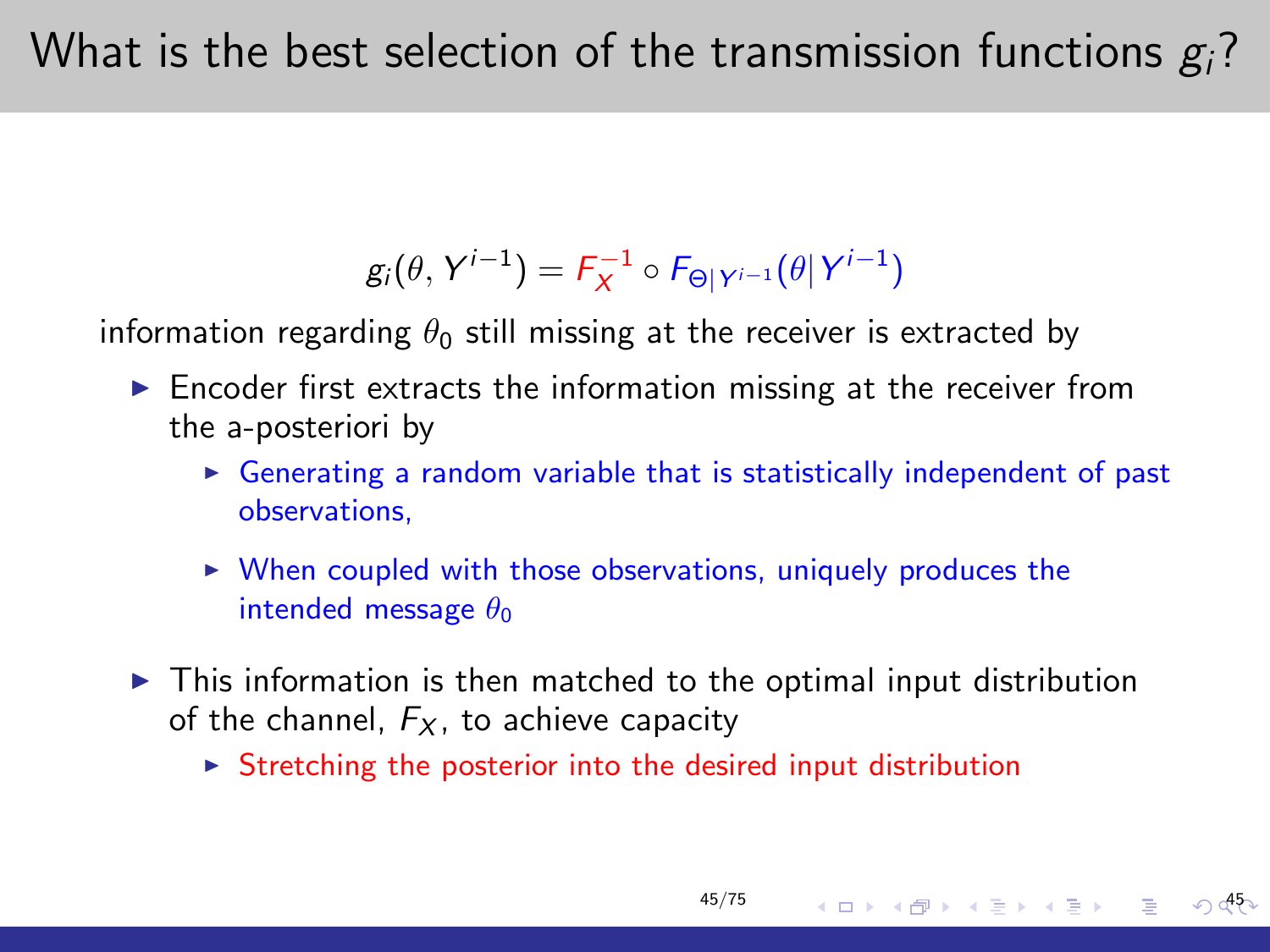The input to the channel is a set of random variables given by

 $X_1 = F_X^{-1}(F_{\Theta}(\Theta))$  $X_i = F_X^{-1}(F_{\Theta|Y^{i-1}}(\Theta|Y^{i-1}))$ 

Note that because  $F_{\Theta|Y^{i-1}}(\Theta|Y^{i-1})$  is distributed uniformly on [0, 1], regardless of the sequence  $Y^{i-1}$ , it follows that

►  $X_i$  is independent of  $Y^{i-1}$  and , due to the memoryless nature of the channel,  $Y_i$  is independent of  $Y^{i-1}$ 

[46/75](#page-0-0)

46

K ロン K 御 X K 활 X K 활 X 시 활

 $\blacktriangleright$  The marginal distribution on  $X_i$  is  $P_X$ , the capacity achieving distribution, Consequently,  $\{Y_i\}$  are i.i.d.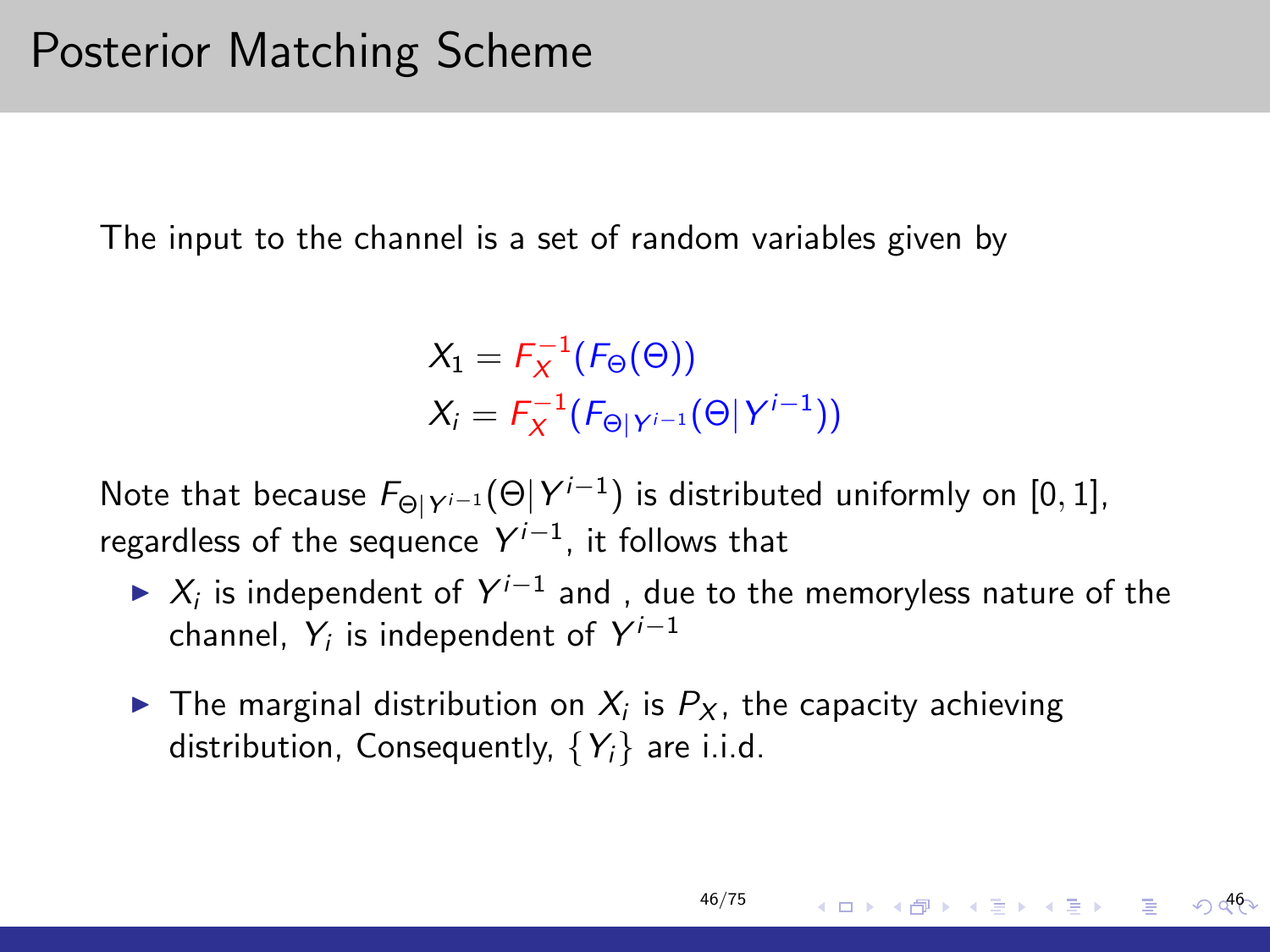#### Proposition

Let X be a real-valued random variable. The random variable  $Z = F_X(X)$  is uniformly distributed on [0, 1].

Proof. Let  $Z = F_X(X)$ 

$$
F_Z(x) = p(Z \le x)
$$
  
=  $p(F_X(X) \le x)$   
=  $p(X \le F_X^{-1}(x))$   
=  $F_X(F_X^{-1}(x))$   
= x

For any  $x \in [0, 1]$ , which shows that Z is a uniform random variable on  $[0, 1]$ 

メロメ メタメ メミメ メミメー

47

E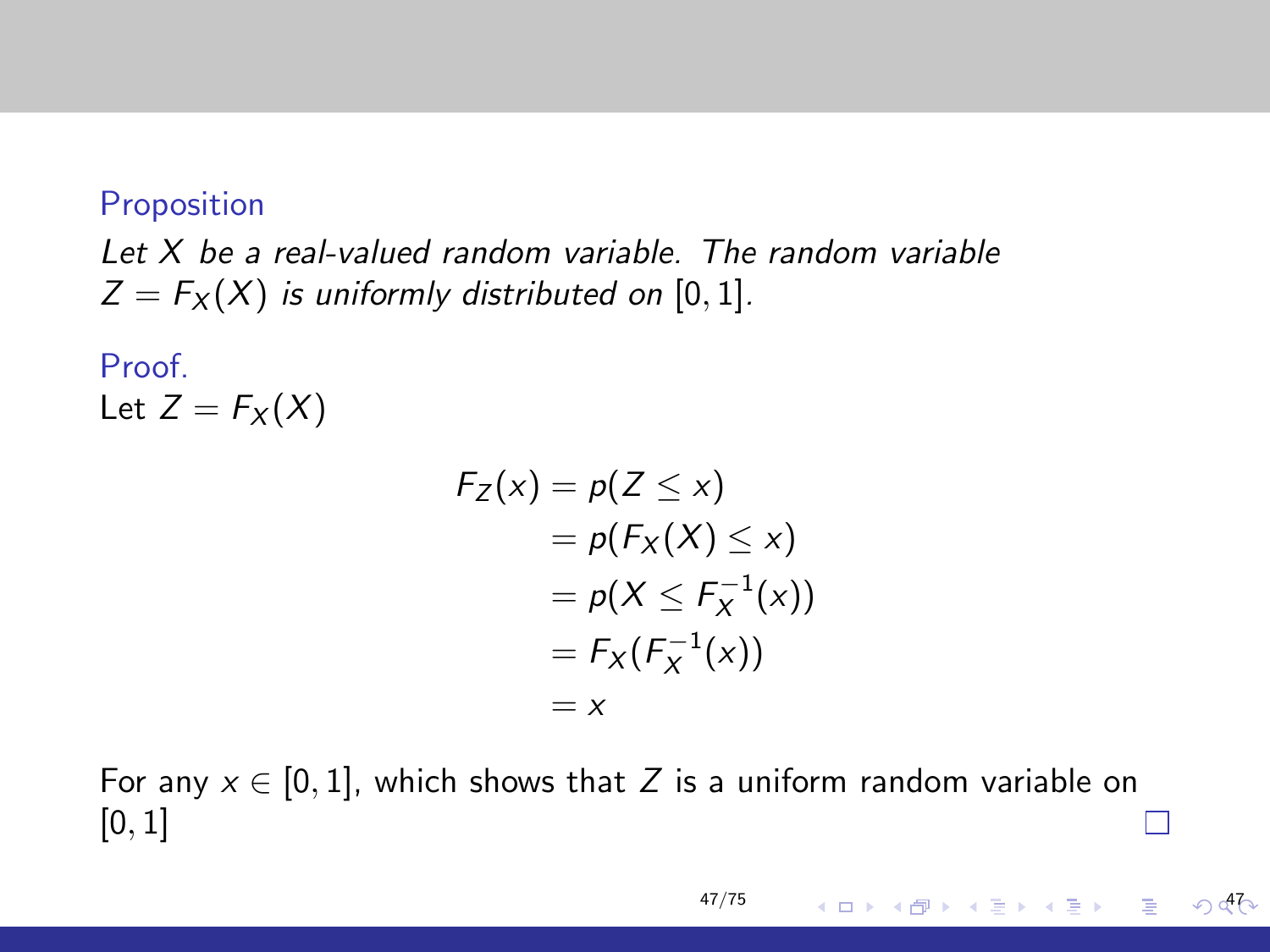#### Proposition

Suppose that  $\Theta \sim \mathcal{U}[0,1]$  and let X be a real-valued random variable. Then the random variable  $Y = F_X^{-1}(\Theta)$  has the same distribution as X. on  $[0, 1]$ .

Proof.

$$
F_Y(x) = p(Y \le x)
$$
  
=  $p(F_X^{-1}(\Theta) \le x)$   
=  $p(\Theta \le F_X(x))$   
=  $F_X(x)$ 

[48/75](#page-0-0)

48

П

メロメ メタメ メミメ メミメ

 $F_X(x) \in [0,1]$  for all  $x \Rightarrow X, Y$  have the same distribution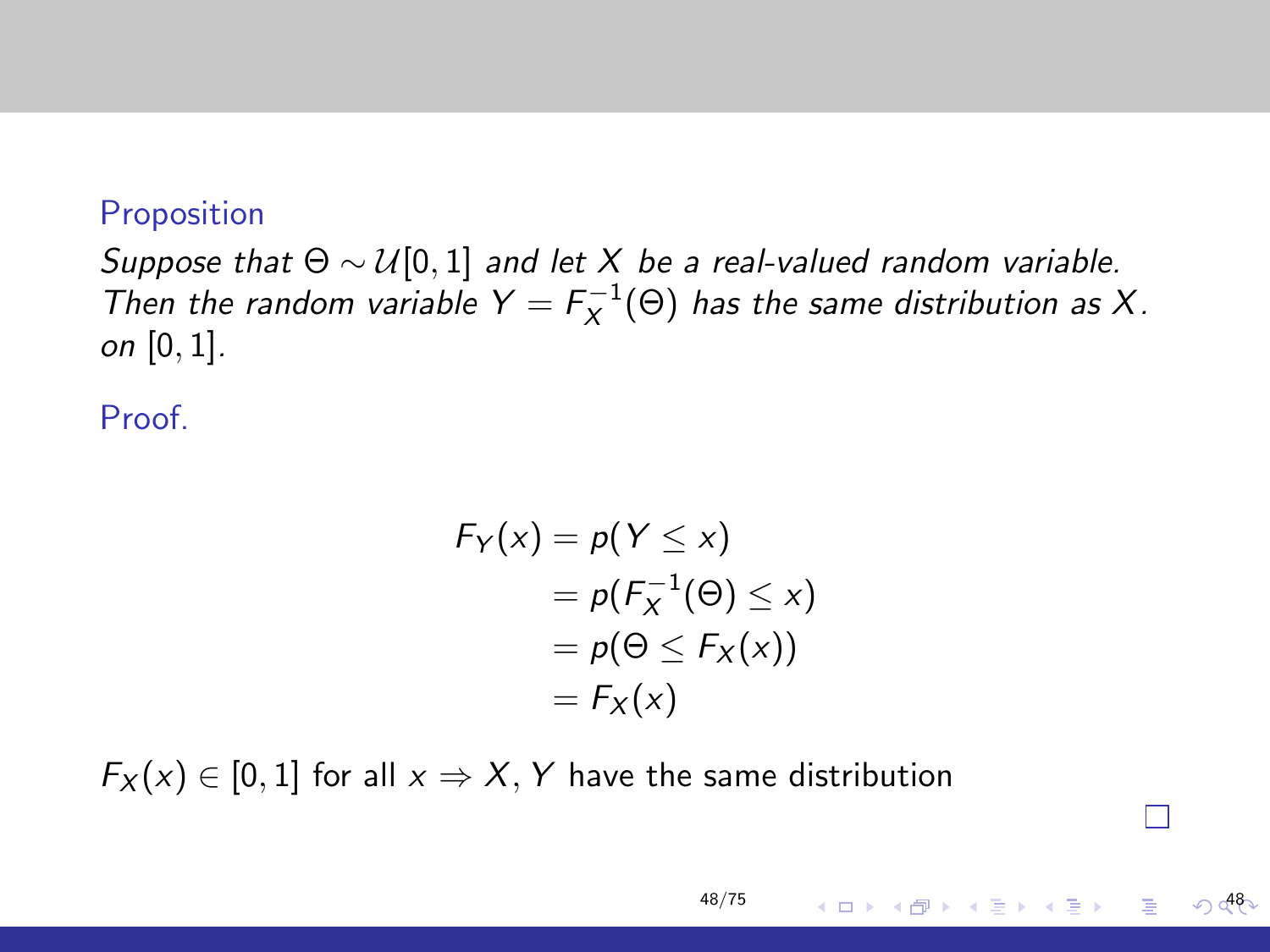## Posterior matching AWGN channel

Exect  $p_{Y|X}$  be an AWGN channel with noise variance N

- ► set Gaussian input distribution  $X \sim N(0, P)$  (capacity achieving for an input power constraint P
- $\triangleright$  derive posterior matching scheme in this case

$$
\blacktriangleright \text{ Let } SNR = P/N
$$
\n
$$
X_{i+1} = \sqrt{1 + SNR} \big(X_i - \frac{SNR}{1 + SNR} Y_i\big)
$$

 $\triangleright$  The transmitter sends the error term pertaining to the MMSE estimate of  $X_i$  from  $Y_i$ 

[49/75](#page-0-0)

イロメ イ団メ イモメ イモメー

49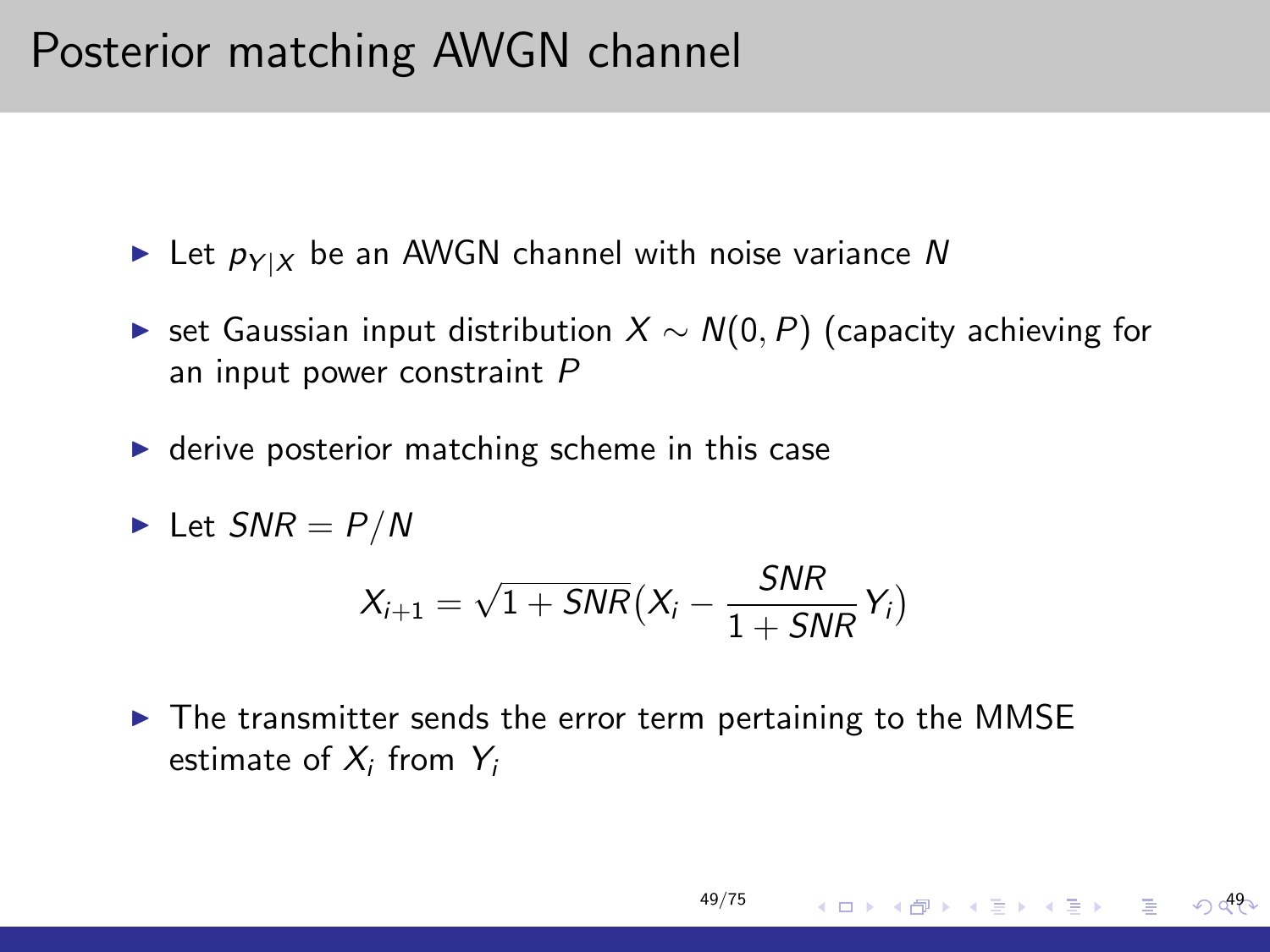#### Posterior Matching Scheme-BSC

 $\triangleright$  Set  $P_x = \text{Bern}(1/2)$  (capacity achieving)

 $\triangleright$  the PM scheme coincides with Horstein's median rule

$$
X_{n+1} = F_X^{-1}(F_{\Theta_0|Y^n}(\Theta_o|Y^n)) = \left\{ \begin{array}{ll} 1 & \text{ if } \Theta_0 > \text{ median}\{f_{\Theta_0|Y^n}(\circ|Y^n)\} \\ 0 & \text{o.w} \end{array} \right.
$$

[50/75](#page-0-0)

 $\sqrt{50}$ 

メロメ メタメ メミメ メミメン 毛

 $\blacktriangleright$   $F_X^{-1}$  quantizes above/below  $\frac{1}{2}$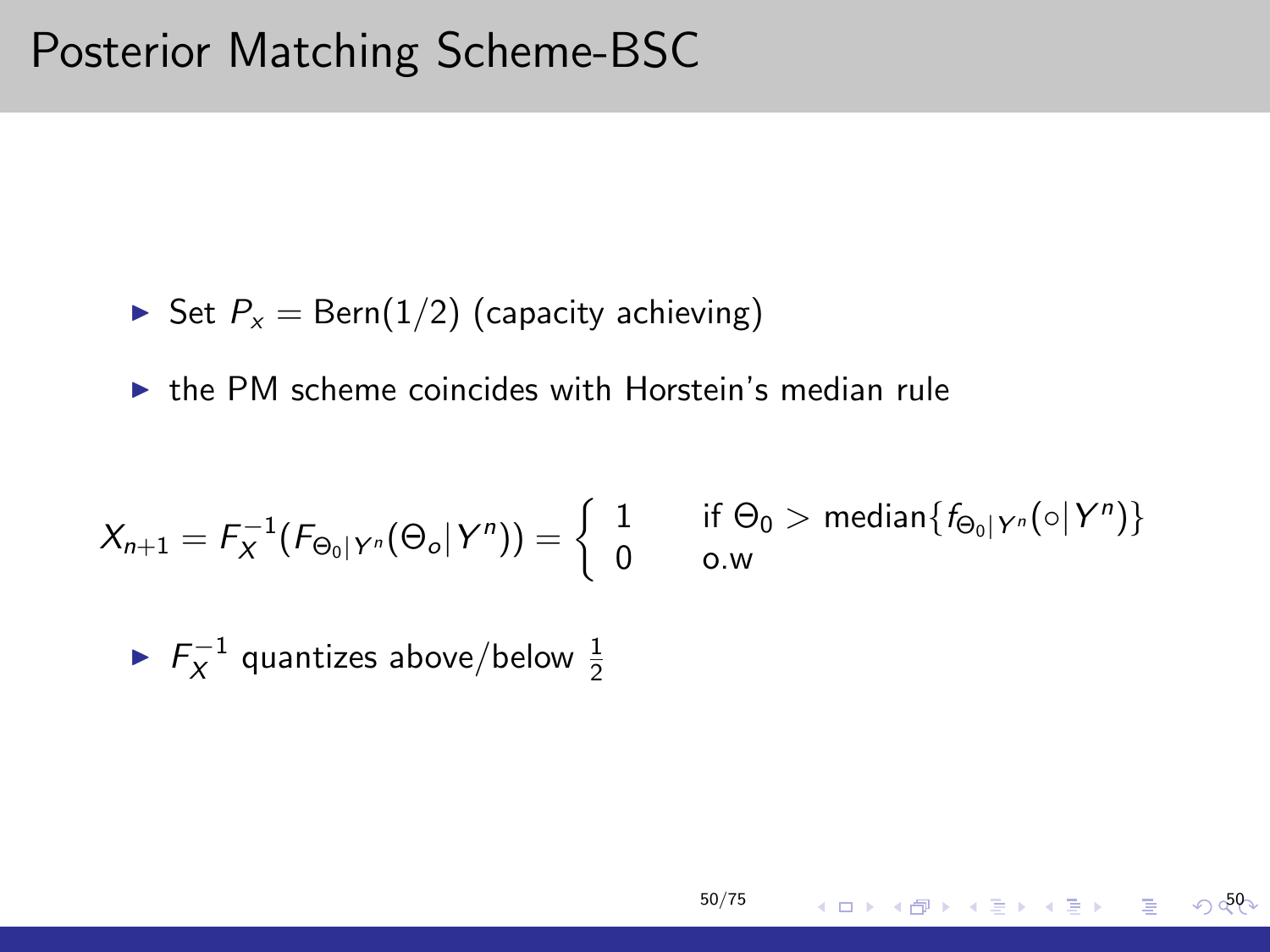# Outline

 $\blacktriangleright$  Introduction

- $\blacktriangleright$  Point to point communication
	- $\blacktriangleright$  Horstein coding Scheme
	- ▶ Block Feedback Coding Scheme for BSC

[51/75](#page-0-0)

メロメ メ御 メメ きょくきょ

 $\Omega$   $\Phi$ 

э

- $\triangleright$  Schalkwijk-Kailath Coding scheme
- $\blacktriangleright$  Posterior matching scheme
- $\blacktriangleright$  Multiuser Channel
	- $\triangleright$  Multiple access channel
	- $\blacktriangleright$  Two way channel
- $\triangleright$  Source coding with feedforward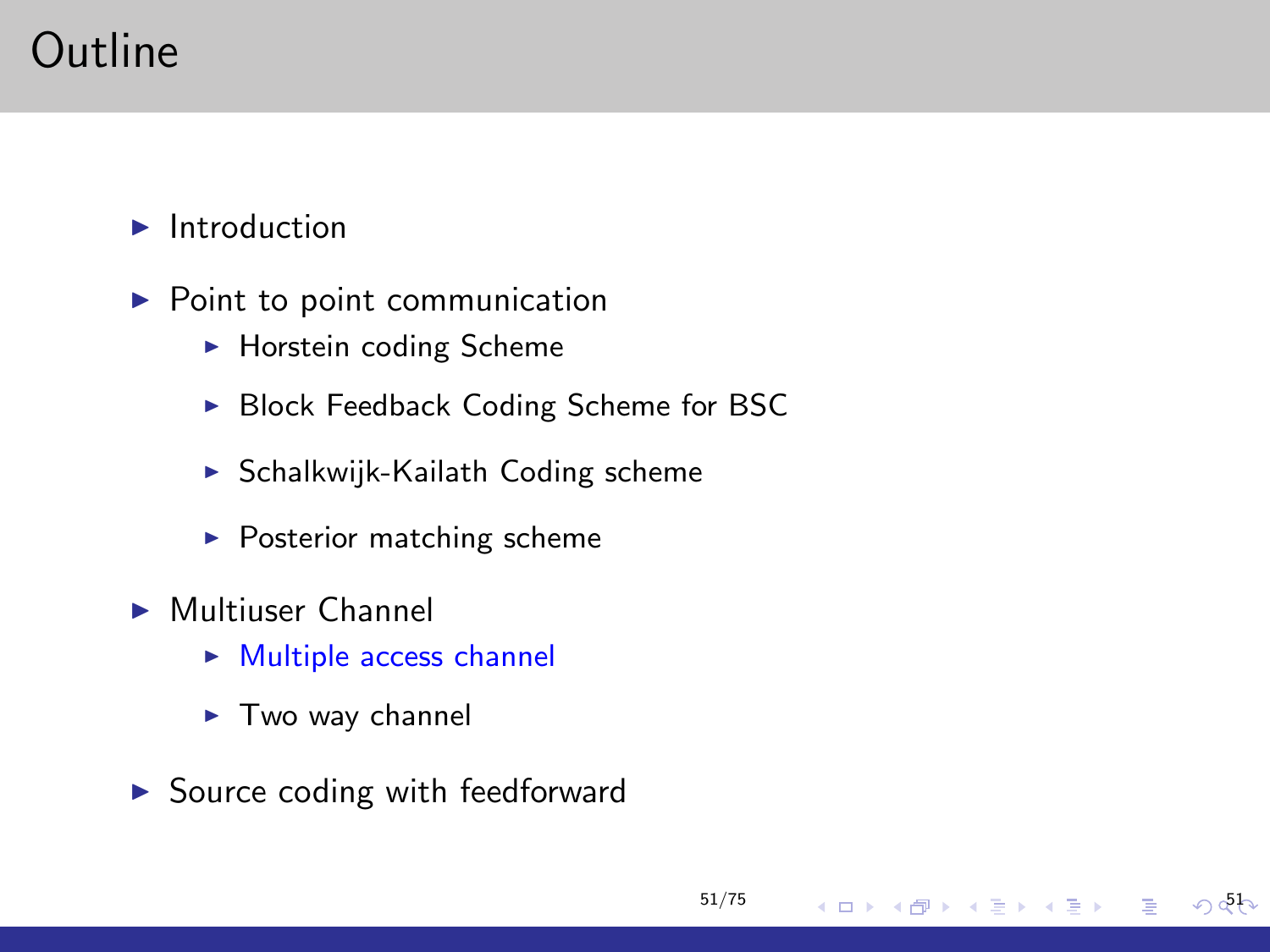#### Multiple Access channel, No feedback



Capacity region:

 $R_1 < I(X_1; Y|X_2)$  $R_2 < I(X_2; Y|X_1)$  $R_1 + R_2 < I(X_1X_2; Y)$ 

[52/75](#page-0-0)

 $0.52$ 

E

メロメ メ御 メメ きょくきょう

for all  $p(X_1)p(X_2)p(Y|X_1X_2)$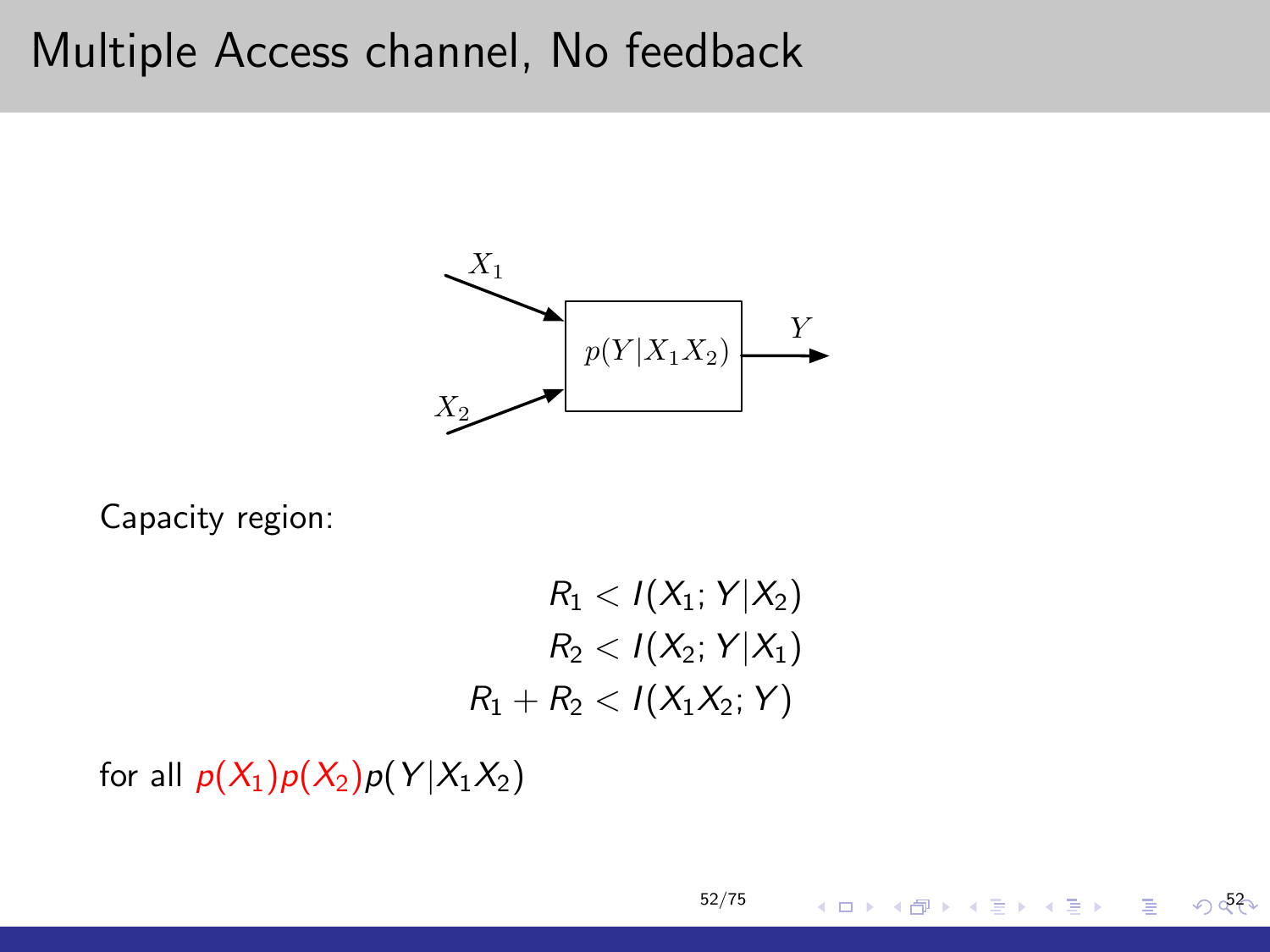#### Multiple access channel, No feedback



[53/75](#page-0-0)

**K ロ ▶ K 伊 ▶ K** 

Ε 一 4 店 ト  $0.53$ 

È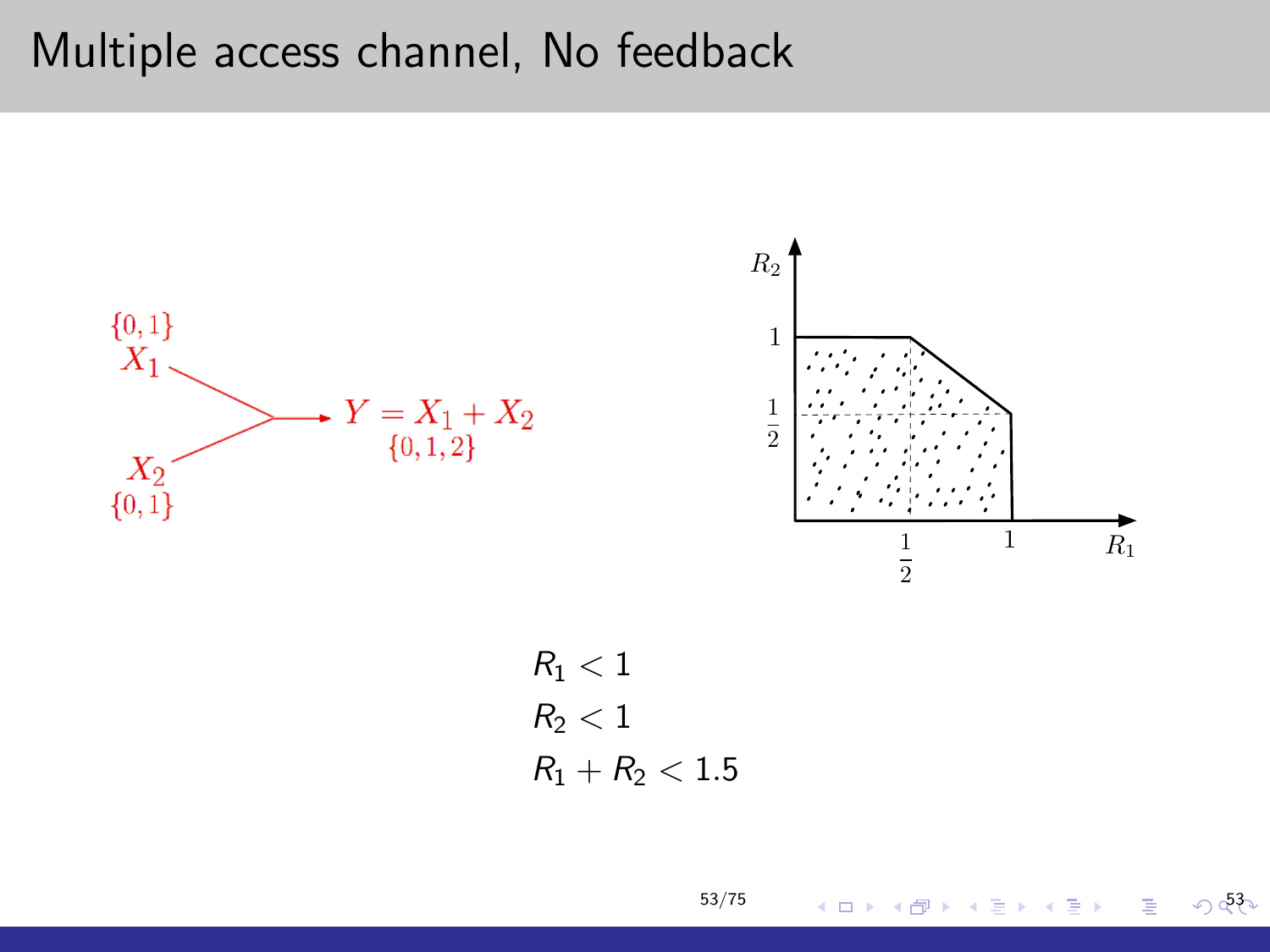## Does feedback help in MAC?



[54/75](#page-0-0)

イロメ イ部メ イ毛メ イモメ

 $045$ 

È

Yes! Gaarder-Wolf 1975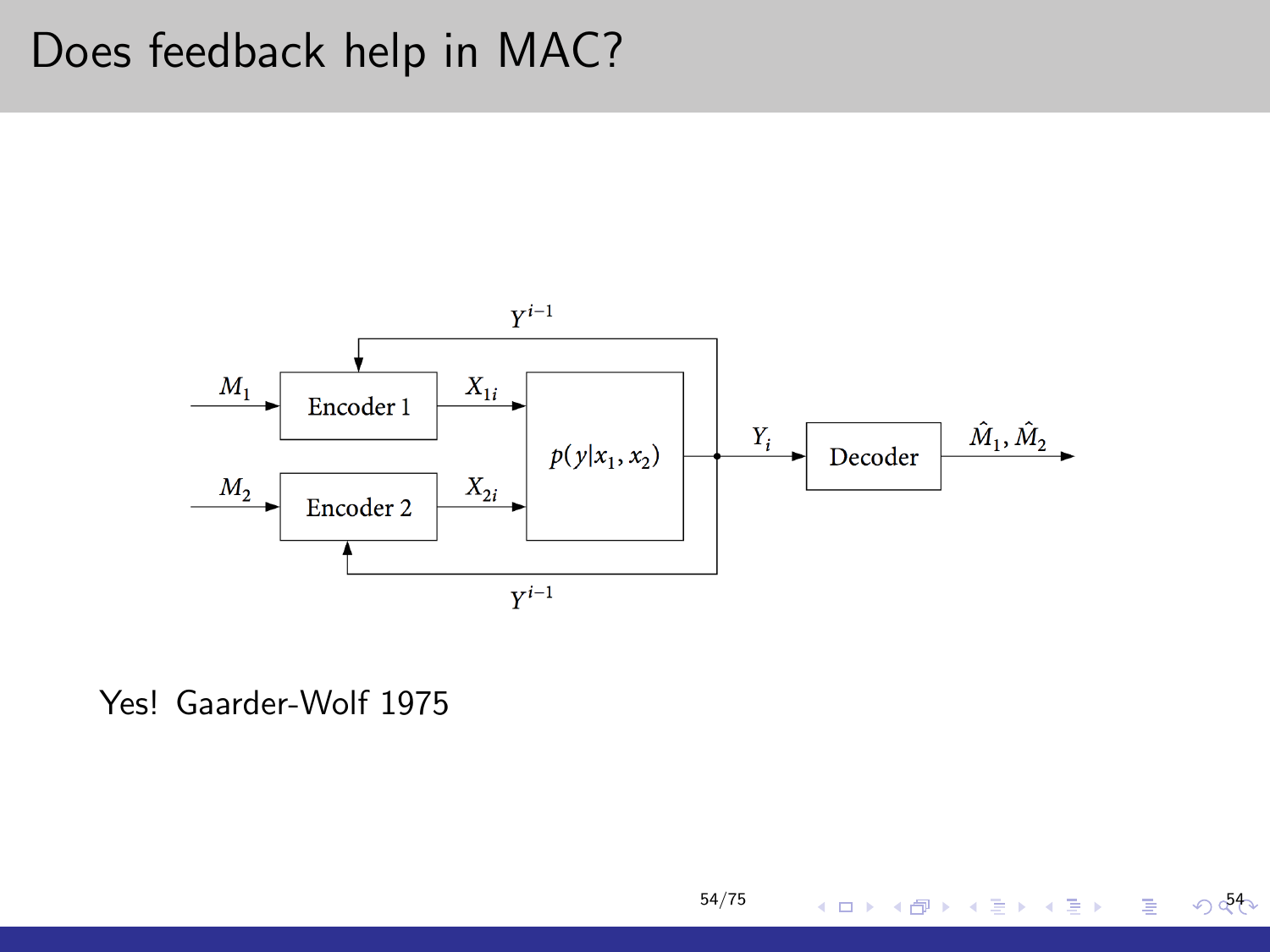$R_{sym} = 2/3$ : N uncoded transmissions  $+ N/2$  one-sided retransmissions:

> transmitter 1: 010010101011100 transmitter 2: 110100011011001 Output: 120110112022101

prob. of erasure= $1/2 \Rightarrow N/2$  bits are erased.

In transmitter 1 retransmits the erased bits over the next  $N/2$ transmissions

N bits are sent over  $N + N/2$  transmission  $\Rightarrow R = 2/3$  is achievable

$$
55/75 \qquad \qquad 4 \quad \square \rightarrow \qquad 4 \quad \square \rightarrow \qquad 4 \quad \square \rightarrow \qquad 4 \quad \square \rightarrow \qquad 4 \quad \square \rightarrow \qquad 4 \quad \square \rightarrow \qquad 4 \quad \square \rightarrow \qquad 4 \quad \square \rightarrow \qquad 4 \quad \square \rightarrow \qquad 4 \quad \square \rightarrow \qquad 4 \quad \square \rightarrow \qquad 4 \quad \square \rightarrow \qquad 4 \quad \square \rightarrow \qquad 4 \quad \square \rightarrow \qquad 4 \quad \square \rightarrow \qquad 4 \quad \square \rightarrow \qquad 4 \quad \square \rightarrow \qquad 4 \quad \square \rightarrow \qquad 4 \quad \square \rightarrow \qquad 4 \quad \square \rightarrow \qquad 4 \quad \square \rightarrow \qquad 4 \quad \square \rightarrow \qquad 4 \quad \square \rightarrow \qquad 4 \quad \square \rightarrow \qquad 4 \quad \square \rightarrow \qquad 4 \quad \square \rightarrow \qquad 4 \quad \square \rightarrow \qquad 4 \quad \square \rightarrow \qquad 4 \quad \square \rightarrow \qquad 4 \quad \square \rightarrow \qquad 4 \quad \square \rightarrow \qquad 4 \quad \square \rightarrow \qquad 4 \quad \square \rightarrow \qquad 4 \quad \square \rightarrow \qquad 4 \quad \square \rightarrow \qquad 4 \quad \square \rightarrow \qquad 4 \quad \square \rightarrow \qquad 4 \quad \square \rightarrow \qquad 4 \quad \square \rightarrow \qquad 4 \quad \square \rightarrow \qquad 4 \quad \square \rightarrow \qquad 4 \quad \square \rightarrow \qquad 4 \quad \square \rightarrow \qquad 4 \quad \square \rightarrow \qquad 4 \quad \square \rightarrow \qquad 4 \quad \square \rightarrow \qquad 4 \quad \square \rightarrow \qquad 4 \quad \square \rightarrow \qquad 4 \quad \square \rightarrow \qquad 4 \quad \square \rightarrow \qquad 4 \quad \square \rightarrow \qquad 4 \quad \square \rightarrow \qquad 4 \quad \square \rightarrow \qquad 4 \quad \square \rightarrow \qquad 4 \quad \square \rightarrow \qquad 4 \quad \square \rightarrow \qquad 4 \quad \square \rightarrow \qquad 4 \quad \square \rightarrow \qquad 4 \quad \square \rightarrow \qquad 4 \quad \square \rightarrow \qquad 4 \quad \square \rightarrow \qquad 4 \quad \square \rightarrow \qquad 4 \quad \square \rightarrow \qquad 4 \quad \square \rightarrow \qquad 4 \quad \square \rightarrow \qquad 4 \quad \square \rightarrow \qquad 4 \quad \square \rightarrow \qquad 4 \quad \square \rightarrow \qquad
$$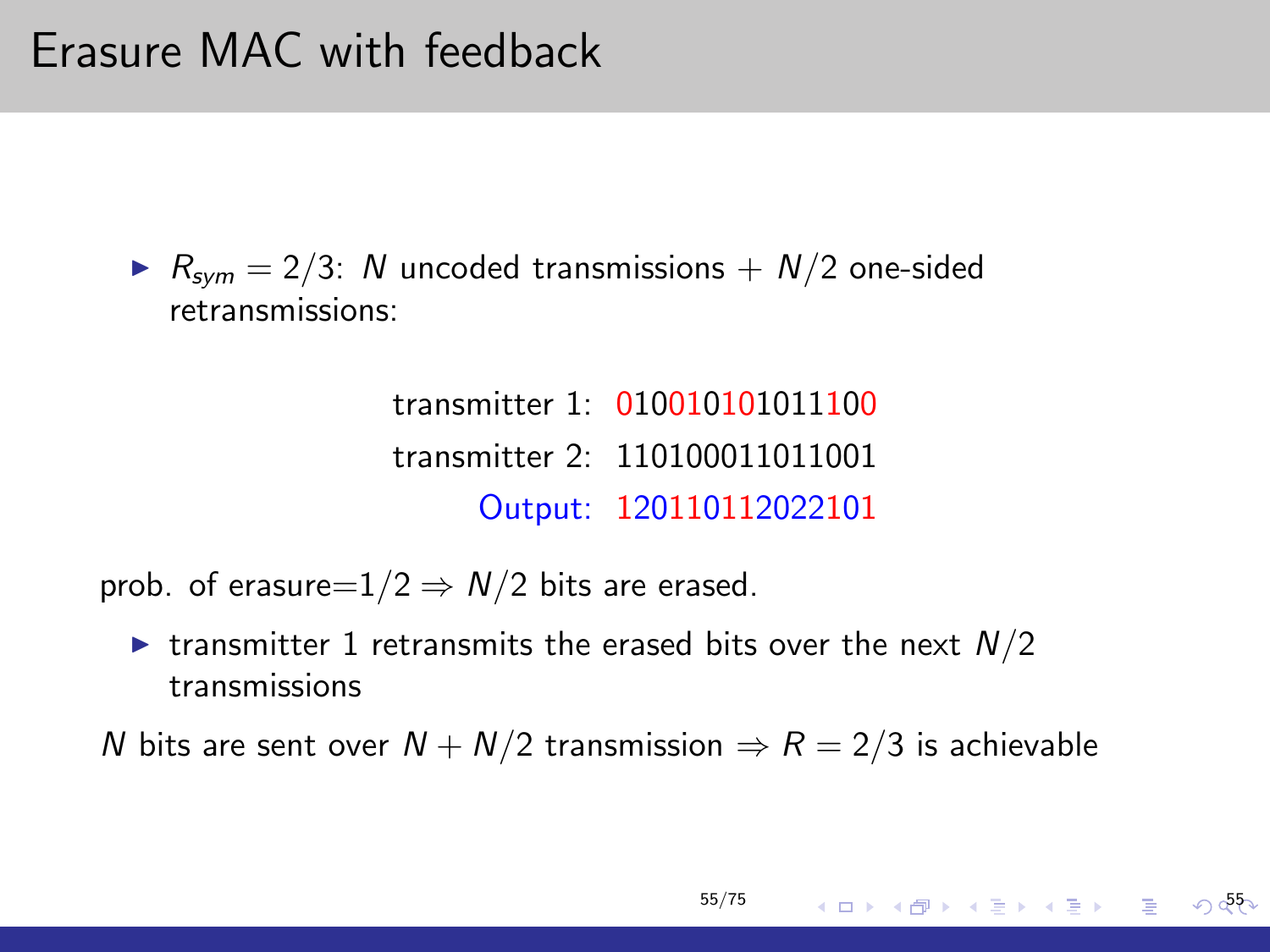#### block feedback coding scheme:Erasure MAC with feedback

- $R_{sym} = 3/4$  : N uncoded transmissions  $+ N/4$  two-sided retransmissions  $+ N/16 + ...$
- In the two encoders can cooperate by each sending half of the  $N/2$ erased bits over the following  $N/4$  transmissions

$$
R = \frac{N}{N + N/4 + N/16 + \dots} = 3/4
$$

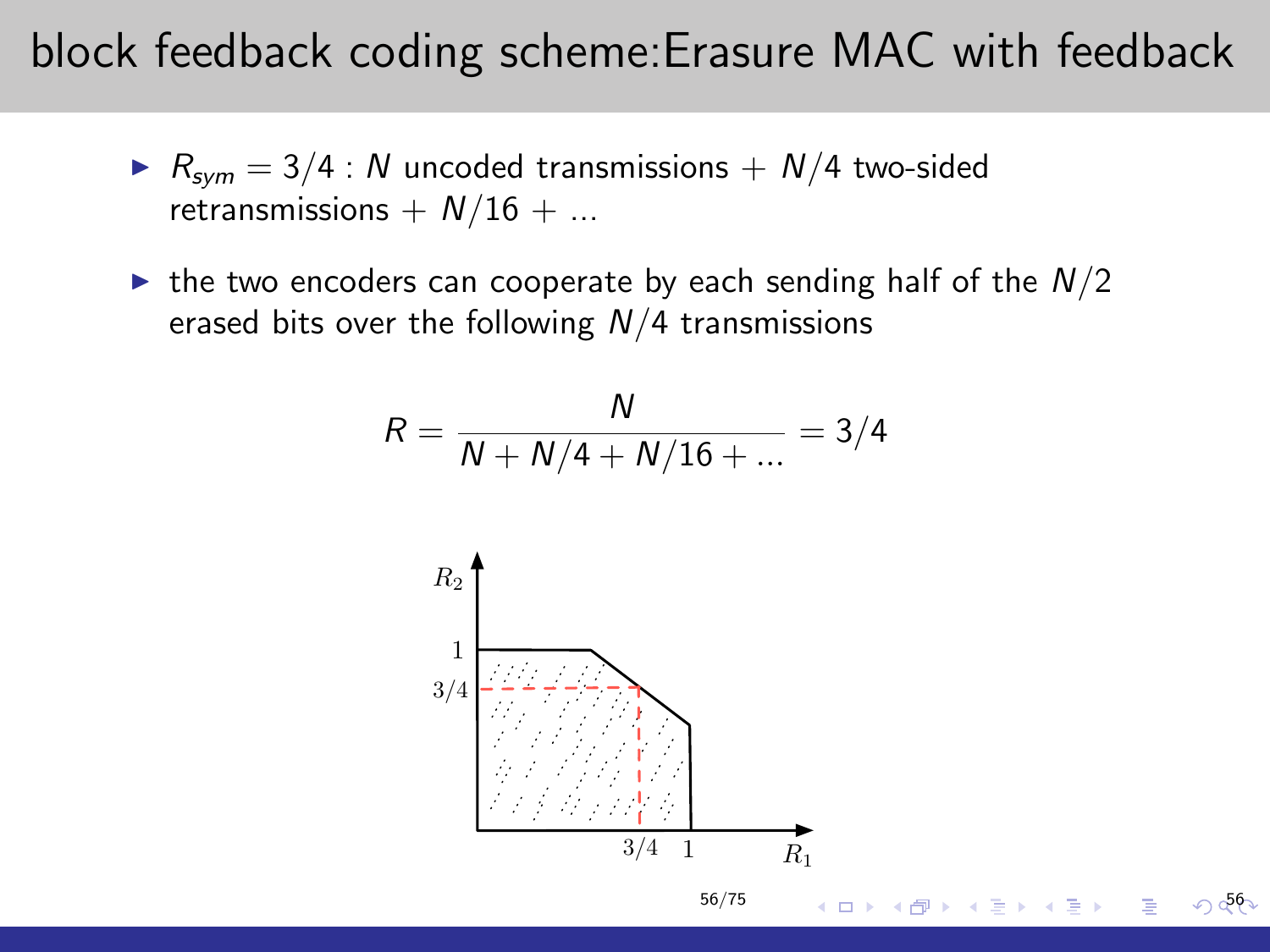### Erasure MAC with feedback (Gaarder-Wolf 1975)

 $R_{sym} = 0.7602$ : N uncoded transmissions  $+ N/(2 \log 3)$  cooperative retransmission

 $\blacktriangleright$  Can cooperate and use three symbols:  $(0,0), (1,1)$  and  $(1,0)$ 

resolve erasure at  $log<sub>2</sub>$  3 bit/channel use

$$
R = \frac{N}{N + N/(2 \log 3)} = 0.7602
$$

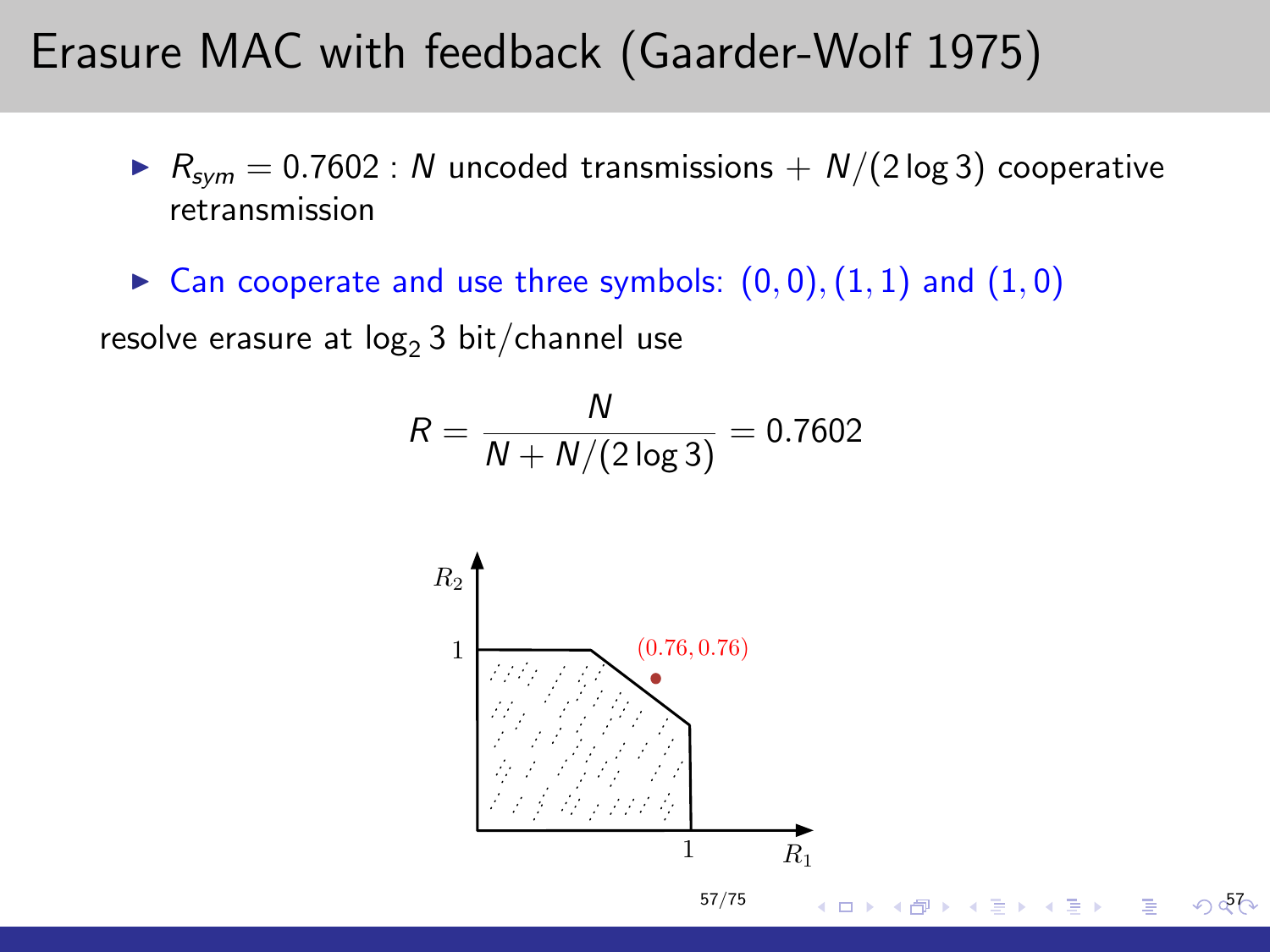#### Can we do better? Cover-Leung inner bound

 $R_{sym} = 0.7911$  (Cover-Leung 1981)

Theorem

 $(R_1, R_2)$  is achievable for MAC with feedback if

$$
R_1 < I(X_1; Y | X_2, U),
$$
  

$$
R_2 < I(X_2; Y | X_1, U)
$$
  

$$
R_1 + R_2 < I(X_1, X_2; Y)
$$

for some  $p(u)p(x_1|u)p(x_2|u)$ 

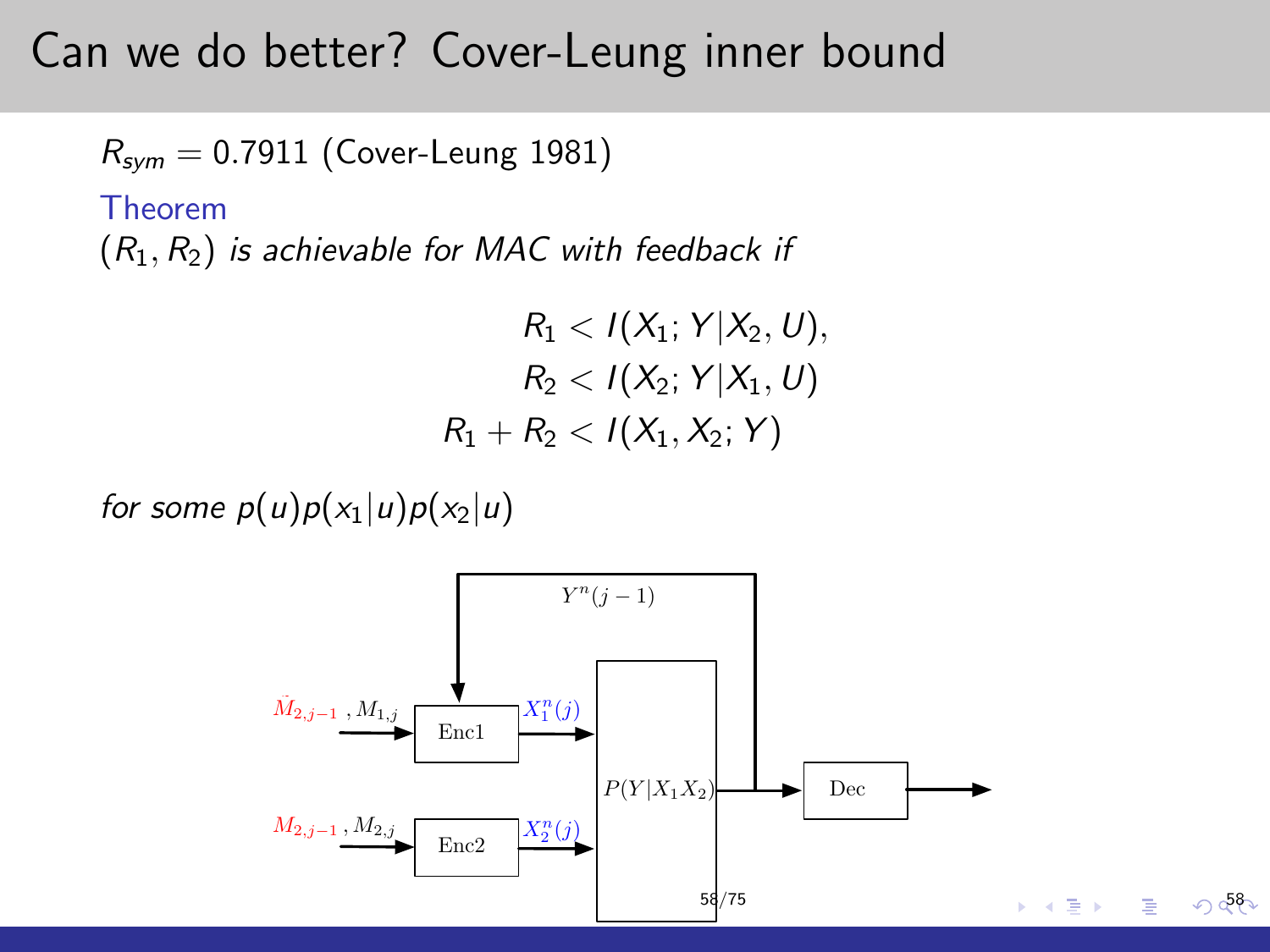## Cover-Leung Achievability proof

 $\blacktriangleright$  Block Markov coding:

Messages are sent over  $b$  blocks of transmission.

|                |              | n                                                                                                                                                                                          |         |       |                       |   |
|----------------|--------------|--------------------------------------------------------------------------------------------------------------------------------------------------------------------------------------------|---------|-------|-----------------------|---|
| $M_{1}$        | $M_{2}$      | $M_3$                                                                                                                                                                                      |         |       | $M_{h-1}$             |   |
| <b>Block 1</b> | Block 2      | Block 3                                                                                                                                                                                    |         | .     | Block $b-1$ Block $b$ |   |
|                |              |                                                                                                                                                                                            |         |       |                       |   |
|                |              |                                                                                                                                                                                            |         |       |                       |   |
| Block          | $\mathbf{1}$ | $2 \left( \frac{1}{2} \right)$                                                                                                                                                             | aaan in | $b-1$ |                       | b |
|                |              | $X_1 \quad \  \  \, \mid x_1^n(m_{11} 1) \quad \  x_1^n(m_{12} \tilde{m}_{21}) \quad \  \  \cdots \quad \  \  x_1^n(m_{1,b-1} \tilde{m}_{2,b-2}) \quad \  x_1^n(m_{1b} \tilde{m}_{2,b-1})$ |         |       |                       |   |
|                |              | $(X_1, Y)$ $\hat{m}_{21} \rightarrow \hat{m}_{22} \rightarrow \cdots \hat{m}_{2,b-1}$                                                                                                      |         |       |                       | Ø |
|                |              | $X_2$ $x_2^n(m_{21} 1)$ $x_2^n(m_{22} m_{21})$ $\cdots$ $x_2^n(m_{2,b-1} m_{2,b-2})$ $x_2^n(1 m_{2,b-1})$                                                                                  |         |       |                       |   |
| Y              |              | $\hat{m}_{11} \quad \leftarrow \hat{m}_{12}, \hat{m}_{21} \quad \cdots \quad \leftarrow \hat{m}_{1,b-1}, \hat{m}_{2,b-2} \quad \leftarrow \hat{m}_{1b}, \hat{m}_{2,b-1}$                   |         |       |                       |   |

[59/75](#page-0-0)

 $\sqrt{59}$ 

E

メロメ メ御 メメ きょくきょう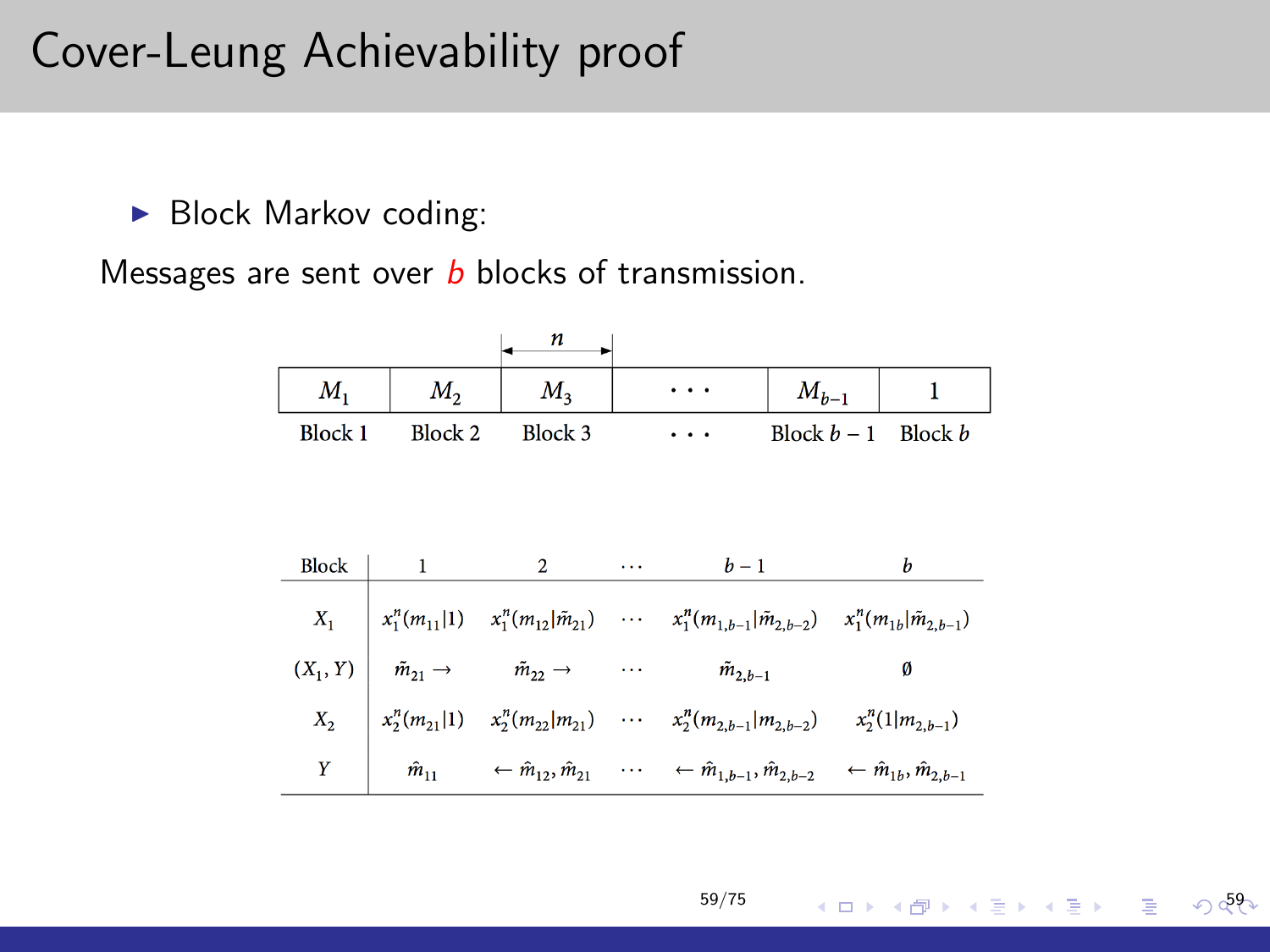# Outline

 $\blacktriangleright$  Introduction

- $\blacktriangleright$  point to point communication
	- $\blacktriangleright$  Horstein coding Scheme
	- ▶ Block Feedback Coding Scheme for BSC

[60/75](#page-0-0)

イロン イ部ン イ君ン イ君ン

 $\odot$  60-

- $\triangleright$  Schalkwijk-Kailath Coding scheme
- $\blacktriangleright$  Posterior matching scheme
- $\blacktriangleright$  Multiuser Channel
	- $\blacktriangleright$  Multiple access channel
	- $\blacktriangleright$  Two way channel
- $\triangleright$  Source coding with feedforward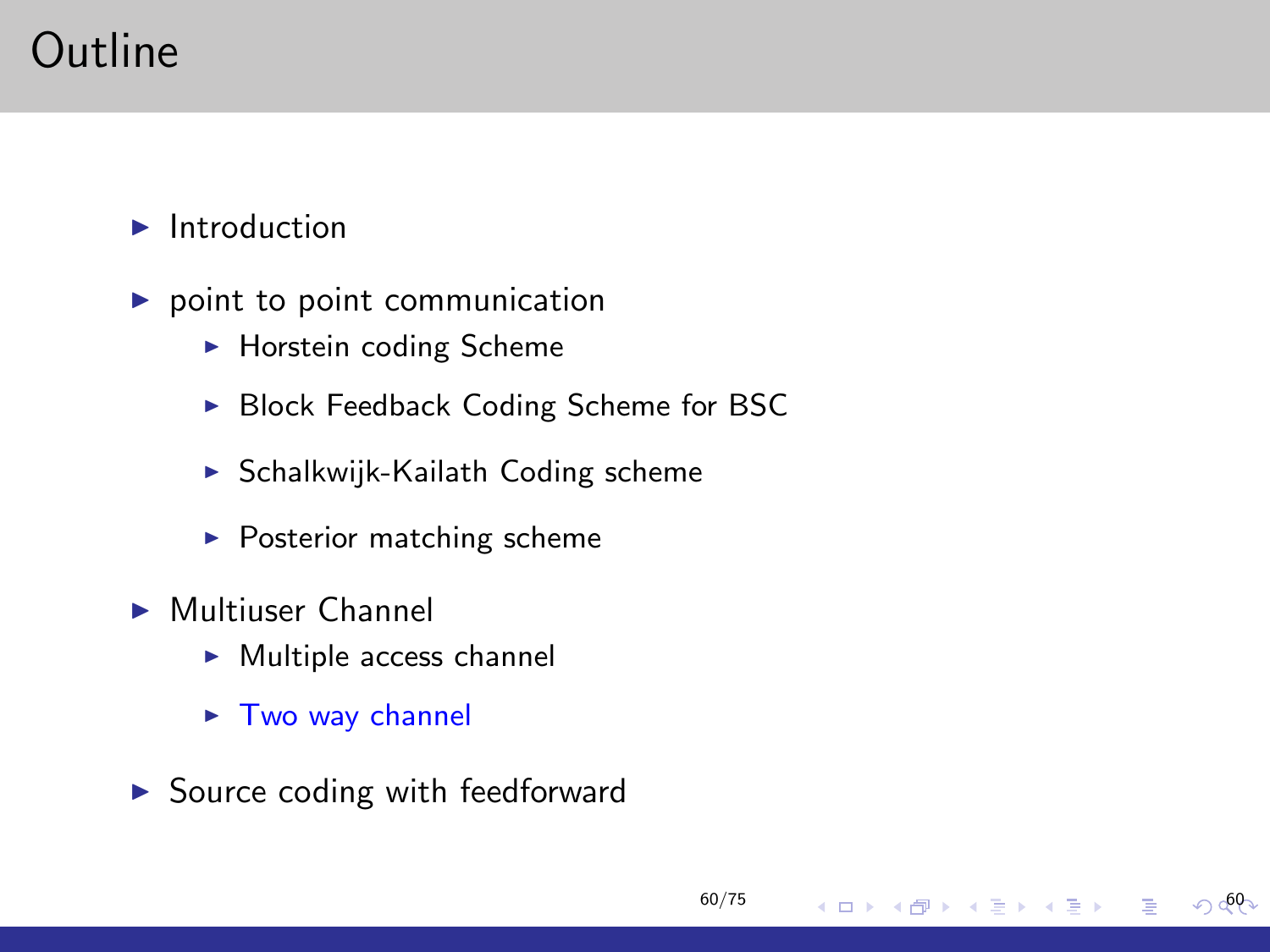## Two way channel



Shannoninner bound:

 $R_1 < I(X_1; Y|X_2)$  $R_2 < I(X_2; Y|X_1)$ 

[61/75](#page-0-0)

(ロ) ( d )

경기 지경기

 $00 - 61$ 

Þ

for some  $p(x_1)p(x_2)$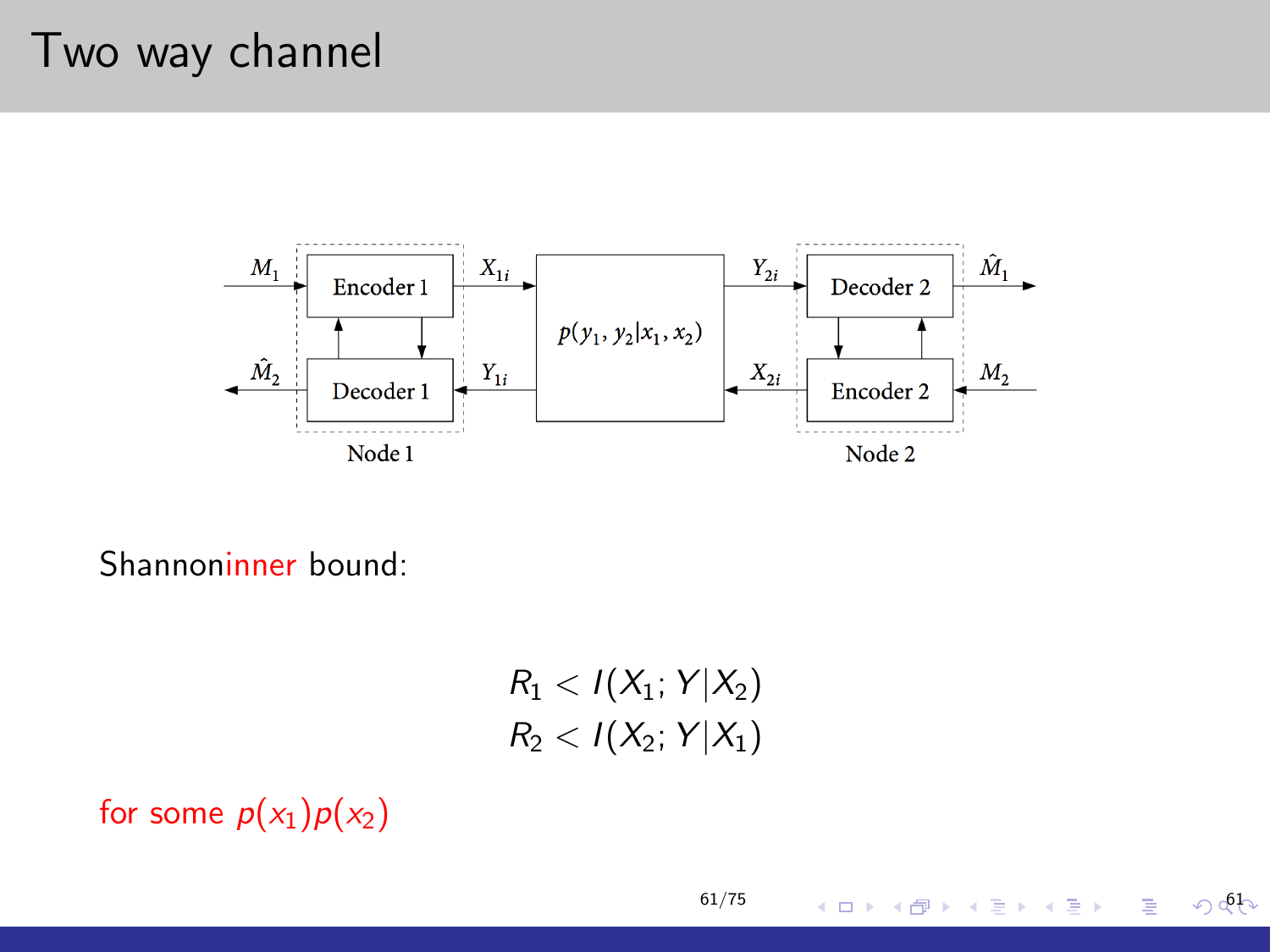## Two way channel



Shannon outer bound:

 $R_1 < I(X_1; Y|X_2)$  $R_2 < I(X_2; Y|X_1)$ 

[62/75](#page-0-0)

(ロ) ( d )

경기 지경기

 $\bigcirc$  62

Þ

for some  $p(x_1, x_2)$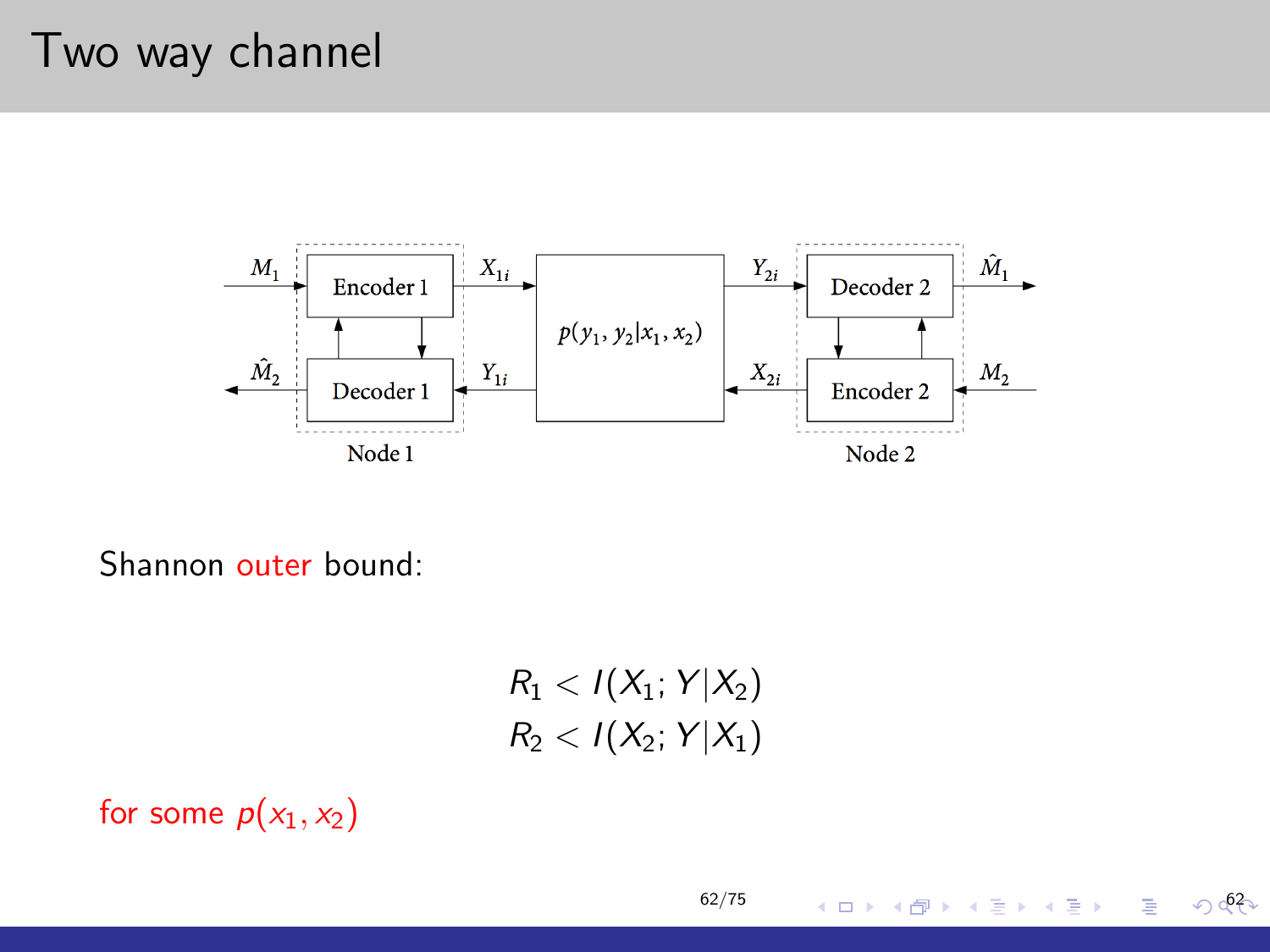## Directed information

1 Entropy

$$
H(Y^n)=\sum_{i=1}^n H(Y_i|Y^{i-1})
$$

2 Conditional entropy

$$
H(Y^n|X^n) = \sum_{i=1}^n H(Y_i|Y^{i-1},X^n)
$$

3 Causally-conditioned entropy

$$
H(Y^n||X^n)=\sum_{i=1}^n H(Y_i|Y^{i-1},X^i)
$$

 $1-2 \Rightarrow I(Y^n; X^n)$  Mutual information  $1-3 \Rightarrow I(Y^n \rightarrow X^n)$  Directed information

 $\bigcirc$  63

イロメ イ団 メイモメ イモメー 毛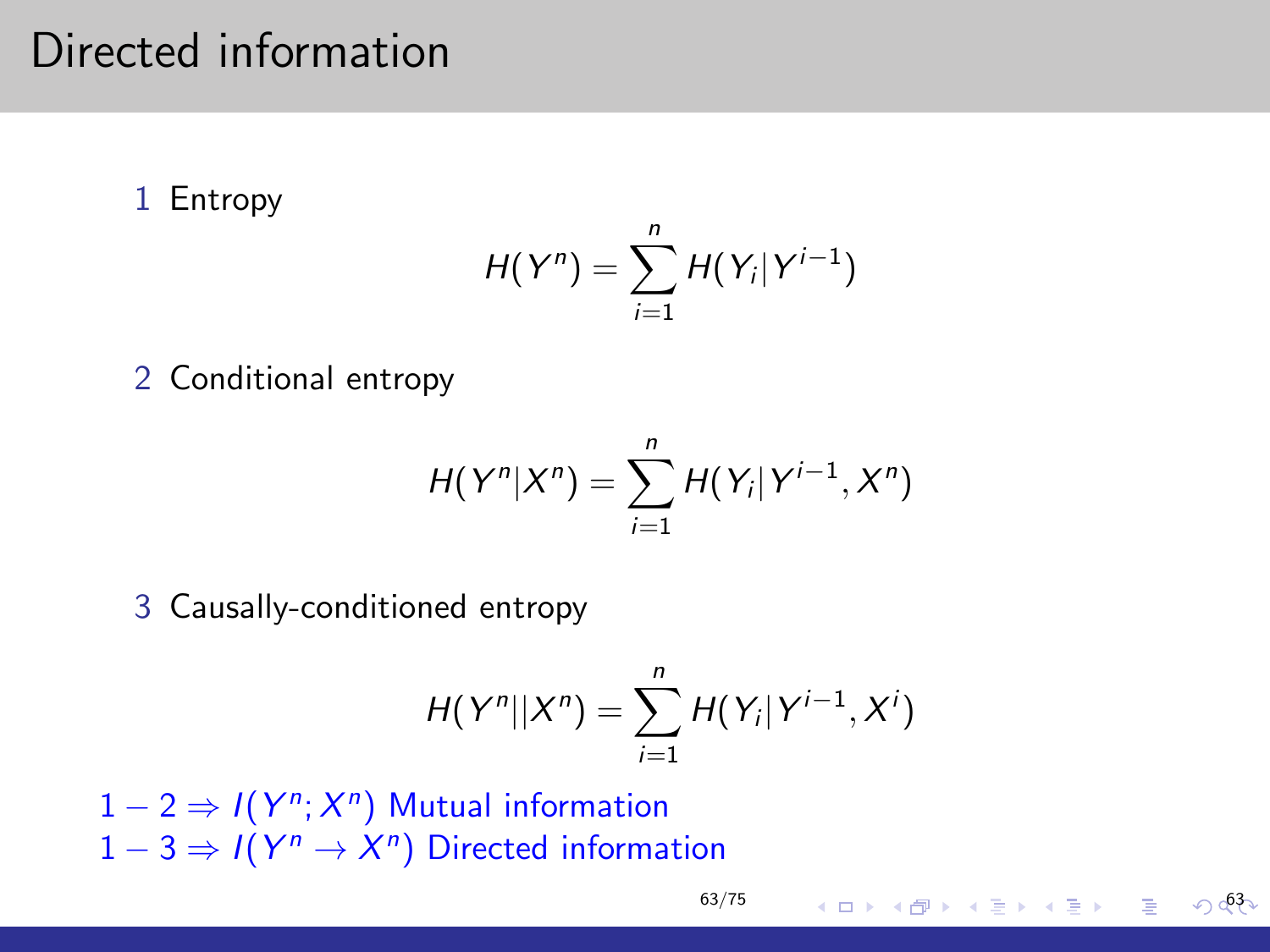Directed information from a random vector  $A^N$  to another random vector  $B^N$  is:

$$
I(A^{N} \to B^{N}) = \sum_{n=1}^{N} I(A^{n}; B_{n} | B^{n-1})
$$

mutual information:

$$
I(A^{N};B^{N})=\sum_{n=1}^{N}I(A^{N};B_{n}|B^{n-1})
$$

[64/75](#page-0-0)

**Kロトメ団トメミトメミト ミニの明**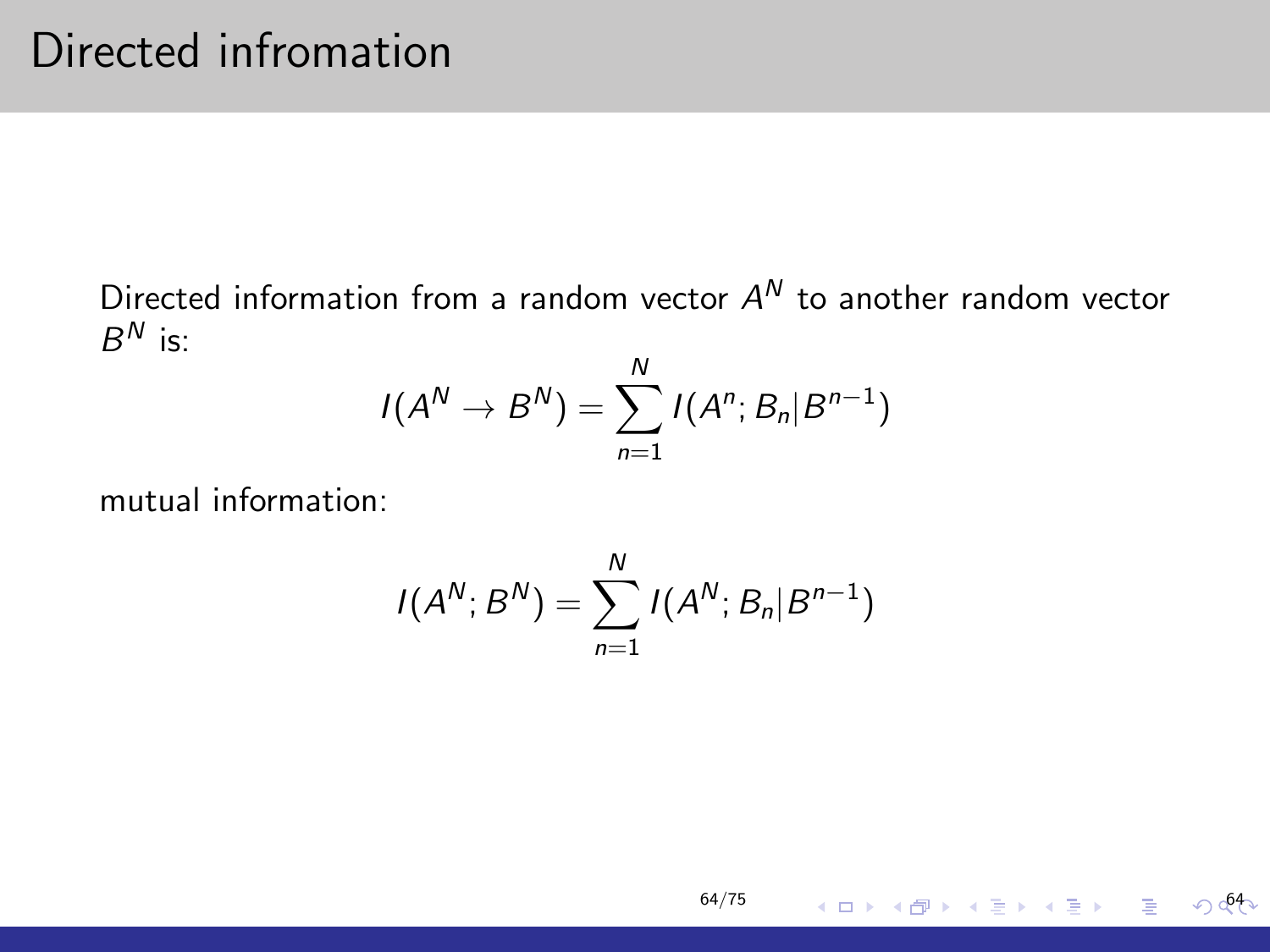## TWC- Capacity region Kramer 2003

#### Theorem

Let  $\mathcal{R}_N$  be the set of rate pairs  $(R_1, R_2)$ 

$$
\begin{aligned} R_1 &\leq \frac{1}{N} I(X_1^N \rightarrow Y^N || X_2^N) \\ R_2 &\leq \frac{1}{N} I(X_2^N \rightarrow Y^N || X_1^N) \end{aligned}
$$

for some  $p(x_1^N||y^{N-1})p(x_2^N||y^{N-1})$ . Then  $\mathcal{R} = \cup_N \mathcal{R}_N$ 

$$
65/75
$$

 $\circ$   $65$ 

メロメ メ御 メメ きょくきょうき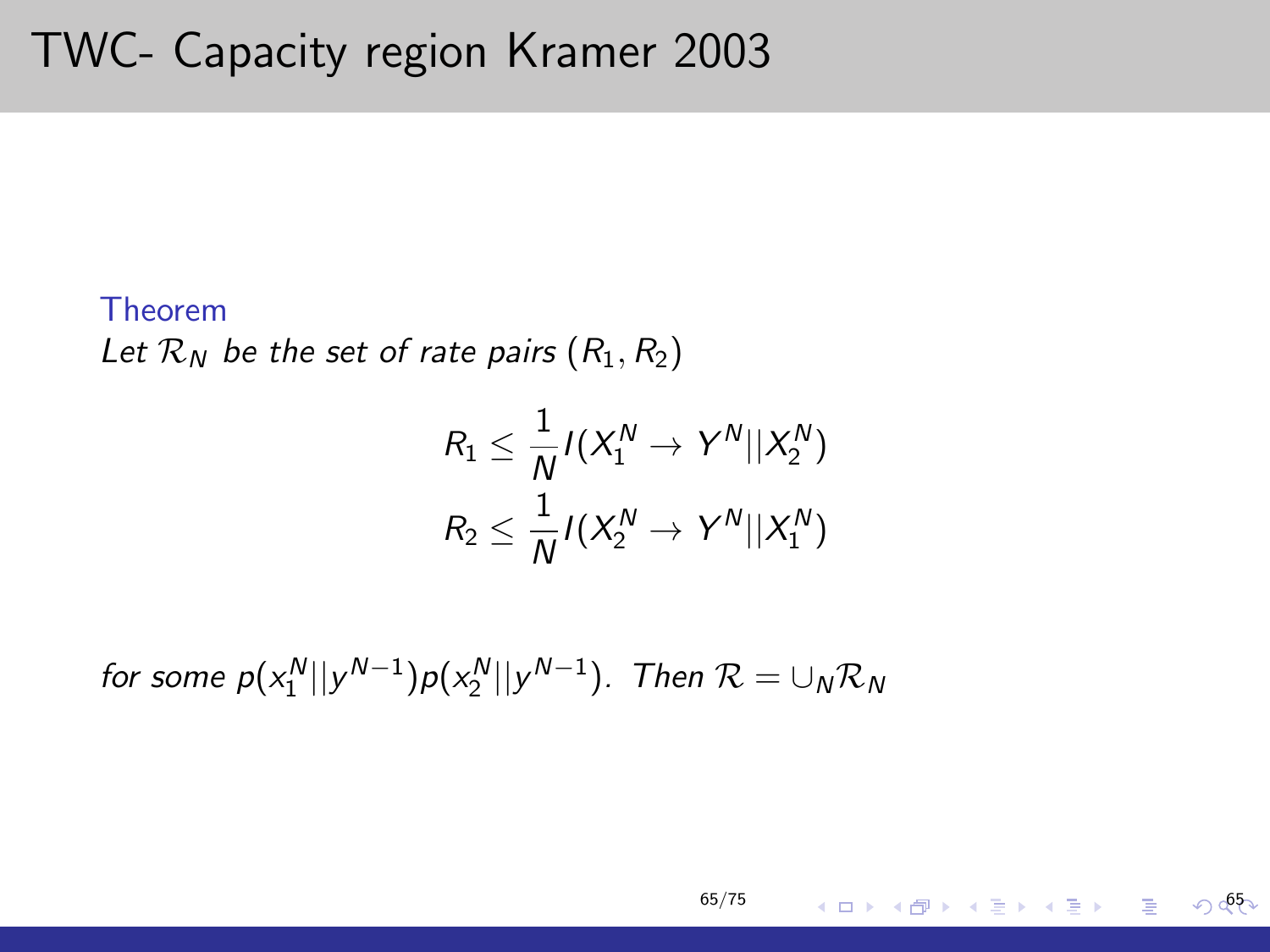# Outline

 $\blacktriangleright$  Introduction

- $\blacktriangleright$  Point to point communication
	- $\blacktriangleright$  Horstein coding Scheme
	- ▶ Block Feedback Coding Scheme for BSC

[66/75](#page-0-0)

イロン イ部ン イ君ン イ君ン

 $\bigcirc$  66

- $\triangleright$  Schalkwijk-Kailath Coding scheme
- $\blacktriangleright$  Posterior matching scheme
- $\blacktriangleright$  Multiuser Channel
	- $\blacktriangleright$  Multiple access channel
	- $\blacktriangleright$  Two way channel
- $\triangleright$  Source coding with feedforward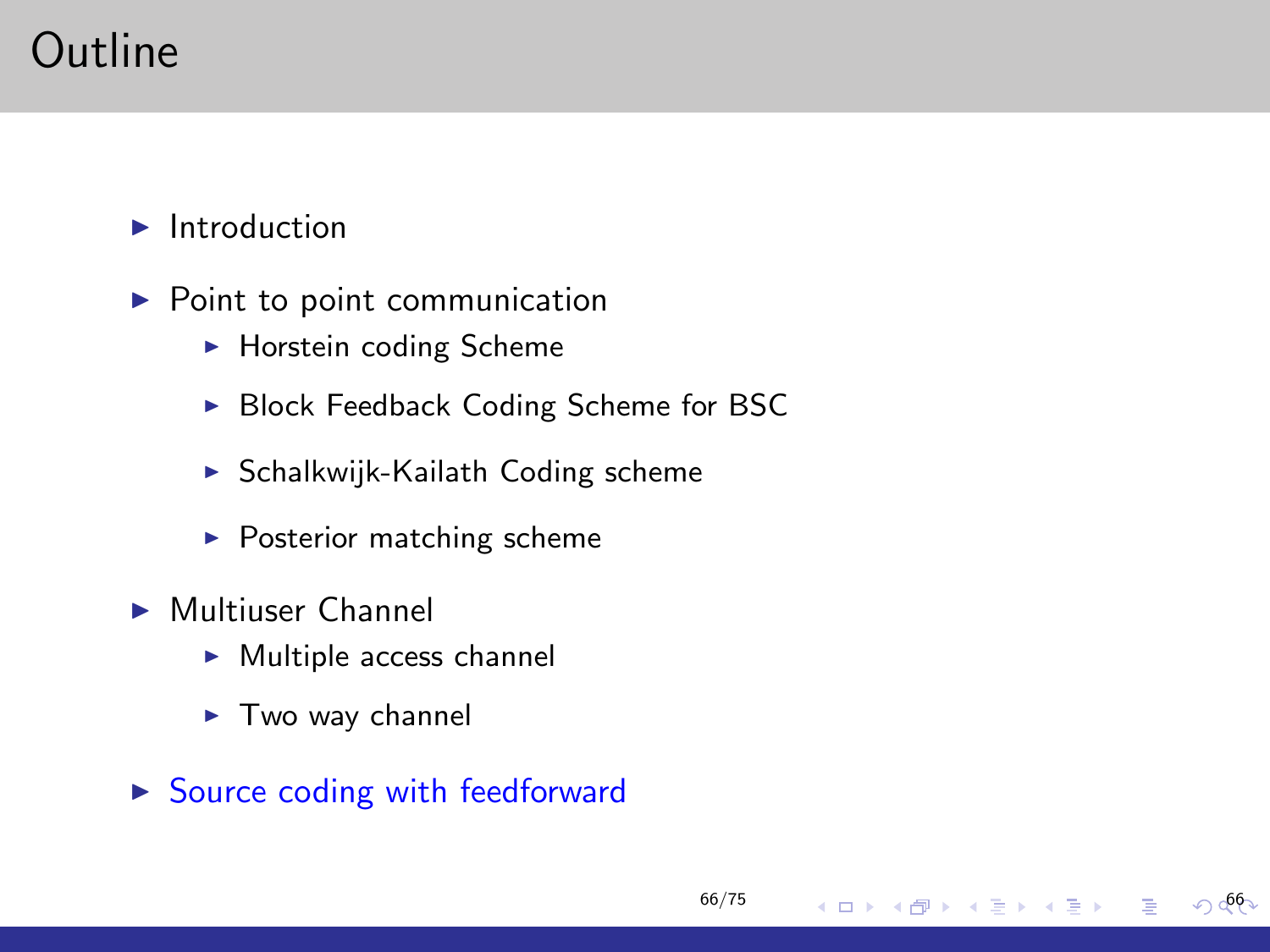#### Source coding with side information



[67/75](#page-0-0)

4 ロ ▶ ( @ ) ( { } ) ( } ) ( } ) ⊙ ⊙ ⊙ ⊙ ⊙

Block length  $= 5$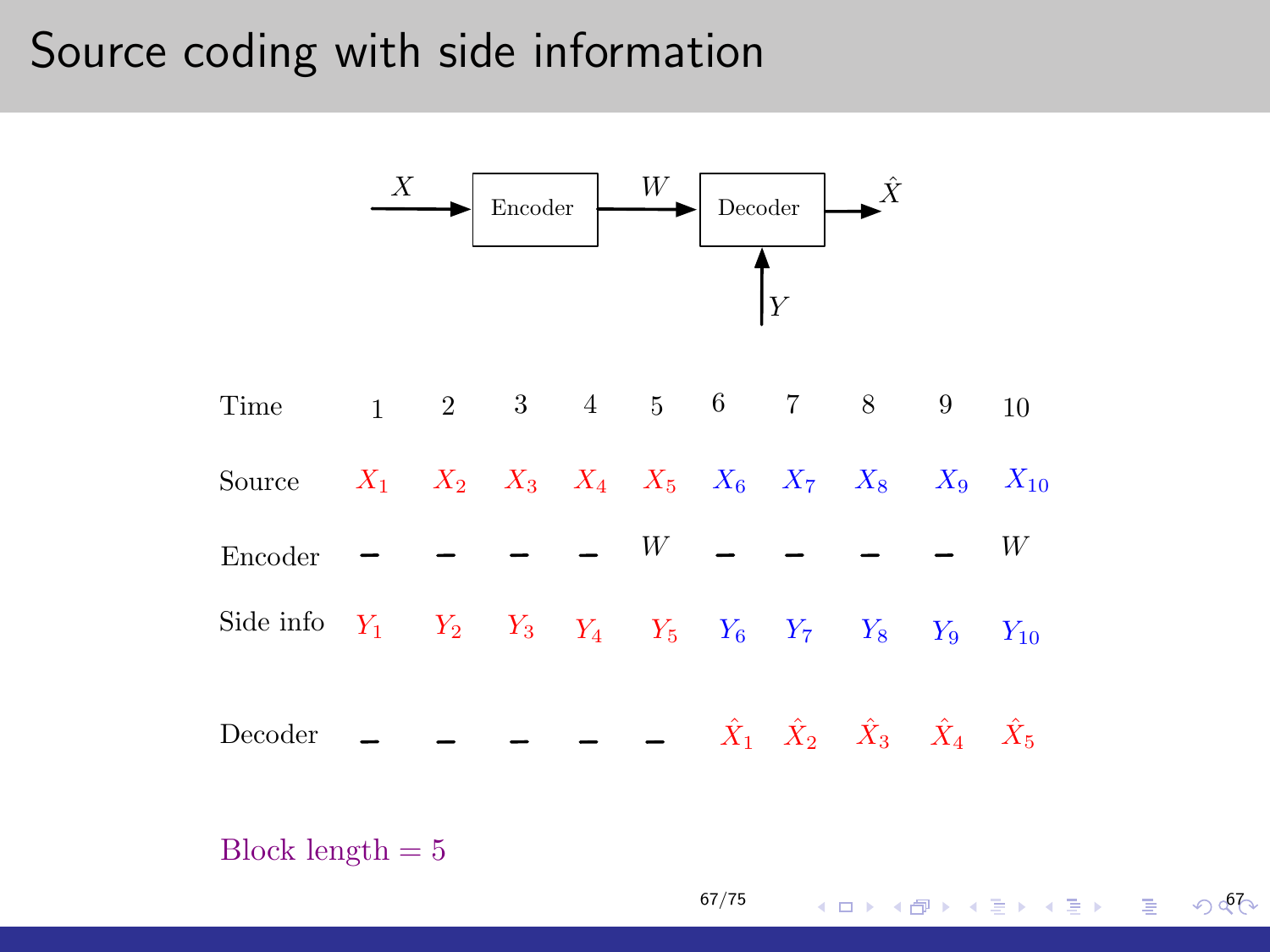### Source coding with feedforward



[68/75](#page-0-0)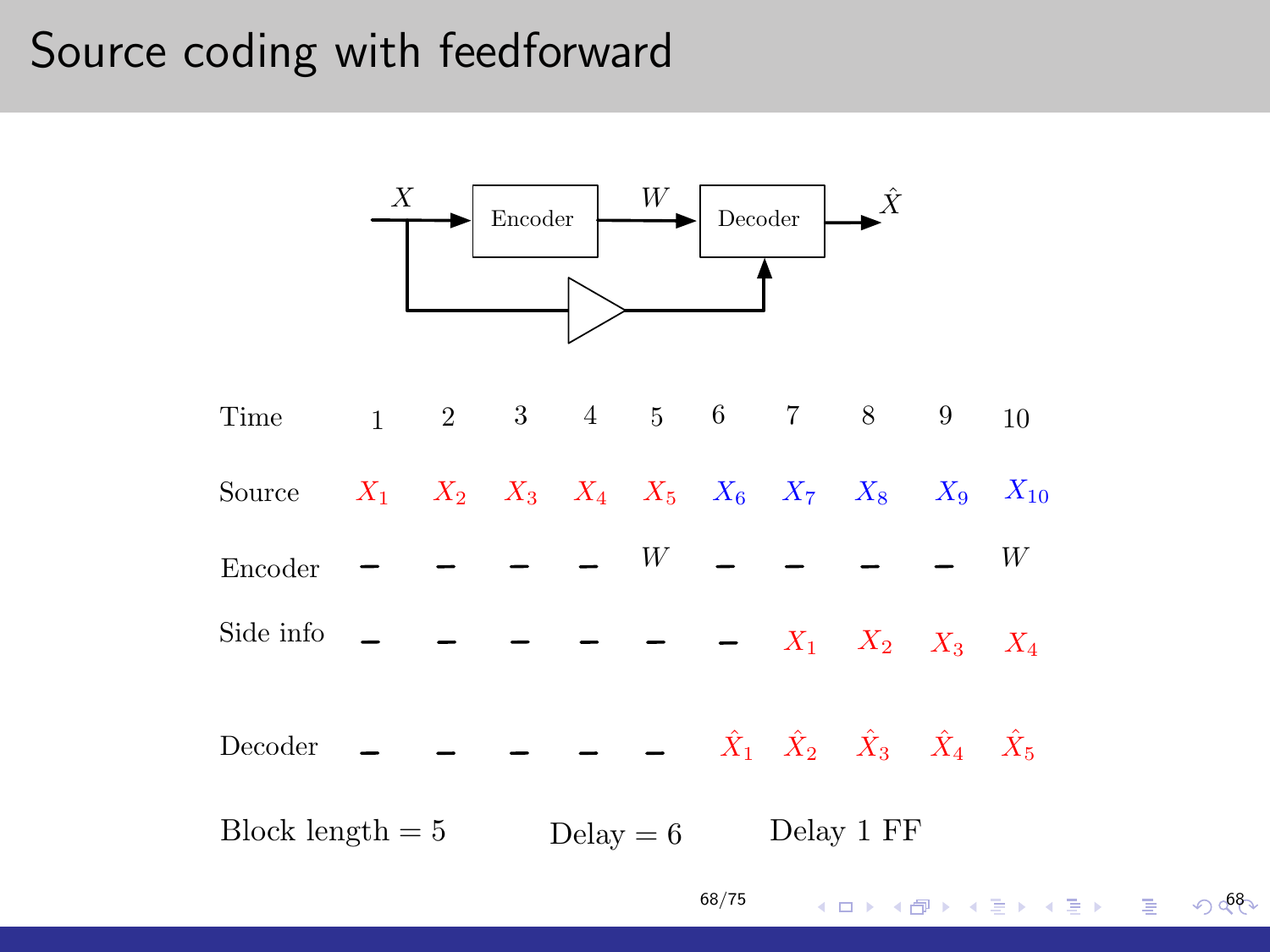$(N, 2^{NR})$  source code: encoding function

$$
f: \mathcal{X}^N \rightarrow \{1,..,2^{NR}\}
$$

Decoding function:

$$
g_n: \{1,..,2^{NR}\}\times \mathcal{X}^{n-1}\to \hat{\mathcal{X}}, \quad n=1,..,N
$$

[69/75](#page-0-0)

 $\sqrt{69}$ 

 $\equiv$ 

イロメ イ団メ イモメ イモメー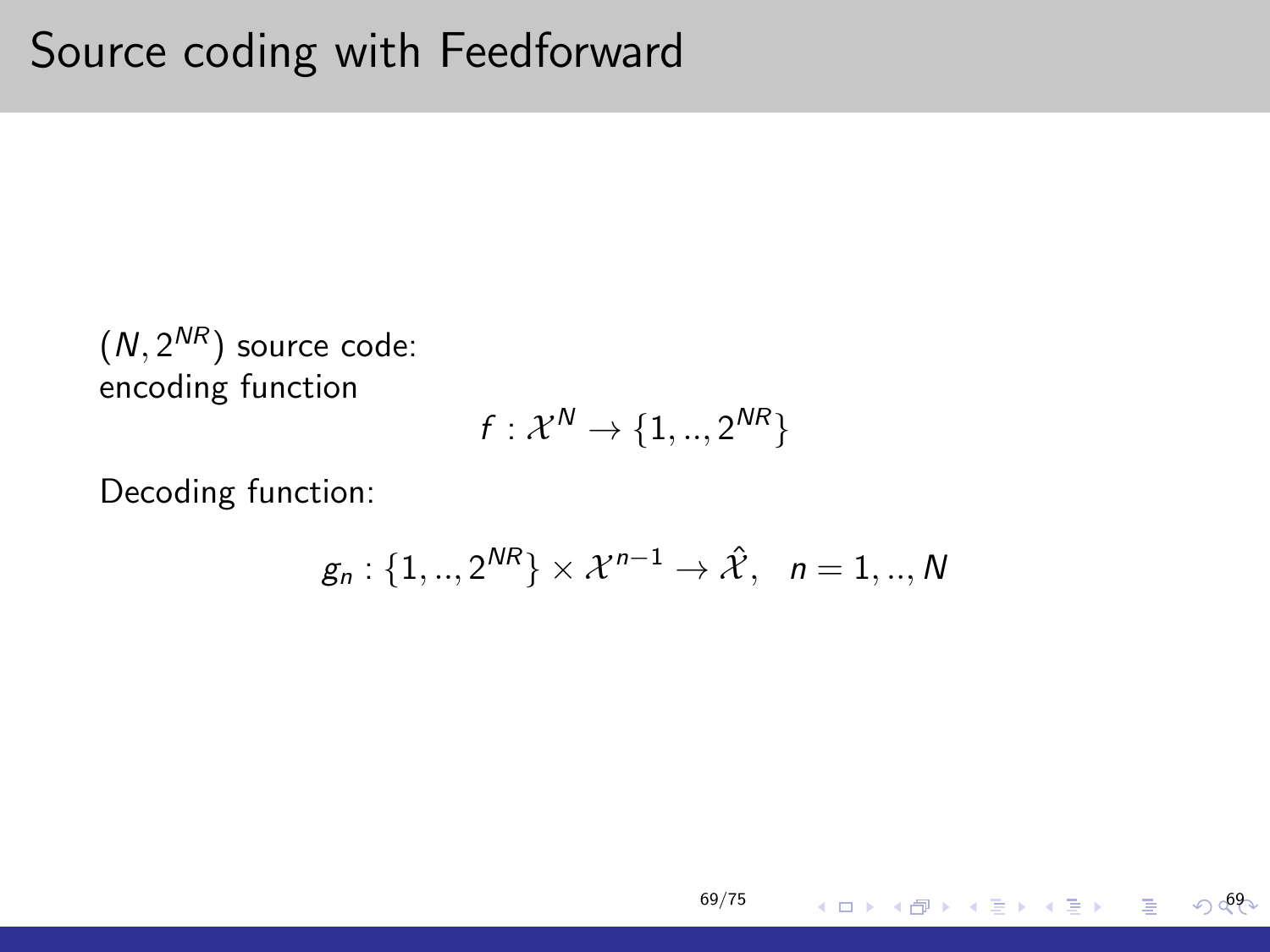## Directed information

1 Entropy

$$
H(Y^n)=\sum_{i=1}^n H(Y_i|Y^{i-1})
$$

2 Conditional entropy

$$
H(Y^n|X^n) = \sum_{i=1}^n H(Y_i|Y^{i-1},X^n)
$$

3 Causally-conditioned entropy

$$
H(Y^n||X^n)=\sum_{i=1}^n H(Y_i|Y^{i-1},X^i)
$$

 $1-2 \Rightarrow I(Y^n; X^n)$  Mutual information  $1-3 \Rightarrow I(Y^n \rightarrow X^n)$  Directed information

 $\sqrt{a}$ 

イロメ イ団 メイモメ イモメー 毛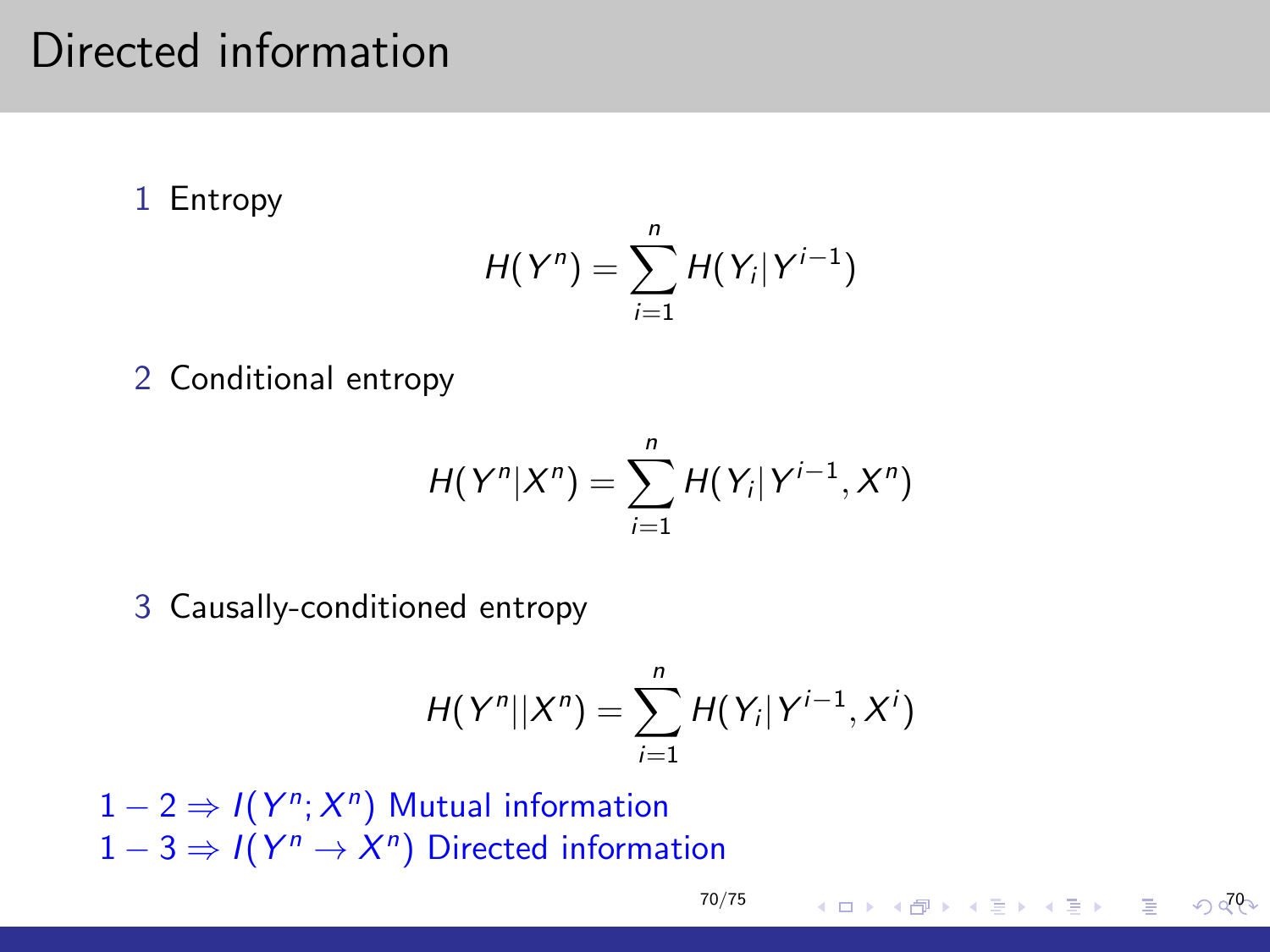Directed information from a random vector  $A^N$  to another random vector  $B^N$  is:

$$
I(A^{N} \to B^{N}) = \sum_{n=1}^{N} I(A^{n}; B_{n} | B^{n-1})
$$

mutual information:

$$
I(A^{N};B^{N})=\sum_{n=1}^{N}I(A^{N};B_{n}|B^{n-1})
$$

[71/75](#page-0-0)

제다 제1300 제1200 제1200 제1200 제1200 제1200 제1200 제1200 제1200 제1200 제1200 제1200 제1200 제1200 제1200 제1200 제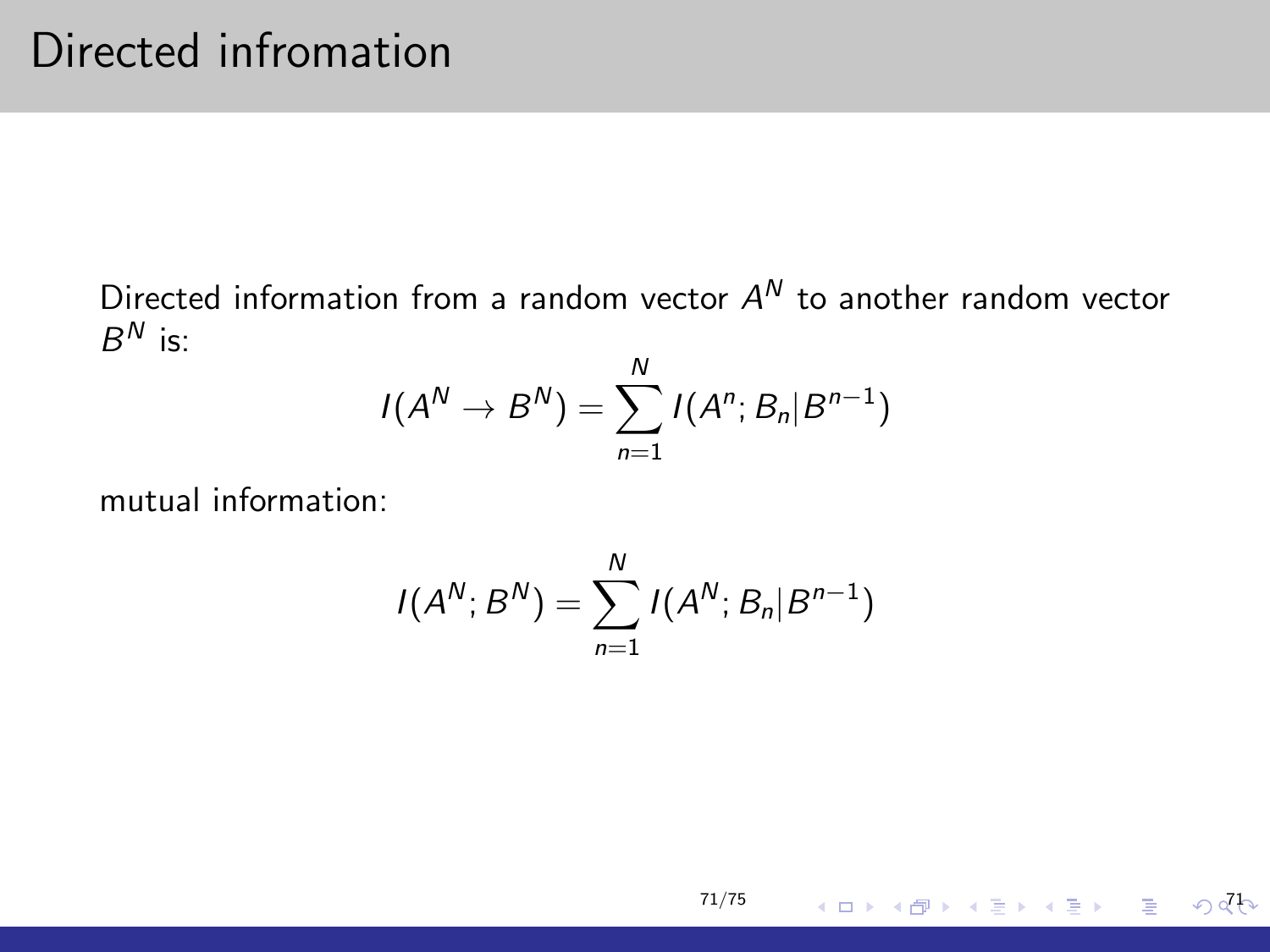Directed information from the reconstruction  $\hat X^N$  to the source  $X^N$ :

$$
I(\hat{X}^{N} \to X^{N}) = I(X^{N}; \hat{X}^{N}) - \sum_{n=2}^{N} I(X^{n-1}; \hat{X}_{n} | \hat{X}^{n-1})
$$

[72/75](#page-0-0)

72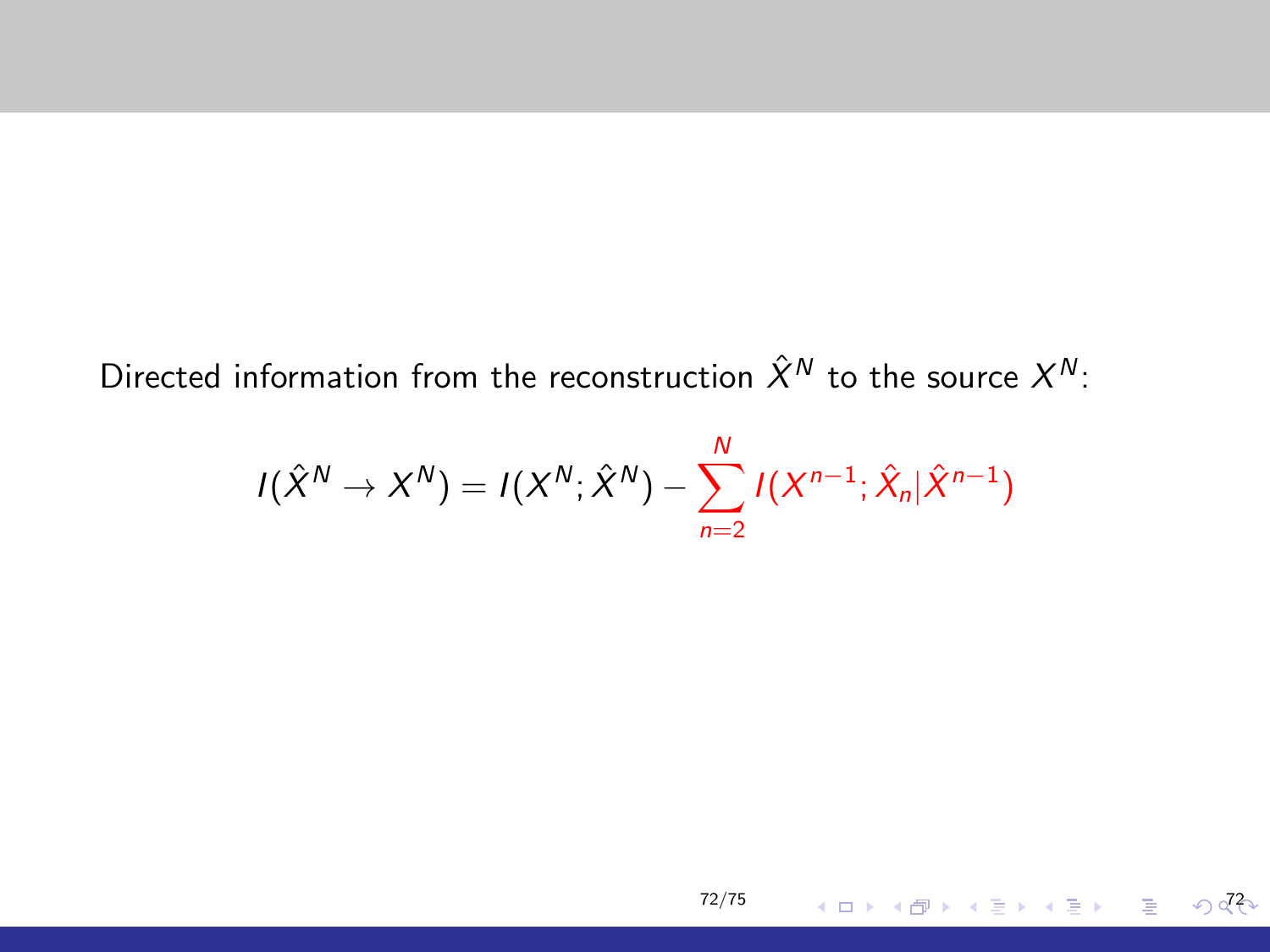- a direct coding theorem for a general source with feed-forward assuming that the joint random process  $\{X_n, \hat{X}_n\}$  is discrete, stationary and ergodic
- $\triangleright$  for stationary and ergodic joint processes, the directed information rate exists and is defined by

$$
I(\hat{X} \to X) = \lim_{N \to \infty} \frac{1}{N} I(\hat{X}^N \to X^N)
$$

73/75

メロメ メ都 メメ きょく ミメー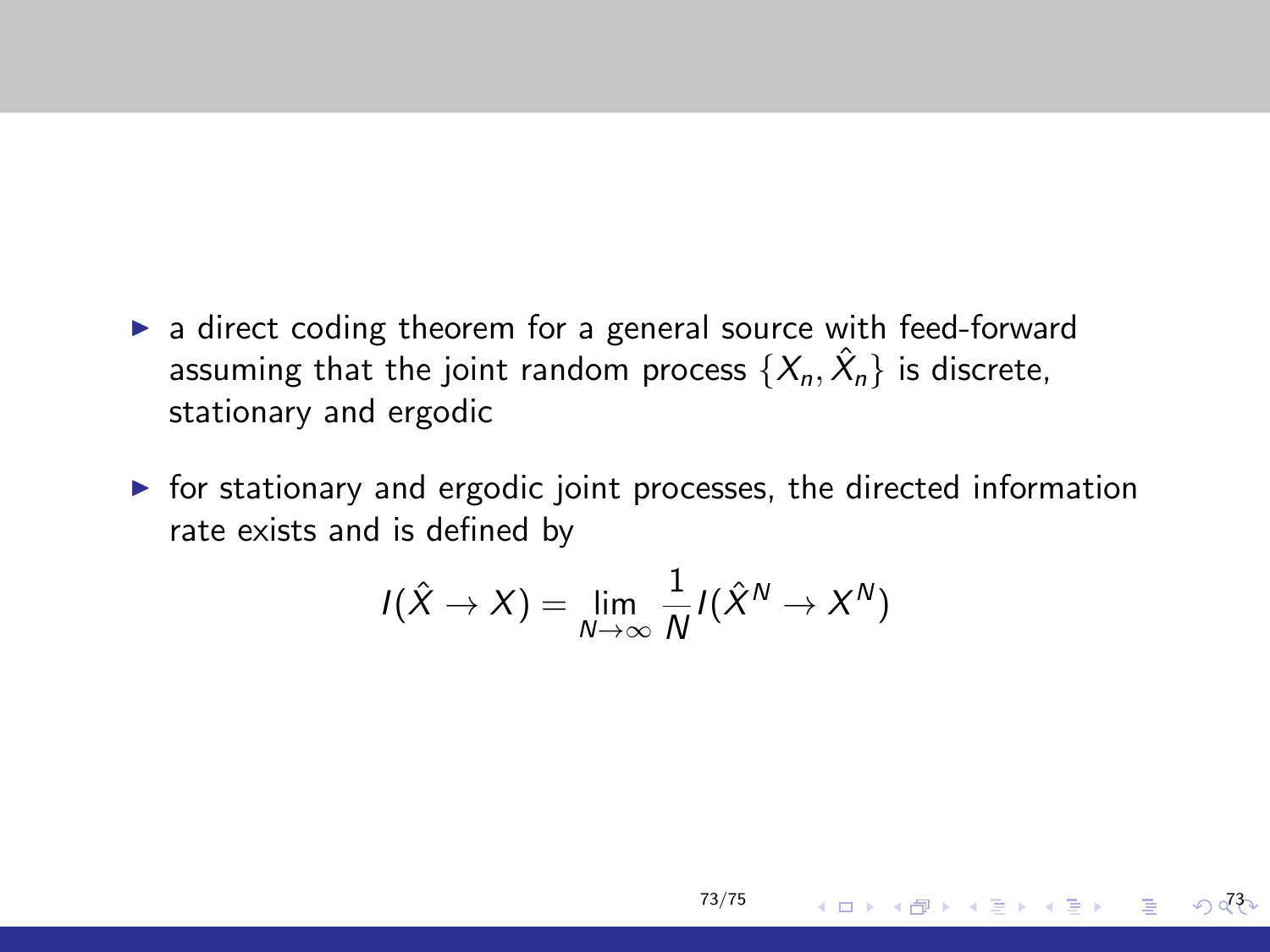## Theorem

For a discrete stationary and ergodic source  $X$  characterized by a distribution  $P_X$ , all rates R such that

$$
R \geq R^*(D) = \inf_{P_{\hat{X}|X}: \lim_{N \to \infty} E[d_N(X^N, \hat{X}^N)] \leq D} I(\hat{X} \to X)
$$

are achievable at expected distortion D.

## Proof

The proof uses AEP for directed qualities.

$$
-\frac{1}{N}\log P(\hat{X}^N||X^N)\to H(\hat{X}||X) \ \ w.p.1
$$

[74/75](#page-0-0)

イロメ イ母メ イヨメ イヨメ

74

define a new kind of typicality that we call "directed typicality".